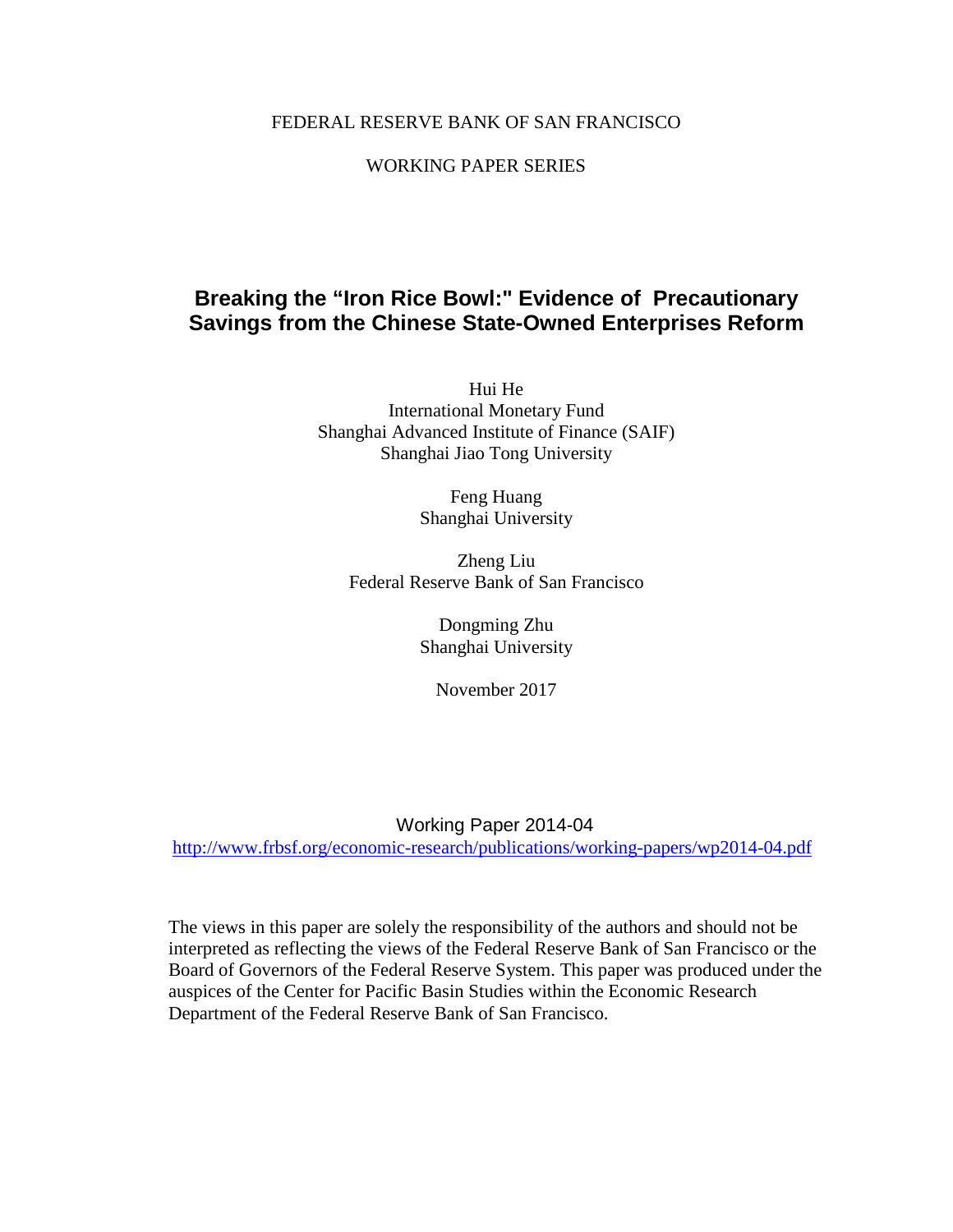## BREAKING THE "IRON RICE BOWL:" EVIDENCE OF PRECAUTIONARY SAVINGS FROM THE CHINESE STATE-OWNED ENTERPRISES REFORM

HUI HE, FENG HUANG, ZHENG LIU, AND DONGMING ZHU

Abstract. We estimate the importance of precautionary saving by using the large-scale reform of state-owned enterprises (SOEs) in China in the late 1990s as a natural experiment to identify changes in income uncertainty. Before the reform, SOE workers enjoyed similar job security as government employees. The reform caused massive layoffs in the SOEs, but government employees kept their "iron rice bowl." The changes in the relative unemployment risks for SOE workers after the reform provide a clean identification of income uncertainty. Furthermore, we focus on individuals with government assigned jobs to mitigate potential self-selection biases. We estimate that precautionary savings account for about 40 percent of SOE household wealth accumulation between 1995 and 2002. We also find evidence that demographic groups more vulnerable to unemployment risks accumulated more precautionary wealth in response to the reform.

## I. INTRODUCTION

Precautionary savings are potentially important for wealth accumulation, especially for an emerging market economy like China that has experienced large structural changes associated with policy reforms, which may have led to substantial increases in economic uncertainty. However, estimating the importance of precautionary saving has been a challenge in the empirical literature.

Date: November 14, 2017.

Key words and phrases. Precautionary savings, uncertainty, SOE reform, natural experiment, self-selection bias, permanent income hypothesis, difference-in-differences methods.

JEL classification: E21, P31, D81.

He: International Monetary Fund and Shanghai Advanced Institute of Finance (SAIF), Shanghai Jiao Tong University. Huang: School of Economics and Key Laboratory of Mathematical Economics, Shanghai University of Finance and Economics, China. Liu: Federal Reserve Bank of San Francisco. Zhu: School of Economics and Key Laboratory of Mathematical Economics, Shanghai University of Finance and Economics, China. We are grateful to an anonymous referee, the Associate Editor Fatih Guvenen, and the Editor Urban Jermann for helpful comments and suggestions. We also thank David Card, Chris Carroll, Marcos Chamon, Russell Cooper, Nicola Fuchs-Sch¨undeln, Bart Hobijn, Oscar Jorda, Dirk Krueger, Adam Shapiro, David Slichter, Dan Wilson, Shang-Jin Wei, Motohiro Yogo, Xiaobo Zhang, Kai Zhao, and Xiaodong Zhu, and seminar participants at the 2014 NBER Chinese Economy Meeting, the 2014 NBER Summer Institute EFACR Program Meeting, the 2014 SED Meeting, University of Pennsylvania, University of Rochester, the Federal Reserve Bank of San Francisco, and a number of other institutions. We thank Hanya Li for research assistance and Anita Todd for editorial assistance. Hui He acknowledges research support by Shanghai Pujiang Program, the Program for Professor of Special Appointment (Eastern Scholar) at Shanghai Institutions of Higher Learning. Hui He, Feng Huang and Dongming Zhu acknowledge research support by Key Laboratory of Mathematical Economics (SUFE), Ministry of Education. The project is partly supported by the National Science Foundation of China (Project #71633003). The views expressed in this paper are those of the authors and do not necessarily reflect the views of the IMF, the Federal Reserve Bank of San Francisco, or the Federal Reserve System.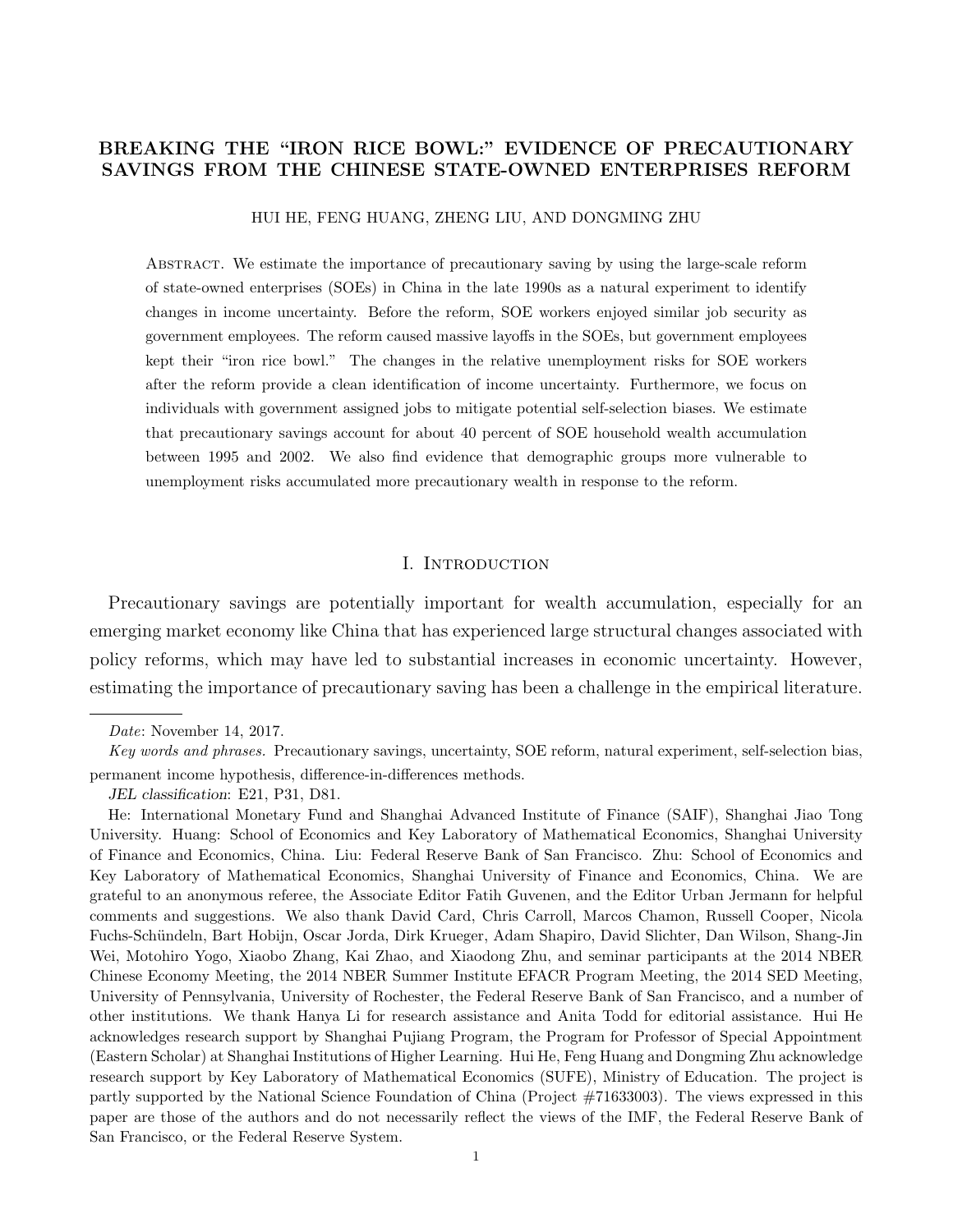One difficulty is to identify large and exogenous variations in income uncertainty (Lusardi, 1998; Carroll and Kimball, 2008). The literature typically uses the cross-sectional variances of income as a proxy for income uncertainty (Carroll and Samwick, 1998), and it is well known that such proxies suffer from measurement errors and potential endogeneity biases for estimating precautionary saving (Kennickell and Lusardi, 2005).

A second difficulty stems from a self-selection bias related to job choices. Precautionary saving depends not just on risk, but also on risk preferences (Caballero, 1990, 1991). Risk preferences affect not just saving behaviors, but also job choices. A more risk averse individual would save more for given income risks, but she is also likely to choose a job with lower income risks. The correlations between risk preferences and job choices imply a self-selection bias, and failing to control for this self-selection can lead to a significant downward bias in estimating precautionary saving (Fuchs-Schündeln and Schündeln, 2005).

Partly reflecting the difficulties in measuring income uncertainty and correcting self-selection biases, the existing literature has obtained mixed evidence of precautionary saving. Some studies report weak or no evidence of precautionary saving (Dynan, 1993; Guiso et al., 1992), while some other studies attribute a large fraction (50% or more) of household wealth accumulation to precautionary saving (Carroll and Samwick, 1998; Gourinchas and Parker,  $2002$ ).<sup>1</sup>

In this paper, we present new empirical evidence for precautionary saving using Chinese data. We argue that China's large-scale reforms of state-owned enterprises (SOEs) in the late 1990s provides a natural experiment for identifying exogenous variations in income uncertainty. Prior to the reform, workers in the SOEs and the government sector (GOV) enjoyed similar job security, with near-free health care, education, housing, and retirement benefits. In this sense, workers in both sectors held an "iron rice bowl" before the reform. Following the reform, over 27 million SOE workers—equivalent to 27% of SOE employment in 1997—were laid off between 1997 and 2002. Those workers lost not just their jobs, but also the associated benefits. In contrast, few workers in the government sector were affected by the reform; they were able to hold on to their iron rice bowl. The massive layoffs in the SOE sector significantly changed the perceived job security for the remaining SOE workers. The reform was largely unexpected to an individual worker and it created significant variations of unemployment risks for workers across the SOE and GOV sectors. Thus, the reform provides a clean identification of variations in perceived income uncertainty across time and across sectors.

To implement the idea that the SOE reform can be used as a natural experiment for estimating precautionary saving, we use the Chinese Household Income Project (CHIP) survey data and design a difference-in-differences (DID) approach, in which we focus on urban households in two sectors (SOE and GOV) and two CHIP surveys (1995 and 2002). The large-scale SOE reform started to have significant impacts on SOE employment in 1997, with the effects tapering gradually

<sup>&</sup>lt;sup>1</sup>See Carroll and Kimball (2008) for a survey.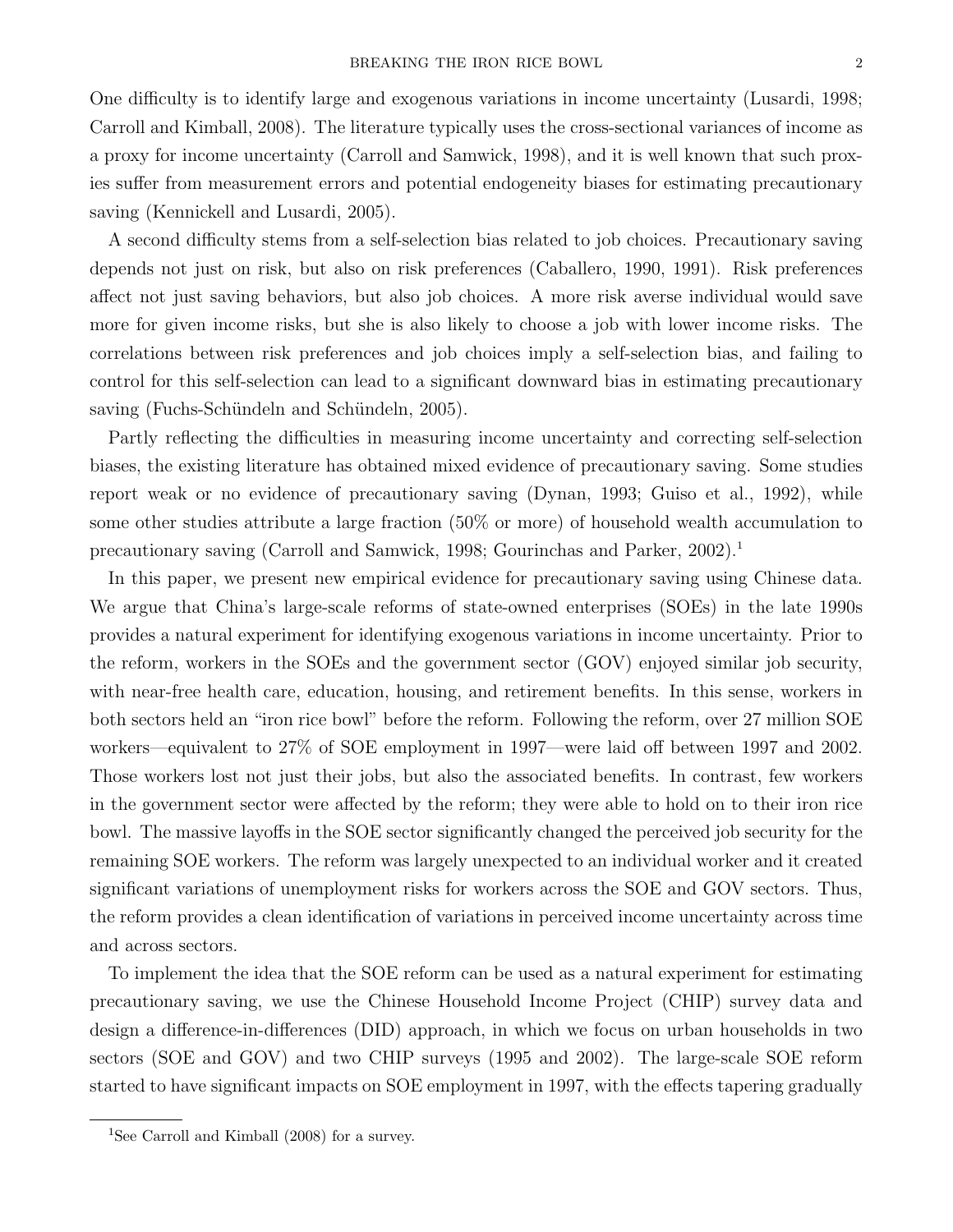through 2002. Thus, our sample covers both the pre- and post-reform periods. This data structure allows us to estimate the differences in household saving both across sectors (SOE vs GOV) and across time (before and after the reform). The time variations (between 1995 and 2002) of the relative saving behavior of workers across the two sectors capture the magnitude of precautionary savings caused by the SOE reform.

To mitigate the self-selection bias in estimating precautionary savings, we follow the approach in Fuchs-Schündeln and Schündeln (2005), who use the German reunification event to identify selfselection. We restrict our sample to those households whose jobs were assigned by the government. As in the case of the former German Democratic Republic (GDR) studied by Fuchs-Schündeln and Schündeln (2005), job assignments by the Chinese government were often restricted by political considerations and job outcomes were often unrelated to individual preferences. Since the final job outcome was determined by the local governments rather than individual workers, self-selection was unlikely. In practice, however, job assignments by the government were not completely independent of worker preferences because workers could signal their preferred job positions to the government before actual assignments took place. By focusing on the subsample with government assigned jobs, we are able to mitigate, but not completely eliminate the effects of self-selection. When we weaken the extent of self-selection by focusing on government-assigned jobs, we obtain a significantly larger estimate of precautionary savings than that from the full sample without correcting for self-selection. This finding using Chinese data confirms that obtained by Fuchs-Schündeln and Schündeln (2005) from German data.

By identifying changes in income uncertainty caused by the SOE reform and mitigating the extent of self-selection, we obtain estimates of precautionary savings that are significant both statistically and economically. We estimate that precautionary wealth accounts for about 40 percent of the total financial wealth accumulation for urban SOE households during the period from 1995 to 2002. We also estimate that self-selection results in a downward bias of the estimated precautionary savings of at least 30%. Thus, both precautionary wealth and self-selection biases are quantitatively important for Chinese households.

Our identification and estimation rely on institutional features in China during a period with large structural transformations. In this sense, our approach is novel and contributes to the literature. The magnitudes of precautionary savings and self-selection biases that we have obtained from the Chinese data turn out to be very similar to what Fuchs-Schündeln and Schündeln (2005) found from the German data. Thus, our study lends further empirical support to the importance of precautionary savings and self-selection biases.

A second contribution of our paper is that, by exploiting the household-level details of the CHIP data, we find substantial heterogeneity of precautionary savings across different demographic groups. First, consistent with the life-cycle consumption theory, we find stronger evidence of precautionary savings for younger households (25-44 years) than for older households, confirming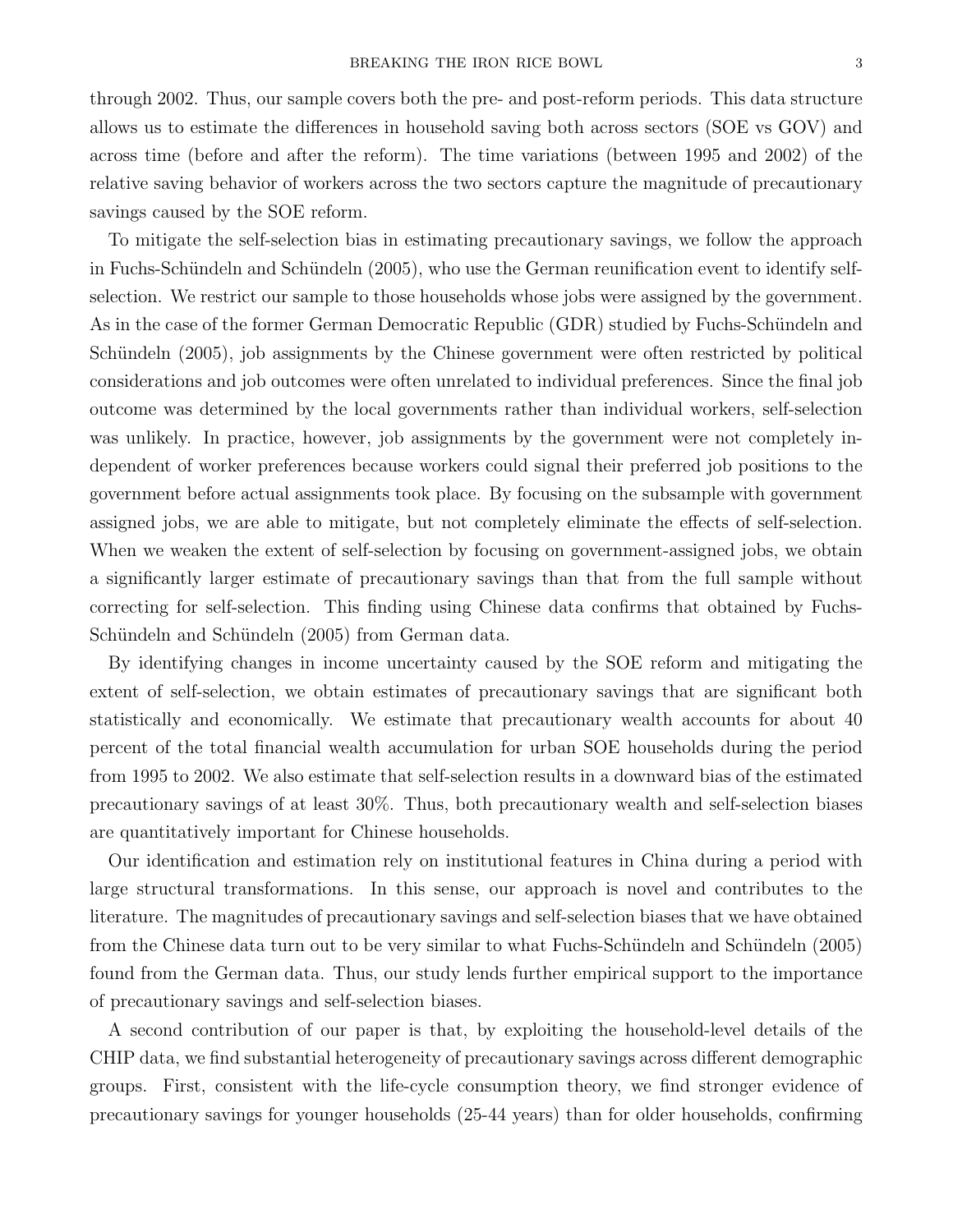the finding of Gourinchas and Parker (2002) obtained from U.S. data. Second, we find that workers in local SOEs have stronger precautionary saving motives than workers in SOEs owned by the central government or provincial governments, consistent with the fact that layoffs were more likely observed in small and local SOEs (Hsieh and Song, 2015). Third, we find that the demographic groups more exposed to unemployment risks following the reforms, including female, low-skilled, or less educated SOE workers [see Appleton et al. (2002)] accumulated more precautionary wealth in response to the SOE reform. A consistent message emerges from these exercises: the more vulnerable groups to the SOE reform tend to have a stronger precautionary saving motive.

A third contribution of our paper is that we examine explicitly the extent to which changes in income expectations could affect the estimation of precautionary savings. As we illustrate in a simple theoretical model, an increase in future unemployment risks not only raises savings through precautionary motives, but also through a permanent income hypothesis (PIH) channel since it reduces expected future income. We control for the PIH effects in our empirical model by using information on both short-term income expectations and pension participation reported in the CHIP surveys. We find that short-term income expectations do not seem to affect precautionary savings significantly, but pension participation is relatively more important.

The evidence of precautionary saving is robust when we control for potential sample-selection biases, a few alternative model specifications, and alternative variable measurements.

Our study also adds to the literature on Chinese saving rate, although we do not intend to directly address the specific issue of what drives the rising Chinese saving rate. The recent studies by Chamon and Prasad (2010) and Chamon et al. (2013) show that the increased private burden of expenditures on housing, education, and health care combined with the lack of social safety net in China help explain the rising Chinese saving rate. Some other studies examine the importance of life-cycle and other demographic factors for explaining China's high and rising saving rate  $(Kraay, 2000; Modigliani and Cao, 2004; Horioka and Wan, 2007)$ . Imrohoroğlu and Zhao  $(2017)$ argue that an aging population combined with declines in within-family insurance under China's one-child policy have led to increased long-term care risks, which provide an explanation for the increase in China's saving rate. Curtis et al. (2015) present an overlapping generations model calibrated to Chinese data and show that demographic changes in China (such as changes in the dependency ratio caused by the one-child policy and population aging) account for a substantial fraction of the observed rise in China's saving rate. Wei and Zhang (2011) provide evidence that sex-ratio imbalances due to the one-child policy have led to a competitive savings motive: with a shortage of girls, parents with a son save more to increase the relative attractiveness of their son in a tighter marriage market. Our focus is instead on the general issue of identifying and quantifying precautionary savings. We provide empirical evidence that increases in income uncertainty associated with large structural changes in China have contributed to substantial precautionary wealth accumulation for urban Chinese households.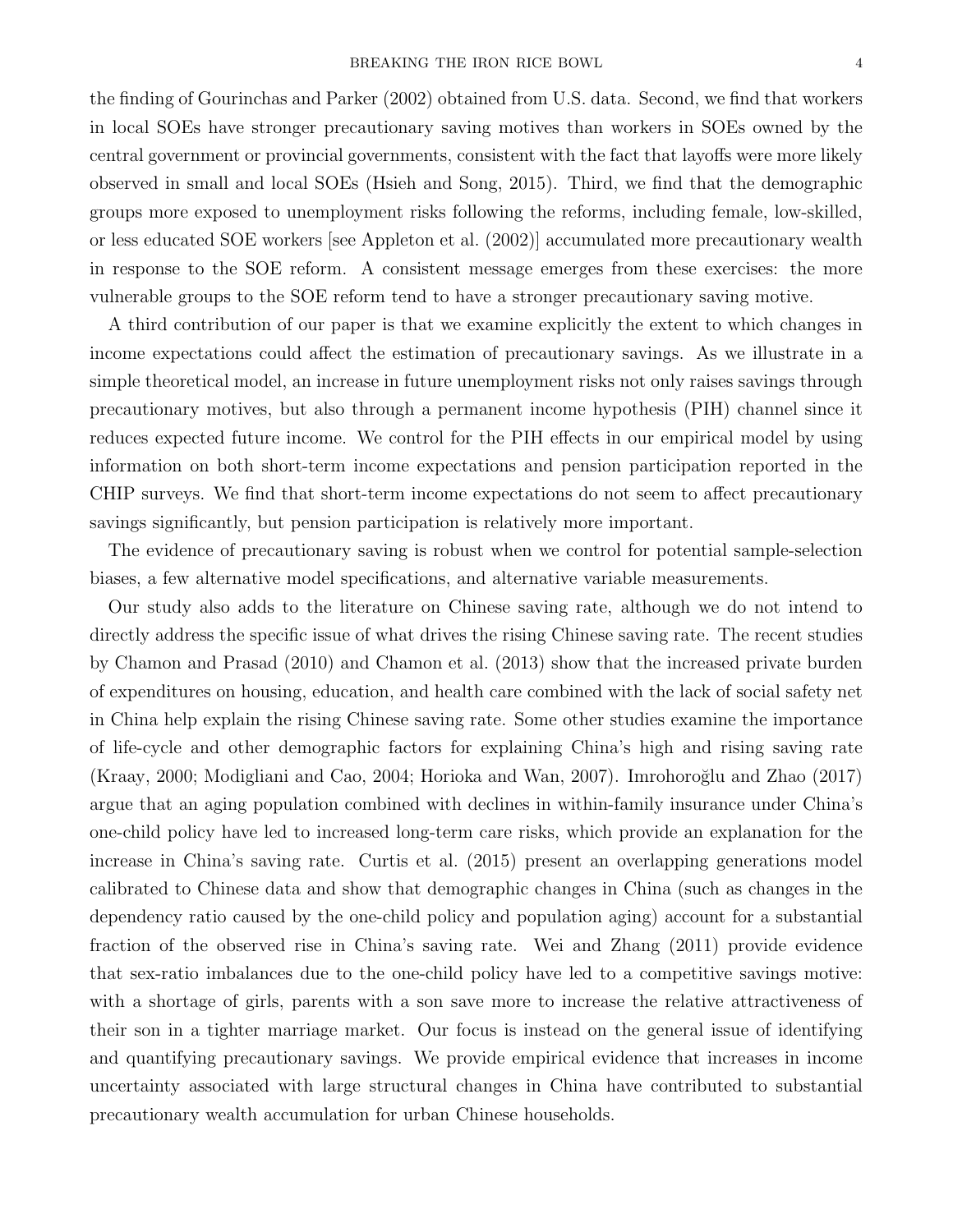#### II. Some Background of China's Labor Market and SOE Reforms

Since we exploit some institutional features of China's labor market to help identify changes in income uncertainty and self-selection biases for estimating precautionary saving, it is useful to provide some background information, with a brief description of the history of reforms in China's labor market and the SOE sector.

II.1. Labor market reforms. From 1949 to 1978, China's economy was under a central-planning regime. The government maintained tight controls over production and factor allocations. Most jobs were assigned by the government. Job assignments were made typically through educational institutions (high schools or colleges) or local communal offices where potential workers registered their residency. The Ministry of Labour and Personnel assigned employment quotas to local governments, which then allocated the quotas to each school and local communal offices. Jobs were allocated to individuals who "need jobs," and individuals were not allowed to search for a job on their own. State-sector firms and government departments were not allowed to recruit workers either. Instead, each working unit was assigned an annual employment quota. Final decisions of quota assignments were made by local Bureaus of Labor and Personnel. Once assigned to a job, a worker could not quit or switch jobs and a firm could not dismiss workers unless a crime was convicted (Meng, 2000). For those workers who obtained jobs through government assignment, they could not choose their jobs freely, and thus self-selection was unlikely.

To support the goal of industrialization, workers under the central-planning regime were paid subsistence wages and, in exchange, they were guaranteed life-time employment along with nearfree housing, education, health care, and retirement benefits (Cai et al., 2008). This cradle-to-grave regime is known as the "iron rice bowl," which has long been advocated as one advantage of China's socialist system.

In the late 1970s, the Chinese government under Deng Xiaoping's leadership initiated an "open door" economic policy and systematic economic reforms, setting off China's transition to a freemarket economy. In the early 1980s, some experimental labor market reforms to the state sector started, in order to relax the rigid life-time employment rules under the central planning regime. In 1986, a systematic labor contract system was introduced to the state sector.<sup>2</sup> Under the rules of the labor contract system, state-sector employers were allowed to use examinations and conduct interviews in recruiting new workers. Labor contracts could be terminated if a worker was deemed incompetent during probation, violated work rules, or committed crimes while employed. A similar set of rules were applied to government jobs.

The new labor contract system was implemented gradually, and it was applied only for new hires. The share of workers in the state sector covered by the labor contact system was 3.7% in 1985,

<sup>&</sup>lt;sup>2</sup>In particular, China's State Council announced the "Interim Provisions for State-Sector Recruiting" on July 12, 1986, which introduced the basic framework of a new labor contract system for hiring new workers in the state sector. The labor contract system became effective on October 1, 1986.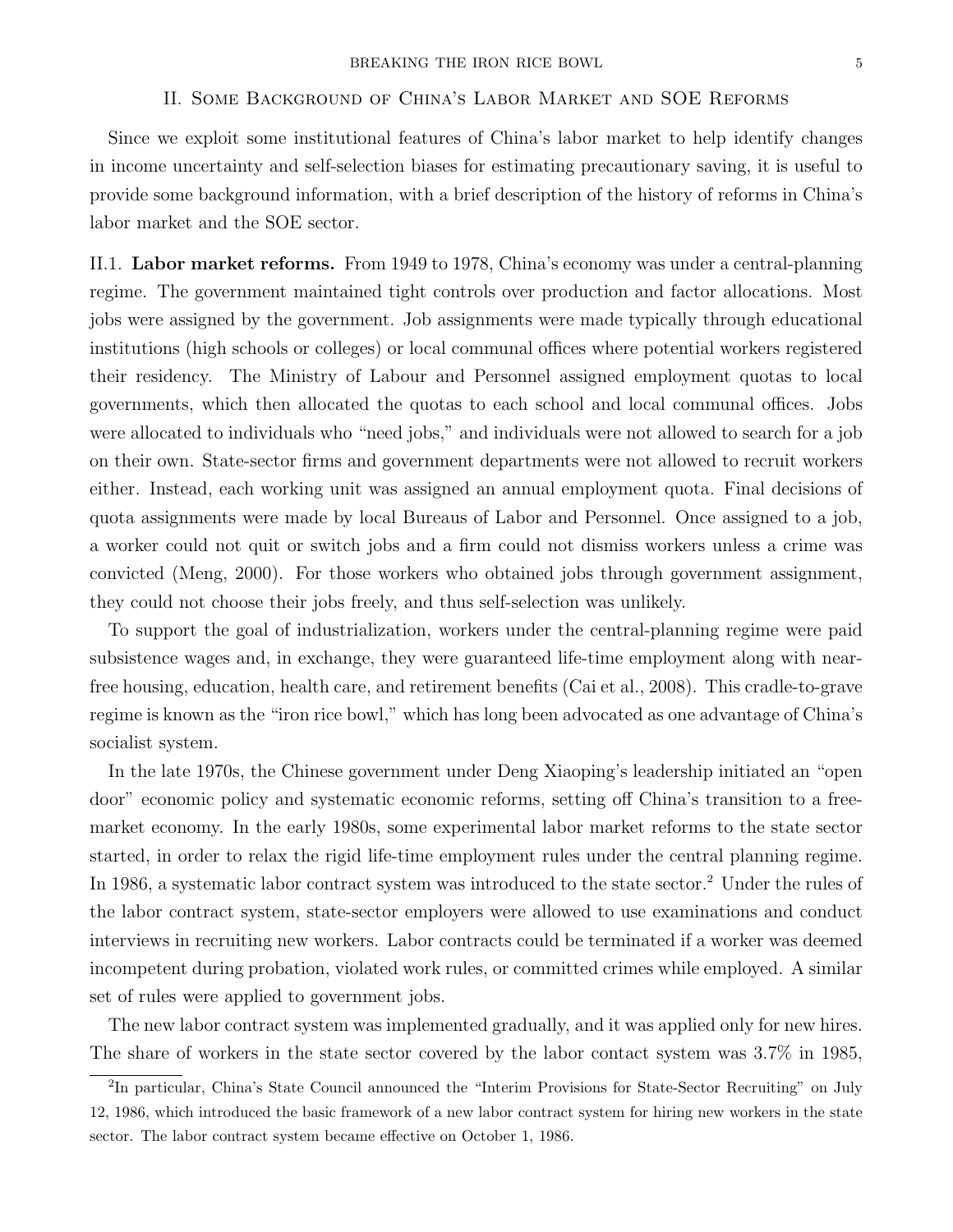which gradually grew to  $13\%$  in 1990 (Meng, 2000). The labor contract reform fundamentally changed the mechanism for labor allocations in China. As labor contracts were more widely implemented over time, the share of government assigned jobs gradually declined.

In our CHIP sample, however, the majority of jobs were still assigned by the government. For example, in the 1995 CHIP survey, government assigned jobs accounted for 89% of jobs in GOV and 80% in SOE. Those workers who obtained jobs through other channels, including taking over from parents or relatives, through own job searching, or through employment agencies or other means, had different demographic characteristics than those with government assigned jobs. In the CHIP sample, they are typically younger, less educated, and less skilled, with lower income. In addition, GOV jobs had different characteristics than SOE jobs: GOV jobs were more concentrated in administrative services, whereas SOE jobs were mainly in production and other services.

II.2. SOE reforms. The labor market reforms implemented after 1986 also relaxed the tight controls over rural-to-urban migration flows. The influx of rural workers fueled expansions of private firms in urban areas. Furthermore, a wide-range of liberalization policies were adopted following Deng Xiaoping's "Tour of the South" in 1992. The boom in the private sector in urban areas intensified competition faced by SOE firms. At that time, with soft budget constraints and the requirement to implement the government's goal of full-employment, the SOE sector had substantial redundant labor. Although the labor contract rules gave SOE managers more flexibility in hiring new workers, they could not dismiss a worker on the ground of over-staffing (Meng, 2000). Indeed, very few SOE managers chose to fire workers unless their firms face serious financial stress or under the threat of closure. As competition from private firms intensified over time, many SOE firms were making losses. In 1995 and 1996, around 50% of the SOEs (mostly small or medium sized) reported losses (Meng, 2003). The Asian financial crisis in 1997 exacerbated the situation.

The Chinese government was forced to take actions to improve efficiency of the SOEs and to stem losses. Specific actions were laid out at the Fifteenth Communist Party Congress held in September 1997. A central spirit of the restructuring policy was to "grasp the large and let go of the small." Large (and usually more profitable) SOEs in strategic sectors such as electricity, oil, raw materials, and telecommunications were corporatized and maintained under state controls, while smaller (and often loss-making) SOEs were either privatized or let go bankrupt [see Hsieh and Song (2015)].

These policy changes led to massive layoffs (xia gang in Chinese) of SOE workers starting in 1997, the scale of which was unprecedented. By the end of 1997, a cumulative of about 6.92 million SOE workers were laid off. The wave of layoffs reached a peak in 1999, and about 6.2 million SOEs workers lost their jobs in that year. The layoff waves started to subside by 2002. According to the 2003 China Labor Statistical Yearbook, a remarkable total of over 27 million SOE workers had been laid off during the 5-year period from 1997 to 2002, which is equivalent to about 27% of total SOE employment in 1997. There were also large variations of the extent of SOE layoffs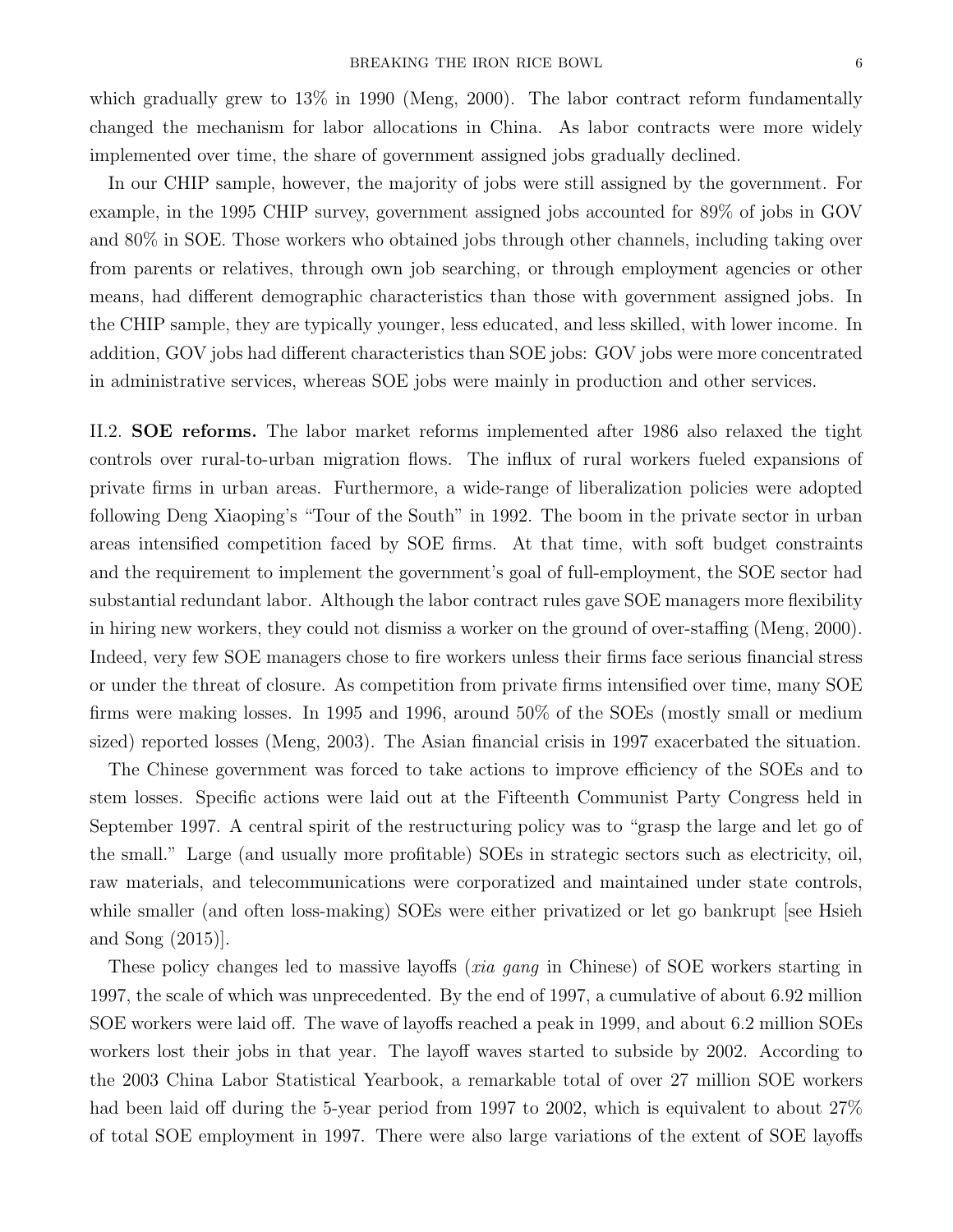across regions and industries (Appleton et al., 2002). For example, in Fushun, a medium-sized city and a heavy industry base, layoffs accounted for about 42% of SOE employment in 2000 (see our case study in Appendix A).

However, government employees were little affected by the reform. According to the CHIP survey, which is the dataset that we use for estimating precautionary saving, 58% of the individuals who had layoff experience prior to 2002 worked in SOEs, whereas only 2.3% of those individuals worked for the government.<sup>3</sup>

There is evidence that the SOE layoffs were concentrated in small and loss-making firms and in some demographic groups. For example, female, less educated, and low skilled workers were more likely to be laid off than others. Workers in SOEs owned by local governments were also more likely to be laid off than those in SOEs owned by the central government (Appleton et al., 2002).

Since the scale and the breadth of the layoffs were largely unexpected by individual workers (see Appendix A for a case study of the SOE layoff experience), for the SOEs workers who were fortunate to keep their jobs, the reform that broke the iron rice bowl had led to significant changes in their perceptions about future job security and substantially increased their perceived income uncertainty. Furthermore, our estimation below suggests that demographic groups more exposed to unemployment risks also had more precautionary savings in response to the SOE reform.

#### III. A Simple Model of Precautionary Saving

To illustrate how changes in income risks and job uncertainty could affect an individual's wealth accumulation, we consider a simple two-period endowment economy with a continuum of households.

An individual household has the expected utility function

$$
U = u(c_1) + \beta \mathbb{E}u(c_2),\tag{1}
$$

where  $u(\cdot)$  is the period-utility function,  $c_1 \geq 0$  and  $c_2 \geq 0$  denote consumption in the two periods,  $\beta \in (0,1)$  is a subjective discount factor, and E is an expectation operator. We assume that the period utility function is strictly increasing, strictly concave, and continuously differentiable, with a postive third derivative.

The household chooses consumption plans  $c_1$  and  $c_2$  and savings s to maximize the utility function in Equation (1), subject to the budget constraints

$$
c_1 + s = w_1,\tag{2}
$$

$$
c_2 = (1+r)s + w_2, \t\t(3)
$$

<sup>&</sup>lt;sup>3</sup>The remaining  $39.7\%$  worked in the private sector.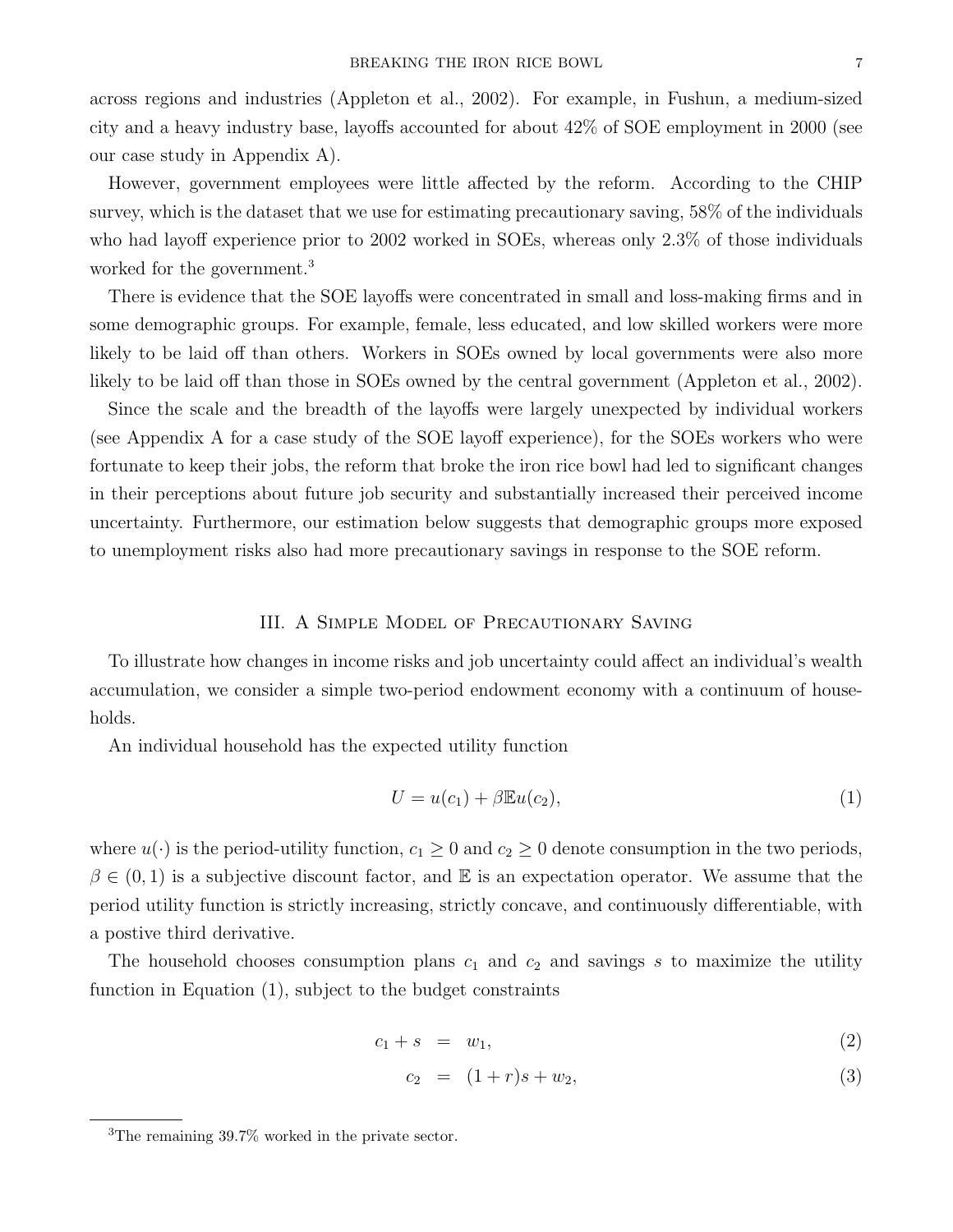where the variable r denotes the net real interest rate. For simplicity, we assume that  $r > 0$  is a constant.<sup>4</sup> The period-1 endowment  $w_1 = \bar{w}$  is a constant, while the period-2 endowment  $w_2$  is a random variable, the realization of which depends on the individual's employment status. An individual faces a probability  $p$  of unemployment, in which state she receives zero income. All else equal, an increase in  $p$  reduces expected future income, which may increase household savings for consumption smoothing. However, that increase in savings might reflect the effects of both a reduction in permanent income and an increase in future income uncertainty associated with an increase in  $p$ . In order to isolate the precautionary saving effects from the permanent income effects on saving, we restrict the period-2 income process such that the unconditional mean of  $w_2$ is kept at  $\bar{w}$ , the the same as that in period 1.

Labor income conditional on staying employed is itself a random variable, capturing idiosyncratic income risks that an employed individual might face. Specifically, the period-2 endowment follows the process

$$
w_2 = \begin{cases} \tilde{w}_h, & \text{with probability} \quad 1 - p, \\ 0, & \text{with probability} \quad p, \end{cases}
$$

where the income conditional on being employed  $\tilde{w}_h$  is itself a random variable given by

$$
\tilde{w}_h = \begin{cases} \frac{\bar{w}}{1-p} + \sigma, & \text{with probability} \quad \frac{1}{2}, \\ \frac{\bar{w}}{1-p} - \sigma, & \text{with probability} \quad \frac{1}{2}, \end{cases}
$$

where  $\sigma$  is the standard deviation of the employment income in the second period.

The interior optimizing decisions for consumption and saving imply the intertemporal Euler equation

$$
u'(\bar{w} - s) = \beta(1+r)\mathbb{E}u'((1+r)s + w_2),\tag{4}
$$

where we have substituted out  $c_1$  and  $c_2$  using the budget equalities.

Given the exogenous endowments and the interest rate, Equation (4) determines the equilibrium savings s. Define the functions  $f(s)$  and  $g(s)$ 

$$
f(s) = u'(\bar{w} - s), \tag{5}
$$

$$
g(s) = \beta(1+r)\mathbb{E}u'((1+r)s+w_2). \tag{6}
$$

The concavity of  $u(\cdot)$  implies that  $f(s)$  increases with s whereas  $g(s)$  decreases with s. The equilibrium savings  $s^*$  satisfies  $f(s^*) = g(s^*)$ .

To understand the effects of the two different types of risks (unemployment risks and idiosyncratic income risks conditional on employment) on precautionary saving decisions, we first consider the baseline case with no risks in the second period (i.e., with  $p = \sigma = 0$  so that  $w_2 = \bar{w}$ ). The

 $\overline{^{4}$ To ensure non-negative consumption in the second period, we impose a borrowing constraint  $s \geq -b$  for some non-negative borrowing limit b. The non-negativity of consumption implies that  $b \leq w_2/(1+r)$  for all realizations of  $w_2$ , which corresponds to the natural borrowing constraint of Aiyagari (1994).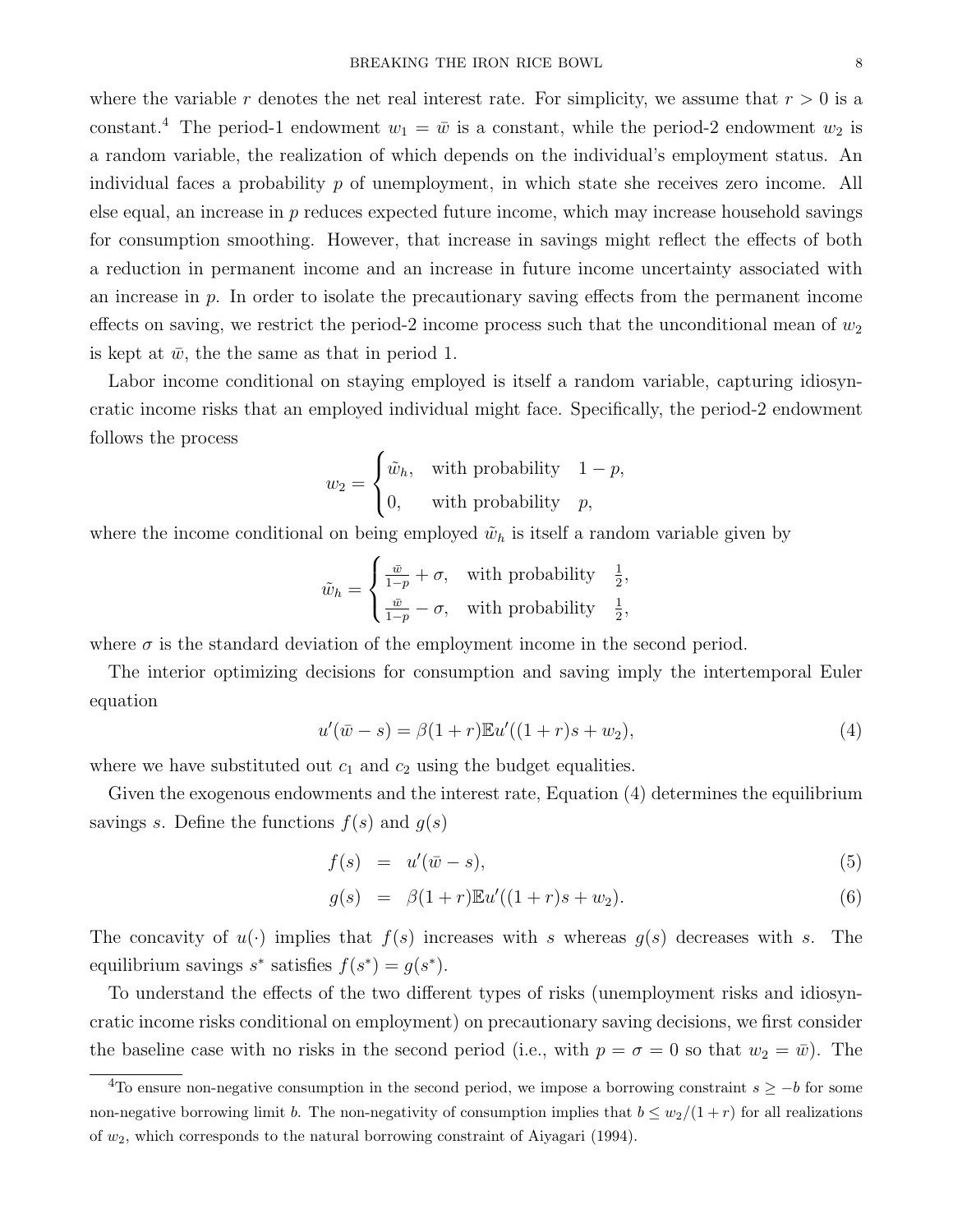equilibrium saving is determined by the intersection of the  $f(s)$  curve and the  $g(s)$  curve, with the latter evaluated at  $w_2 = \bar{w}$ . This equilibrium corresponds to point  $E_0$  in Figure 1, with the equilibrium savings given by  $s_0^*$ .

We first consider the effects of idiosyncratic income risks condition on being employed, which is captured by an increase in  $\sigma$ , while holding p constant. We show that an individual responds to an increase in the variance of income conditional on employment by raising precautionary savings. We then consider the effects of unemployment risks, which is captured by an increase in  $p$ , while holding  $\sigma$  constant. In this latter case, we find that an individual responds to an increase in the probability of unemployment by raising precautionary savings for sufficiently small values of  $\sigma$ .

We begin with the case in which the household faces an increased idiosyncratic income risk conditional on being employed, while holding the probability of unemployment constant. Since  $u''$  < 0 and  $u''' > 0$ , the marginal utility of period-2 consumption is a decreasing and convex function of the level of income  $w_2$ . It follows from the Jensen's inequality that a mean-preserving spread in  $w_2$  (i.e., raising  $\sigma$  while keeping the mean of  $w_2$  at  $\bar{w}$ ) raises the expected marginal utility  $\mathbb{E}u'((1+r)s+w_2)$  and shifts the  $g(s)$  function upward, leading to an increase in equilibrium savings to  $s_1^*$  from  $s_0^*$  shown in the top panel of Figure 1.

This example illustrates that precautionary savings increase with the variance of income shocks, provided that the third derivative of the utility function is positive. This is consistent with the textbook model of precautionary savings (Kimball, 1990; Carroll and Kimball, 2008). The variance of income  $\sigma^2$  in this model corresponds to the idiosyncratic income risks conditional on employment in our empirical model below.

We next consider the effects of an increase in the probability of unemployment on precautionary savings, while holding  $\sigma$  constant.

From Equation (6), we have

$$
g(s) \propto (1-p) \left[ \frac{1}{2} u' \left( (1+r)s + \frac{\bar{w}}{1-p} + \sigma \right) + \frac{1}{2} u' \left( (1+r)s + \frac{\bar{w}}{1-p} - \sigma \right) \right] + p u'((1+r)s). \tag{7}
$$

Differentiating  $q(s)$  with respect to p, we obtain

$$
\frac{\partial g}{\partial p} \propto \frac{1}{2} \left[ u'(c_{2l}) - u'(c_{2h+}) + u''(c_{2h+}) \frac{\bar{w}}{1-p} \right] + \frac{1}{2} \left[ u'(c_{2l}) - u'(c_{2h-}) + u''(c_{2h-}) \frac{\bar{w}}{1-p} \right],\tag{8}
$$

where  $c_{2h+} = (1+r)s + \frac{\bar{w}}{1-p} + \sigma$  and  $c_{2h-} = (1+r)s + \frac{\bar{w}}{1-p} - \sigma$  denote period-2 consumption in the good and bad states conditional on employment, and  $c_{2l} = (1 + r)s$  denote consumption in the unemployment state.

Since  $u'(\cdot)$  is continuously differentiable, it follows from the Lagrangian Mean Value Theorem that there exist some  $\bar{c}_+ \in (c_{2l}, c_{2h+})$  and  $\bar{c}_- \in (c_{2l}, c_{2h-})$ , such that

$$
u''(\bar{c}_{+}) = \frac{u'(c_{2h+}) - u'(c_{2l})}{c_{2h+} - c_{2l}} = \frac{u'(c_{2h+}) - u'(c_{2l})}{\frac{\bar{w}}{1-p} + \sigma},\tag{9}
$$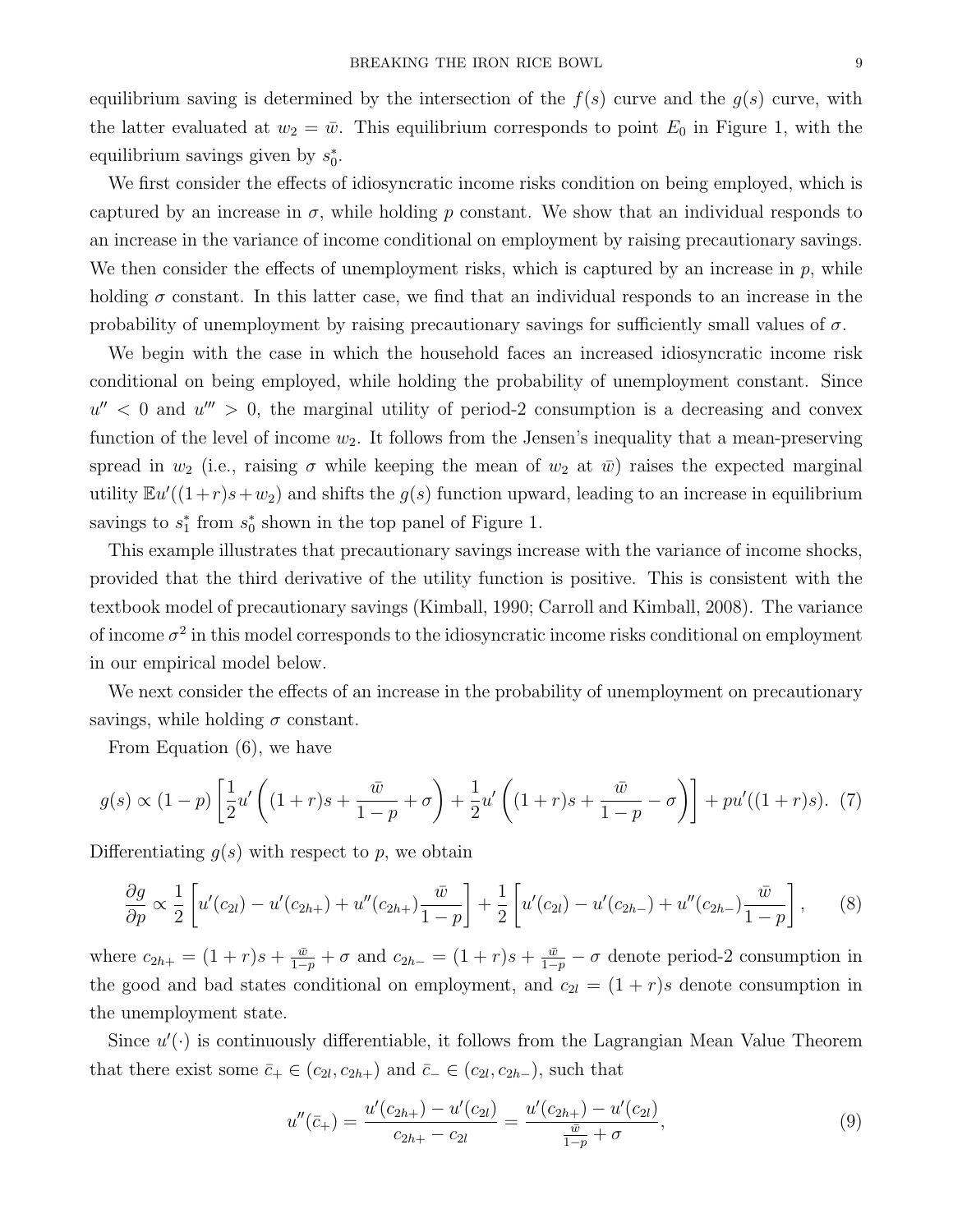and

$$
u''(\bar{c}_{-}) = \frac{u'(c_{2h-}) - u'(c_{2l})}{c_{2h-} - c_{2l}} = \frac{u'(c_{2h-}) - u'(c_{2l})}{\frac{\bar{w}}{1 - \bar{p}} - \sigma},
$$
\n(10)

Then, Equation (8) implies that

$$
\frac{\partial g}{\partial p} \propto \frac{\bar{w}}{1-p} \left\{ \frac{1}{2} \left[ u''(c_{2h+}) - u''(\bar{c}_+) \right] + \frac{1}{2} \left[ u''(c_{2h-}) - u''(\bar{c}_-) \right] \right\} + \frac{1}{2} \sigma \left[ u''(\bar{c}_-) - u''(\bar{c}_+) \right]. \tag{11}
$$

Since  $u'''(·) > 0$ , the first two terms are both positive. The last term is negative if  $\bar{c}$   $< \bar{c}_{+}$ . For a sufficiently small value of  $\sigma$ , however, the difference between  $u''(\bar{c}_-)$  and  $u''(\bar{c}_+)$  would be small and the last negative term would be dominated by the first two positive terms, implying a positive  $\frac{\partial g}{\partial p}$ . For example, in the extreme case with  $\sigma = 0$ , we would have  $\frac{\partial g}{\partial p}$  unambiguously positive.

Therefore, as p increase while  $\sigma$  is held constant (at a sufficiently small value), the  $g(s)$  curve shifts upward, as shown in the bottom panel of Figure 1. As a consequence, equilibrium savings increase from  $s_0^*$  at point  $E_0$  to  $s_2^*$  at point  $E_2$ . Since we are holding the expected income level constant at  $\bar{w}$ , the rise in savings following an increase in the probability of unemployment captures the precautionary saving effects rather than the response to changes in permanent income.

## IV. Empirical Strategies

We now present our empirical model and estimation approach. In light of our theoretical model in Section III, we examine the effects on precautionary savings of both unemployment risks (i.e.,  $p$ , captured by an SOE dummy) and idiosyncratic labor income risks conditional on staying employed (i.e.,  $\sigma$ , captured by our RISK measure below).

IV.1. The Empirical Model. Following Lusardi (1998) and Carroll et al. (2003), we consider the empirical model

$$
\frac{W_i}{P_i} = \beta_0 + \beta_1 SOE_i + \beta_2 RISK_i + \beta_3 \log(P_i) + \beta_4' Z_i + v_i.
$$
 (12)

In this model, the dependent variable is the ratio of financial wealth  $W<sub>i</sub>$  to permanent income  $P_i$  for household i, as in Lusardi (1998). This ratio measures the household's cumulative savings relative to her permanent income.

The explanatory variable  $SOE<sub>i</sub>$  is a dummy variable that takes a value of one if the household head works for an SOE and zero if the household head works for a government or public institution (GOV).<sup>5</sup> It captures the relative unemployment risks faced by SOE workers following the SOE reform in the late 1990s. The explanatory variable  $RISK_i$  measures idiosyncratic income risks conditional on being employed. As we discussed in the simple theoretical model in Section III, the SOE dummy and the  $RISK_i$  measure capture two different types of income risks. In our sample, the correlations between these two variables are very low (in absolute values), with a correlation of about −0.05 in 1995 and −0.17 in 2002.

<sup>5</sup>For a single-earner family, the household head is the bread winner. For a multiple-earner family, the head is the person with the highest income.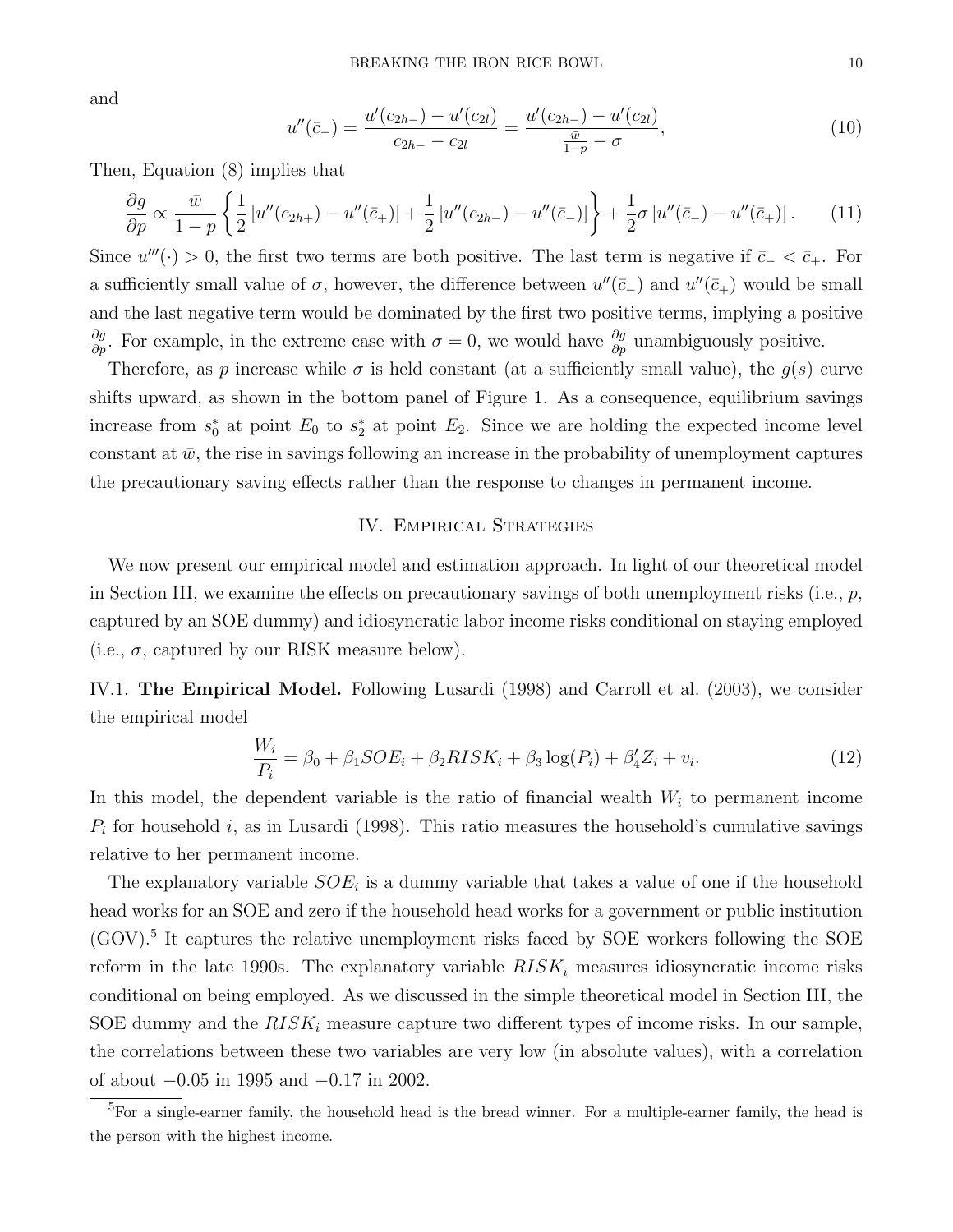In our regression model, we include the log-level of permanent income  $P_i$  as an explanatory variable to control for the potential effects of non-homothetic preferences. We also include a number of demographic control variables summarized by the vector  $Z_i$ . The term  $v_i$  denotes regression errors.

We take a difference-in-differences approach to estimating precautionary saving. The CHIP data do not have a panel dimension and thus we cannot keep track of individual households over time. We run two separate cross-sectional regressions to estimate the model in Equation (12), one with the pre-treatment group in 1995 and the other with the post-treatment group in  $2002<sup>6</sup>$ 

The key parameter of interest is  $\beta_1$ , the coefficient for the SOE dummy. The estimated  $\beta_1$  from each regression (denoted by  $\beta_1^{1995}$  and  $\beta_1^{2002}$ , respectively) captures – all else equal – the average excess savings by SOE workers relative to GOV workers. The difference  $\Delta \beta_1 = \beta_1^{2002} - \beta_1^{1995}$  then captures the magnitude of precautionary saving of the SOE workers caused by increases in their unemployment risks following the breaking of the iron rice bowl.

In our estimation, we follow Fuchs-Schündeln and Schündeln (2005) and instrument the permanent income measure using education dummies and interactions of education with age and age-squared as instrumental variables. We also address the issue that arises with observations of zero wealth by treating it as a censored data problem.<sup>7</sup> Thus, we estimate an instrumental variable Tobit regression (IV-Tobit). In a robustness check, we also estimate the model in Equation (12) by eliminating the zero-wealth observations from our sample and then applying the standard two-stage least squares (2SLS) method (see Section VI.3).

IV.2. The Data. The data that we use are taken from the Chinese Household Income Project (CHIP) surveys. The surveys were conducted by the Chinese Academy of Social Science (CASS) and National Bureau of Statistics (NBS) through a series of questionnaire-based interviews done in rural and urban areas in China in four different years—1988, 1995, 2002 and 2007. The households in each survey are randomly selected following a strict sampling process so that they are nationally representative. The surveys cover a sample of about 15,000 to 20,000 households in 10 provinces in China. The surveys contain detailed data on households' employment status, education, income, expenditures, and other demographic information. The CHIP data have been frequently used in the empirical literature.<sup>8</sup>

We focus on the sample of urban households in the CHIP surveys of 1995 and 2002, which span the period of China's large-scale SOE reforms that had led to massive layoffs of SOE workers. More

<sup>&</sup>lt;sup>6</sup>The lack of panel data implies that the treatment group (the SOE workers) may not be comparable across time. In particular, the post-treatment group includes only those who survived the SOE reform and those who chose not to quit from their SOE jobs. These issues may cause biases in our estimation. We address this sample selection issue by using the standard propensity score weighting approach (see Section VI).

 $^{7}$ In our sample, 12.1% of households have zero wealth in 1995 and this share declined to 9.7% in 2002.

<sup>8</sup>The website http://www.icpsr.umich.edu/icpsrweb/ICPSR/series/243 lists some recent studies that use the CHIP survey data.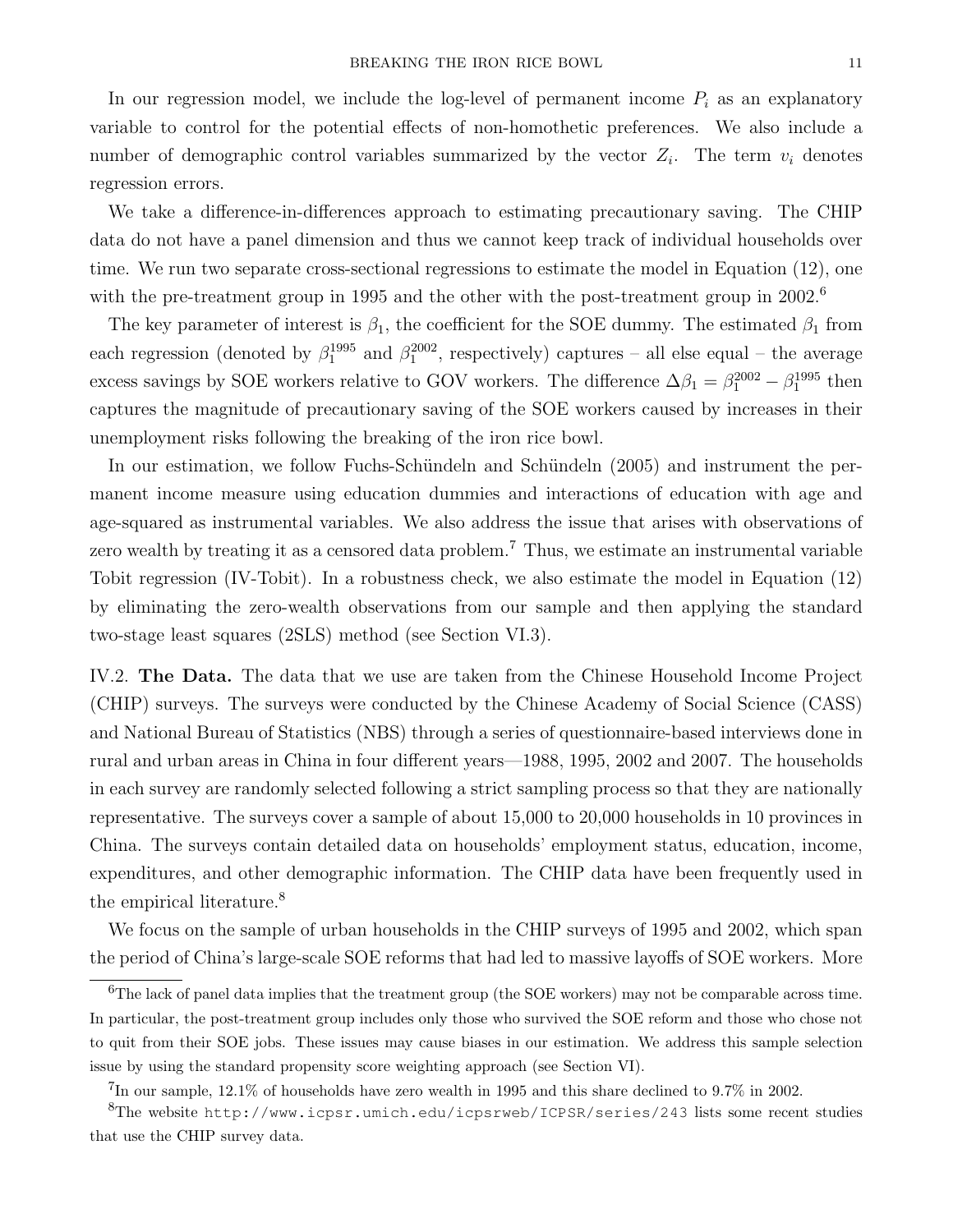importantly, both surveys contain data on households' wealth and its compositions, allowing us to examine the quantitative importance of precautionary wealth accumulation caused by the SOE reform.<sup>9</sup>

We restrict our sample to include those households whose heads work in the SOE sector or the GOV sector. The SOEs in our sample include firms that are directly owned by the government (including central, provincial, and local governments), those in which the government holds a controlling share of stocks, and those under collective ownership. The GOV sector includes all levels of government and public institutions. We further restrict our sample to include primeage workers, whose ages are between 25 and 55 years. This choice is partly driven by concerns of measurement errors in wealth and permanent income for younger workers. It is also driven by concerns that the saving behaviors of workers close to retirement ages change dramatically for reasons more closely related to life-cycle factors than to income uncertainty (Carroll and Samwick, 1998; Gourinchas and Parker, 2002).<sup>10</sup>

With these sample restrictions, we end up with 4390 household-level observations in 1995, consisting of 2977 SOE workers and 1413 GOV employees; and in 2002, we have 3027 observations consisting of 1702 SOE workers and 1325 GOV employees.

IV.3. The Measurement. The variables that we use in the regressions include wealth  $(W)$ , permanent income  $(P)$ , the SOE dummy, a measure of idiosyncratic risks  $(RISK)$ , and a set of household characteristics. We now describe the measurement of these variables. Table 1 shows the definitions of the variables used in our study. Tables 2 and 3 show the summary statistics of those variables, both in the full sample and for each sector (SOE or GOV).

For our purpose of studying precautionary saving, we focus on relatively liquid components of household wealth (Carroll and Samwick, 1998). In particular, we measure financial wealth  $(W)$  by the sum of checking accounts, savings accounts, stocks, bonds, contributions to employer funds, and loans to others. Table 4 shows some summary statistics of the household portfolio compositions in our CHIP sample. Our measure of financial wealth corresponds to asset categories 1-6 in the table.

Here, we use the stock of financial wealth instead of the flow of savings (or the saving rate) for two reasons. First, unlike saving flows, financial wealth is not influenced by high-frequency fluctuations in income and expenditures. Thus, it is better able to capture long-run (or average) saving behavior in which we are interested. Second, financial wealth is a direct measure of cumulative savings and is thus less subject to measurement errors than the flow of savings or the saving rate, which are indirectly calculated based on income and consumption expenditures.

 $^{9}$ The CHIP surveys in 1988 and 2007 do not report wealth information, and thus they are less useful for studying precautionary saving.

<sup>&</sup>lt;sup>10</sup>In our sample periods, the normal retirement age for female workers in China is between 50 and 55; for male workers, it is between 55 and 60.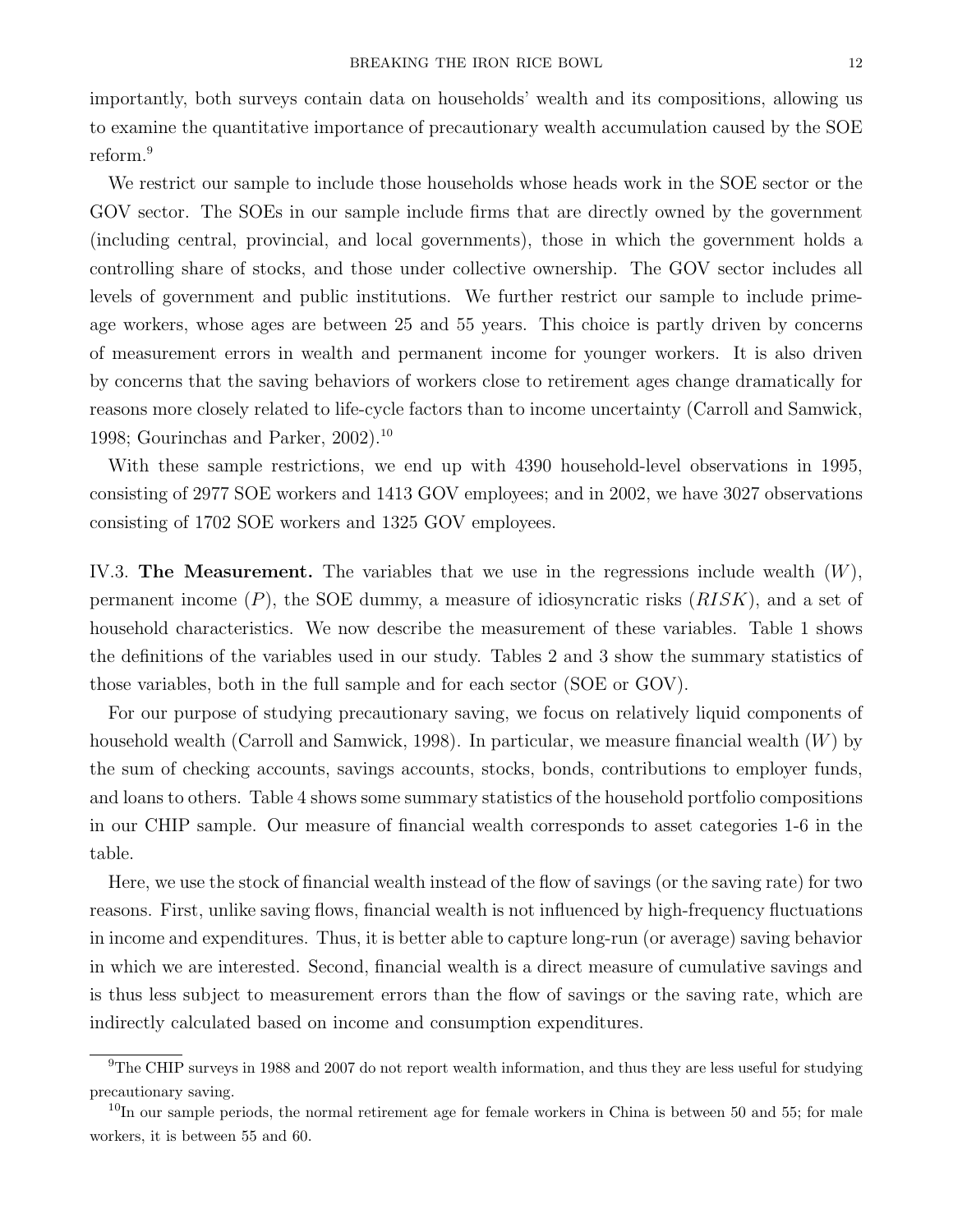We construct a measure of permanent income following the approach by Fuchs-Schündeln and Schündeln (2005). The CHIP surveys report earnings of the household heads in the current year and the recent past. In particular, the 1995 survey reports earnings in 1990 through 1995 and the 2002 survey reports earnings in 1998 through 2002. We construct permanent income in three steps. First, we calculate a household head's earnings relative to the average earnings of all households in each year with reported earnings. Second, we take the time-series average of the household relative earnings. Third, we multiply the household head's earnings in each of the survey years (1995 or 2002) by the average relative earnings to obtain an annual permanent income for the household in that year. To mitigate potential measurement errors introduced in the process of constructing permanent income, we follow Fuchs-Schündeln and Schündeln (2005) by instrumenting permanent income using education dummies and interactions of education with age and age-squared as instruments in all the regressions.<sup>11</sup>

We measure idiosyncratic income risks conditional on being employed  $(RISK<sub>i</sub>)$  by the log of the variance of log annual household head income *across time* (in the current year and the recent past). Our measure is thus different from the conventional measure of income risks based on *cross*sectional variances of log income (Carroll and Samwick, 1998). For robustness, we also estimate our model using the conventional risk measure (see Section VI).

In our regression, we control for household demographic characteristics, including the household head's occupation (professional, director or manager, skilled or office worker, or unskilled or other workers), education level (elementary school or below, junior middle school, senior middle school, or some college (or above)), health care status (public health care, public health insurance, or own payments), home ownership status, age, age-squared, gender, marital status, the household size, the ages of children, the number of boys, the number of children at school, and the industry and the province where the household head worked.

The health care reform enacted in 1998 significantly changed the share of household expenditures on health care. As shown in Table 2, in 1995, 71.3% of households in our sample had access to free public health care. This share was halved to about 35.0% in 2002, reflecting the impact of the health care reform on household health expenditures.

Purchasing a house is argued to be one of the major motives of saving for Chinese households (Wei and Zhang, 2011). The housing reform that started in 1998 has led to extensively privatized housing market. As shown in Table 2, the homeownership rate in our sample doubled over the seven year period, from 42.0% in 1995 to 80.4% in 2002. We control for the potential effects of saving for home purchases by including a non-homeownership dummy that takes a value of one if the household is not a home owner and zero otherwise.

 $11$ We use box plot to detect possible outliers in the data of wealth measures and permanent income. We first determine the first and third quartiles (denoted by  $Q_1$  and  $Q_3$ , respectively) for the data set. Define the interquartile range  $IQR = Q_3 - Q_1$ , which is a measure of noise or scale for the data set. Observations that are outside of the interval  $(Q_1 - 3IQR, Q_3 + 3IQR)$  are treated as potential outliers and excluded from the sample.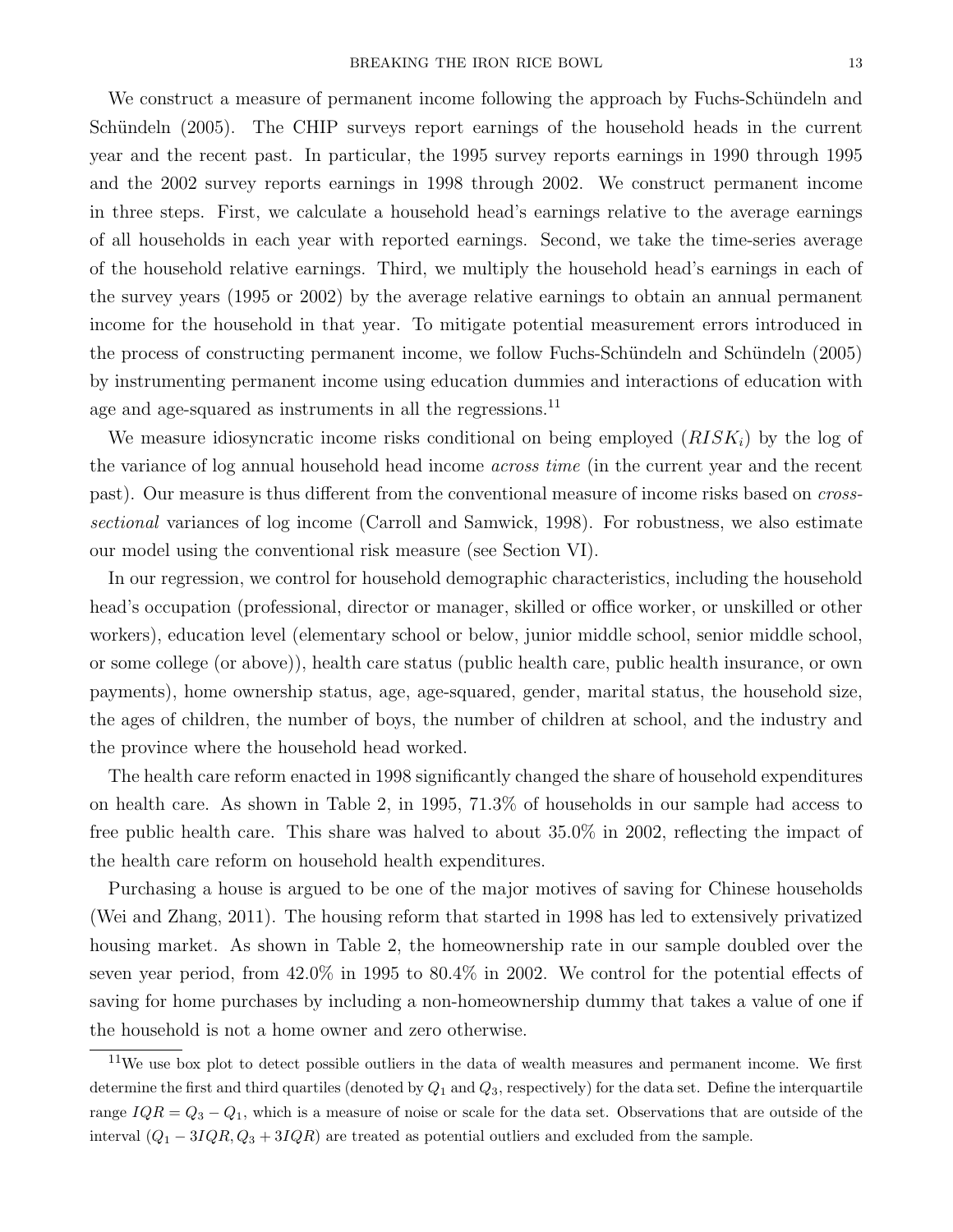Since the SOE reform and the massive layoffs hit some industries and geographic areas more heavily than others, we include in our regression dummy variables that indicate the industries and provinces where the household head worked.

Table 3 compares some key characteristics between GOV and SOE workers. It shows that the reform impacted GOV workers and SOE workers differently. In 1995, before the reform took place, GOV employees had on average modestly more financial wealth and higher permanent income than SOE workers. The wealth-income ratios  $(W/P)$ , however, were similar (at around 1.3). In 2002, the gaps in both wealth and income widened substantially across the two sectors, with GOV workers owning even more wealth and earning even higher income than SOE workers compared to the pre-reform year in 1995. More importantly, the wealth-income ratios diverged. In particularly, the  $W/P$  ratio for the SOE workers increased much more than that for the GOV workers, suggesting that SOE workers on average raised savings more than GOV workers did during the reforming years. Consistent with this suggestive evidence, our estimation below shows that SOE workers did increase their savings significantly relative to GOV workers in response to increased income uncertainty associated with the massive layoff waves.

Table 3 also shows that the homeownership rate for the two types of workers. In 1995, the home ownership rate for GOV workers was slightly higher than for the SOE workers (45% vs. 40%). In 2002, the home ownership rate rose for both groups (to 83% for GOV workers and 78% for SOE workers), although the difference in the average home ownership rates across the two groups remained unchanged.

In the 1995 sample, a large majority of jobs were assigned by the government in both sectors. In particular, nearly 90% of the GOV jobs and 80% of the SOE jobs were assigned by the government. In 2002, the share of government assigned jobs declined somewhat in both sectors (to about 76% in the GOV sector and 69% in the SOE sector), although they still constitute a majority of all jobs. When we estimate the importance of precautionary saving, we restrict our sample to government assigned jobs in both years to mitigate the self-selection bias.

The SOE reform in the late 1990s led to different income expectations between the two groups. In the 2002 survey, about 24% of the SOE workers expected to have lower income in the next five years, compared to 11% of GOV employees who expected income to decline.<sup>12</sup>

The Chinese government also started to reform the pension system in the early 1990s. Under the traditional system, retirement benefits were directly provided by the government and workers or employers were not required to contribute to pension funds. Starting in 1991, the Chinese government gradually pushed out a series of pension reform plans, aiming to establish a new pension system that combines a pay-as-you-go system and a mandatory individual retirement account. The new pension system requires both a worker and her employer to make contributions

 $12$ The 1995 survey does not include a question about income expectations. Before the reform, since workers in both sectors all held an iron rice bowl, they should not expect their income to decline.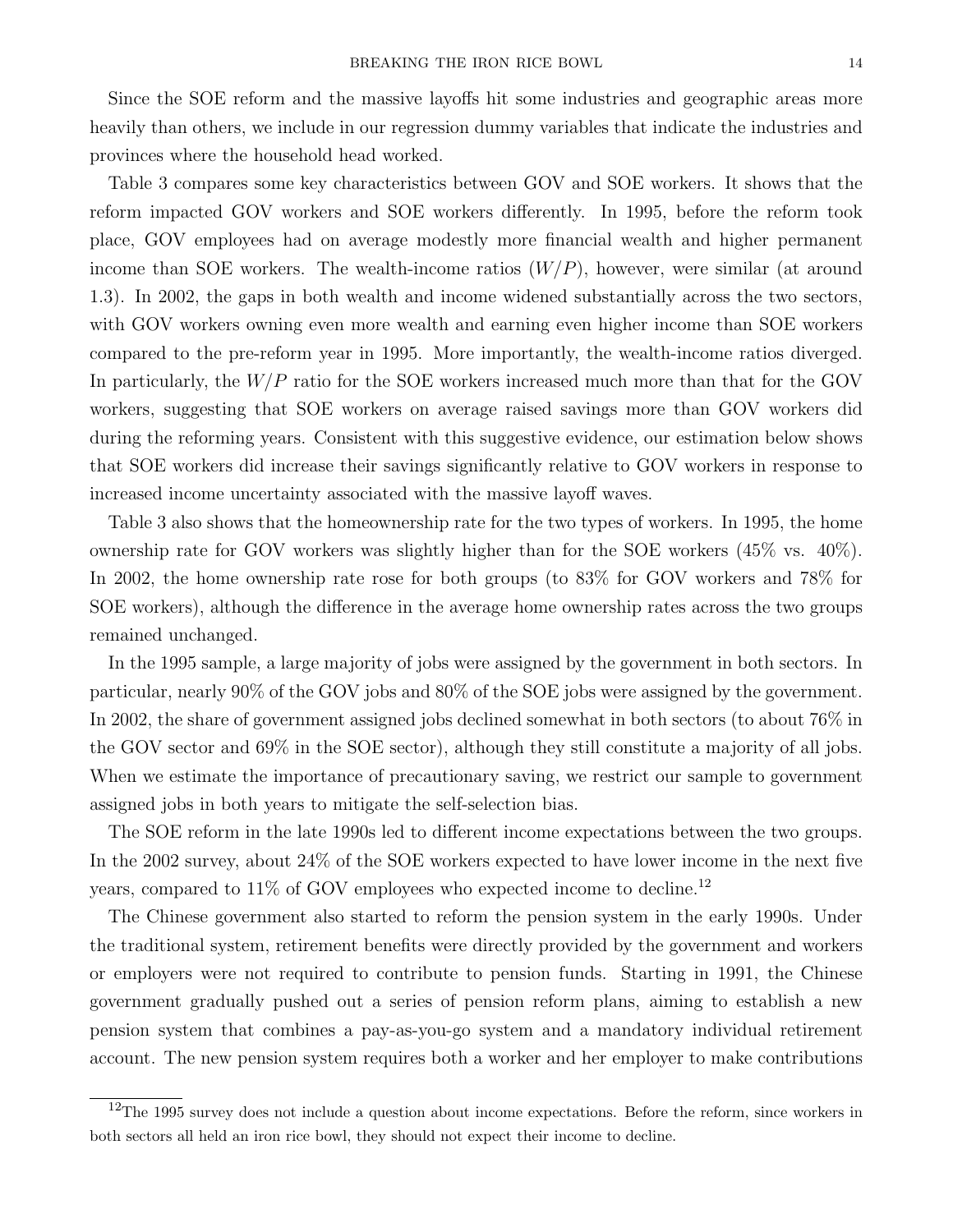to a pension fund established on the worker's behalf, based on a fraction of the worker's salary. The new pension system was gradually implemented over time: it was started in 1991, broadened in scope in 1995, and accelerated in 1997.<sup>13</sup> Following the pension reforms, the share of individuals who contributed to pension funds rose from 37.0% in 1995 to 67.8% in 2002, as shown by Table 2. The reforms were implemented more broadly in SOEs than in the government sector. Thus, a larger share of SOE workers had contributed to pension funds than GOV employees. As shown in Table 3, the share of SOE workers who reported pension contributions rose from 46% in 1995 to 82% in 2002, and the share of GOV workers with pension contributions also increased from 17% to 49% during that period.

As we discussed in the theoretical model in Section III, pessimistic income expectations and pension participation can change savings through PIH effects, but those changes do not reflect precautionary savings. In Section V.4 below, we control for income expectations and pension participation in our estimation of precautionary savings.

### V. Empirical Results

We estimate the empirical model in Equation (12) using our CHIP data. The parameter of interest is the coefficient of the SOE dummy,  $\beta_1$ , which captures the difference in wealth accumulation between SOE and GOV workers when we control for the effects of all the demographic characteristics.

Table 5 shows the estimation results. Columns (i) and (ii) show the full-sample estimation for 1995 and 2002, respectively. Columns (iii) and (iv) show the estimation with the sample restricted to government assigned jobs.

V.1. Evidence of precautionary saving. We begin with discussing the estimation results in the full sample [Columns (i) and (ii) in Table 5]. The estimated value of  $\beta_1$  in 1995 is slightly negative (at -0.047) and statistically insignificant, indicating that the savings of SOE and GOV workers were statistically and economically similar in 1995 when demographic characteristics are controlled for. In 2002, however, SOE workers accumulated significantly more wealth than GOV employees (reflected by a much large estimate of  $\beta_1 = 0.366$ ). The Chow test rejects the null hypothesis that  $\beta_1$  is identical between 1995 and 2002, with a p-value of 0.055. The difference between the two estimated values of  $\beta_1$  (0.366 – (–0.047) = 0.413) is not just statistically significant, but also economically large; it suggests that, all else equal, the extra savings of SOE workers relative to GOV workers after the reform were about 0.413 times of their annual permanent income, or

<sup>&</sup>lt;sup>13</sup>The official policy announcements were made by China's State Council in 3 important documents (in Chinese): (1) "On Reforming the Old-Age Insurance System for Enterprise Employees" (State Council Document No. 33, 1991); (2) "On Deepening the Reform of the Old-Age Insurance System for Enterprise Employees" (State Council Document No. 6, 1995); and (3) "On the Establishment of a Unified Basic Old-Age Insurance System for Enterprise Employees" (State Council Document No. 26, 1997). See He et al. (2017) for further discussions about China's pension reforms.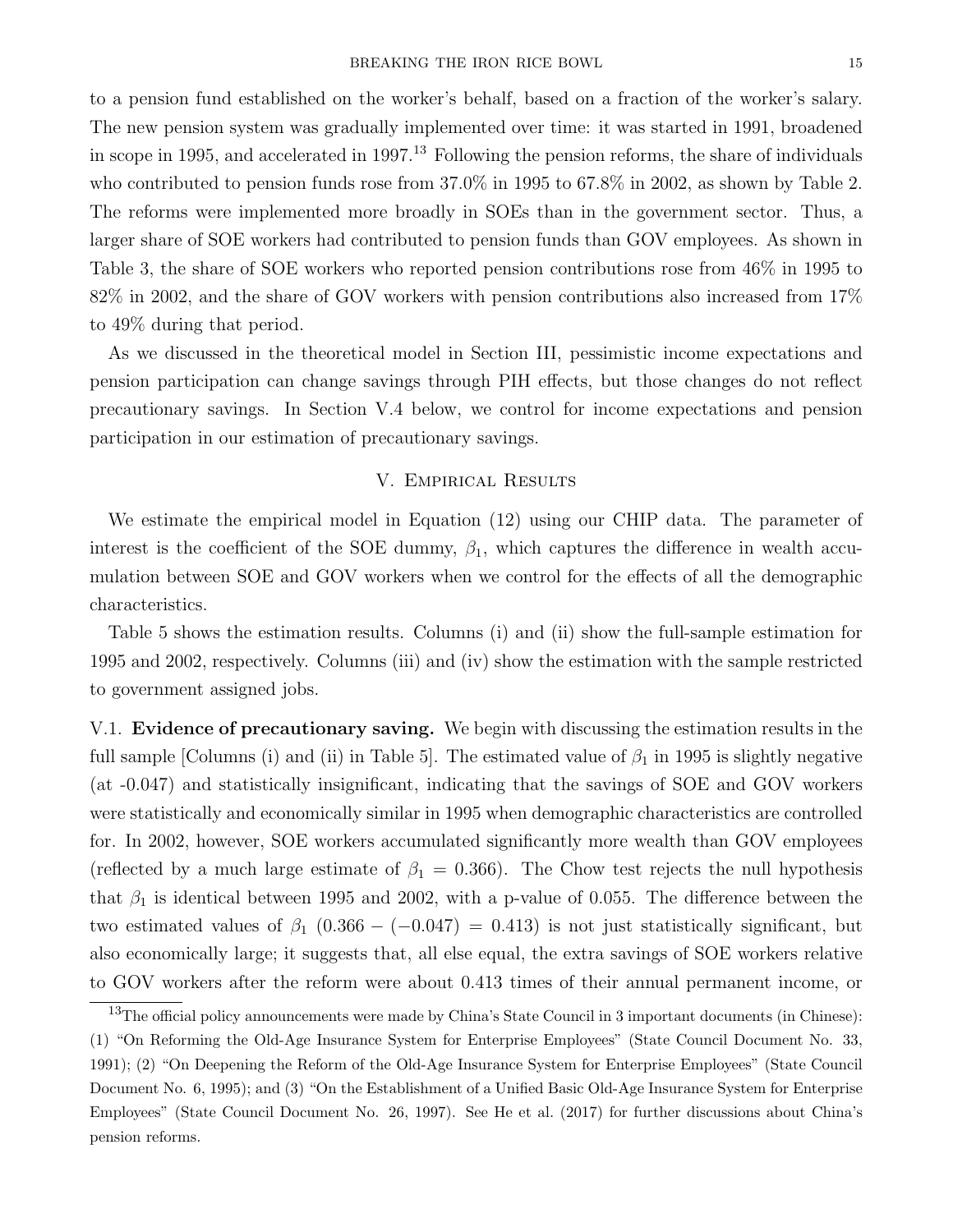about 5 months worth of permanent income.<sup>14</sup> Despite the potential downward bias caused by self-selection in the full sample, the evidence here suggests that increases in the relative income uncertainty for SOE workers after the reform has led to significant precautionary savings.

The estimated coefficient  $\beta_2$  on  $RISK$  suggests that idiosyncratic income risks conditional on being employed had positive and significant effects on savings in both 1995 and 2002. Thus, all households—working in SOE or GOV— responded to increases in idiosyncratic income risks by raising savings, consistent with the implication of the theoretical model presented in Section III. We emphasize that this source of savings represents households' responses to variations in idiosyncratic income risks conditional on being employed, and it is different from the responses of saving behaviors to unemployment risks specific to the SOE households captured by  $\beta_1$ . Furthermore, the estimated values of  $\beta_2$  for 1995 and 2002 are similar in magnitude and both are significant. In contrast, the value of  $\beta_1$  was much larger in 2002 than in 1995 and turned from insignificant to significant. In other words, whereas  $\beta_2$  stays roughly constant over time,  $\beta_1$  has much larger time-variations that capture the effects of changes in unemployment risks for SOE workers caused by the reform.

Our estimation also suggests that households with high permanent income tend to save more, consistent with the presence of non-homothetic preferences, although the coefficient on  $log(P)$  was insignificant in 1995 and became significant in 2002.

The occupation of the household head had mixed effects on savings. We partition the occupations into four groups: professionals, directors or managers, skilled workers, and unskilled workers and others. We use professionals as our reference group. The estimation suggests that directors and managers saved more than professionals in 1995, although the differences in saving behaviors across occupation groups become insignificant in the 2002 sample.

The coefficients of both health care dummy variables are small and insignificant in 1995 but become significantly negative in 2002 (the reference group here includes those households who self financed health care expenditures). This result is consistent with China's health care system and its reform. In 1995, most workers were covered under a near-free public health care system, so that the health care status did not have significant impact on households' savings. However, after the health insurance reform that started in 1998, a significant fraction of health care spending was shifted to private households (Huang and Gan, 2017). Thus, households not covered by public health care or public health insurance had a strong incentive to save. This finding is consistent with that obtained by Chamon and Prasad  $(2010)$ , who report that declining public provisions of health care in the late 1990s in China created strong motives for precautionary saving against potential health expenditure shocks.

<sup>&</sup>lt;sup>14</sup>The dependent variable in our model is the ratio of financial wealth to annual permanent income  $(W/P)$ . Thus, an increase in  $W/P$  of 0.413 units implies an increase in W of an amount equivalent to  $0.413 * 12 = 4.96$ months of permanent income.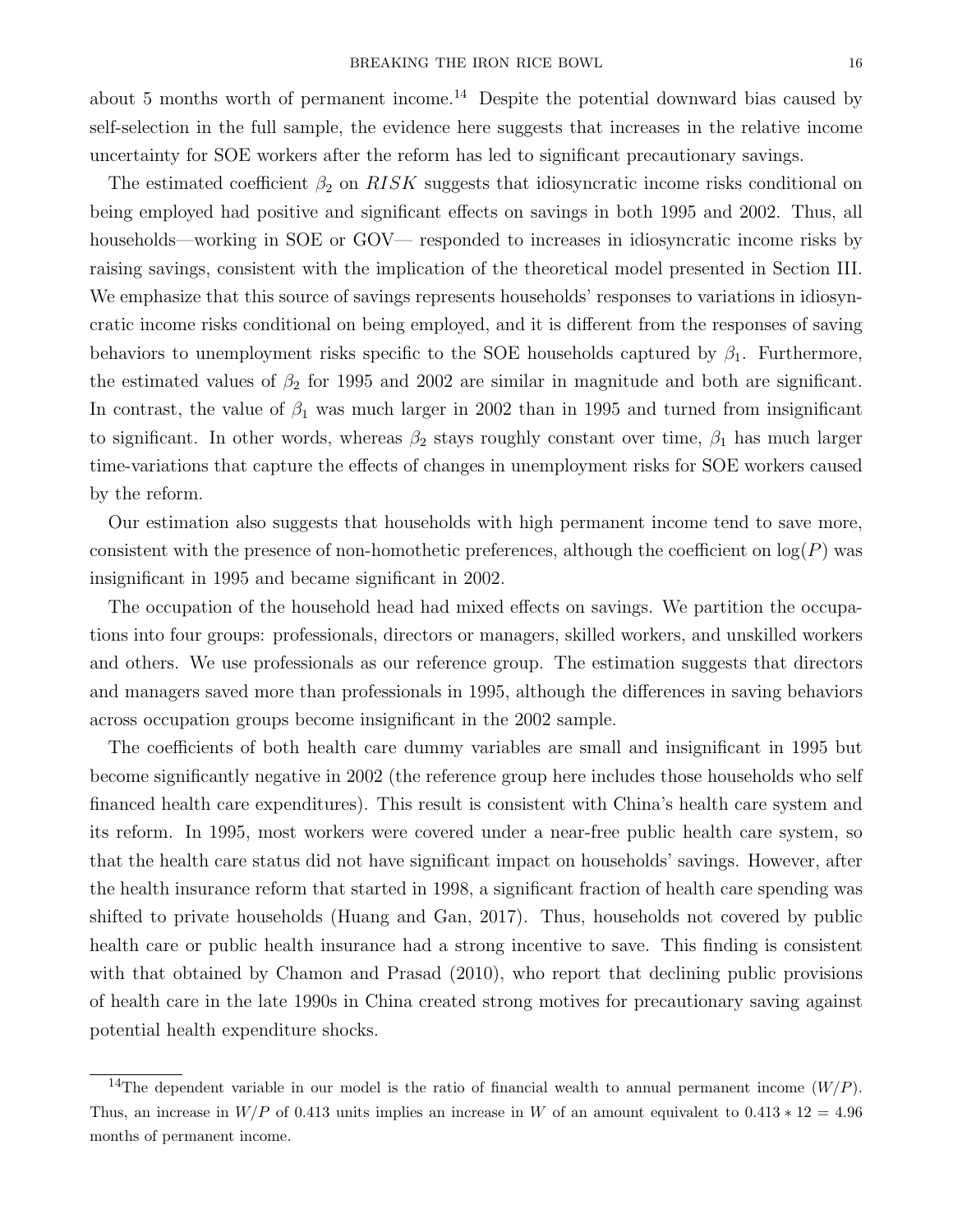To control for the effects of education reforms on households' saving behavior and potential competitive saving motive in the marriage market emphasized by Wei and Zhang (2011), we include in our regression three additional variables: the mean age of children, the number of children enrolled in schools, and the number of boys in each household. Our estimation shows that the mean age of children does not explain wealth accumulation. The number of children enrolled in schools tends to reduce wealth accumulation in both years, although the effects were significant only in 2002. Having more children at school requires more expenditure on education after the education reforms in the late 1990s, which leads to lower disposable income and reduced wealth accumulation. The number of boys contributes positively to savings in 1995, although the estimated coefficient is insignificant for that year. In 2002, however, having more boys in the household actually reduced savings and the effect is significant at the 1% confidence level. A possible explanation lies in the reforms of social security and the pension system, which substantially weakened the public safety net for retirees. In the Chinese culture, sons are supposed to take responsibility of taking care their elderly parents. Therefore, facing an uncertain future of safety net, having more boys means having better insurance for their parents. Parents thus do not need to save that much for their old-age consumption. In our 2002 sample, this self-insurance effect of having more boys dominates the potential competitive savings motive highlighted by Wei and Zhang (2011).

To control for the effects of housing reform on saving, we include in the regression a nonhomeownership dummy. The coefficient for this variable is insignificant for both years, possibly reflecting that the housing market in China was still under-developed through 2002.

Our empirical model also controls for other demographic variables such as age, age-squared, sex of the household head, marital status, and the household size. The full sample estimation suggests that households with female heads save significantly more than those with male household heads in 1995; and they save even more in 2002. Married households also saved more, although the effects of marital status on wealth accumulation were statistically significant only for 1995, not for 2002. The household size had little effects on savings in 1995, but larger households saved significantly more in 2002.

V.2. The self-selection bias. The literature shows that self-selection can lead to a substantial downward bias in the estimated magnitude of precautionary saving (Fuchs-Schündeln and Schündeln, 2005). An individual with high risk aversion has an incentive to choose a job with low income risk and, all else equal, she is also likely to save more. Without correcting self-selection biases, the estimation using the full sample may understate the true magnitude of precautionary savings.

To control for potential self-selection bias, we follow the approach in Fuchs-Schündeln and Schündeln (2005) and restrict our sample to workers whose jobs were assigned by the government. As we have discussed in Section II, jobs were assigned primarily based on quotas and "needs" of the local governments, rather than the preferences of individual workers. Thus, under the regime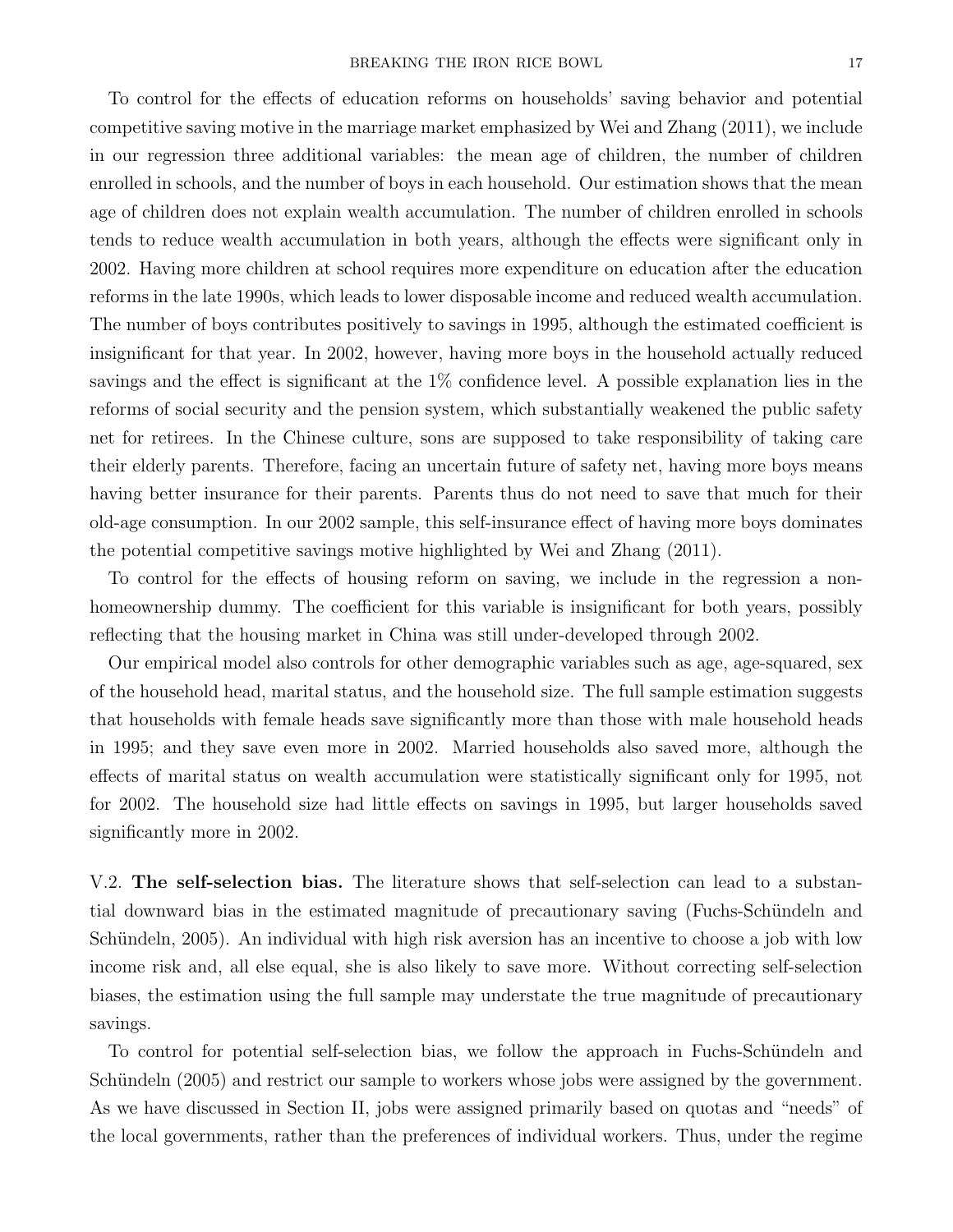with government job assignments, individual workers are less likely to self select into different sectors.

The estimation results using the subsample with government assigned jobs are shown in Table 5 [Columns (iii) and (iv)]. Our estimation shows that self-selection indeed caused a significant downward bias in the estimated value of  $\beta_1$  after the reform, but not before. In particular, the estimated value of  $\beta_1$  in 1995 in the subsample with government assigned jobs is similar to that in the full sample (-0.012 vs. -0.047), both are statistically insignificant. In 2002, however, the estimate of  $\beta_1$  for workers with assigned jobs becomes much greater and statistically more significant than that in the full sample (0.539 vs. 0.366). As in the full sample, the Chow test for the SOE dummy in this subsample estimation strongly rejects the null hypothesis that the estimated value of  $\beta_1$  in 2002 is identical to that in 1995, with a p-value of 0.049.<sup>15</sup>

To summarize, we have obtained two important findings. First, even without controlling for self-selection biases, we find significant presence of precautionary savings caused by the large-scale SOE reform. Second, self-selection causes significant downward biases in estimating precautionary wealth accumulation. When we mitigate self-selection by focusing on government assigned jobs, the magnitude of precautionary savings rises significantly relative to that estimated from the full sample.

V.3. Quantitative importance of precautionary savings. Using the SOE reform as a natural experiment, we have identified the presence of precautionary saving. But to what extent can precautionary savings account for the observed increases in financial wealth for SOE workers between 1995 and 2002? To answer this question, we follow the literature (Carroll and Samwick, 1998; Fuchs-Schündeln and Schündeln, 2005) to quantify the contributions of precautionary saving to wealth accumulation. The idea is to compare the difference between (1) the model's predicted change in financial wealth held by SOE workers from 1995 to 2002 and (2) the counterfactual change in financial wealth had SOE workers enjoyed the same job security as GOV workers before and after the reform.

To implement this idea, we go through the following steps. First, we calculate the model's predicted wealth held by SOE workers in 1995 and in 2002 (denoted by  $\hat{W}^{soc}_{1995}$  and  $\hat{W}^{soc}_{2002}$ , respectively) using the baseline estimation results after correcting self-selection biases based on the subsample with government assigned jobs [Columns (iii) and (iv) in Table 5].

 $15$ Comparing the estimation results between the full sample and the subsample with government assigned jobs, we see that not only the coefficient on the SOE dummy changes, but some other coefficients, especially those on occupations changed significance. In particular, the coefficient on unskilled and other workers in 2002 turned from insignificant in the full sample to significant in the subsample. This difference partly reflects the fact that unskilled workers were less likely to obtain jobs through government assignments than other occupations. In our 2002 sample, the share of government assigned jobs for unskilled workers is about 52%, much lower than that for professionals and directors or managers (about 81%) or that for skilled workers (about 70%), suggesting that self-selection biases are likely more pronounced for unskilled workers.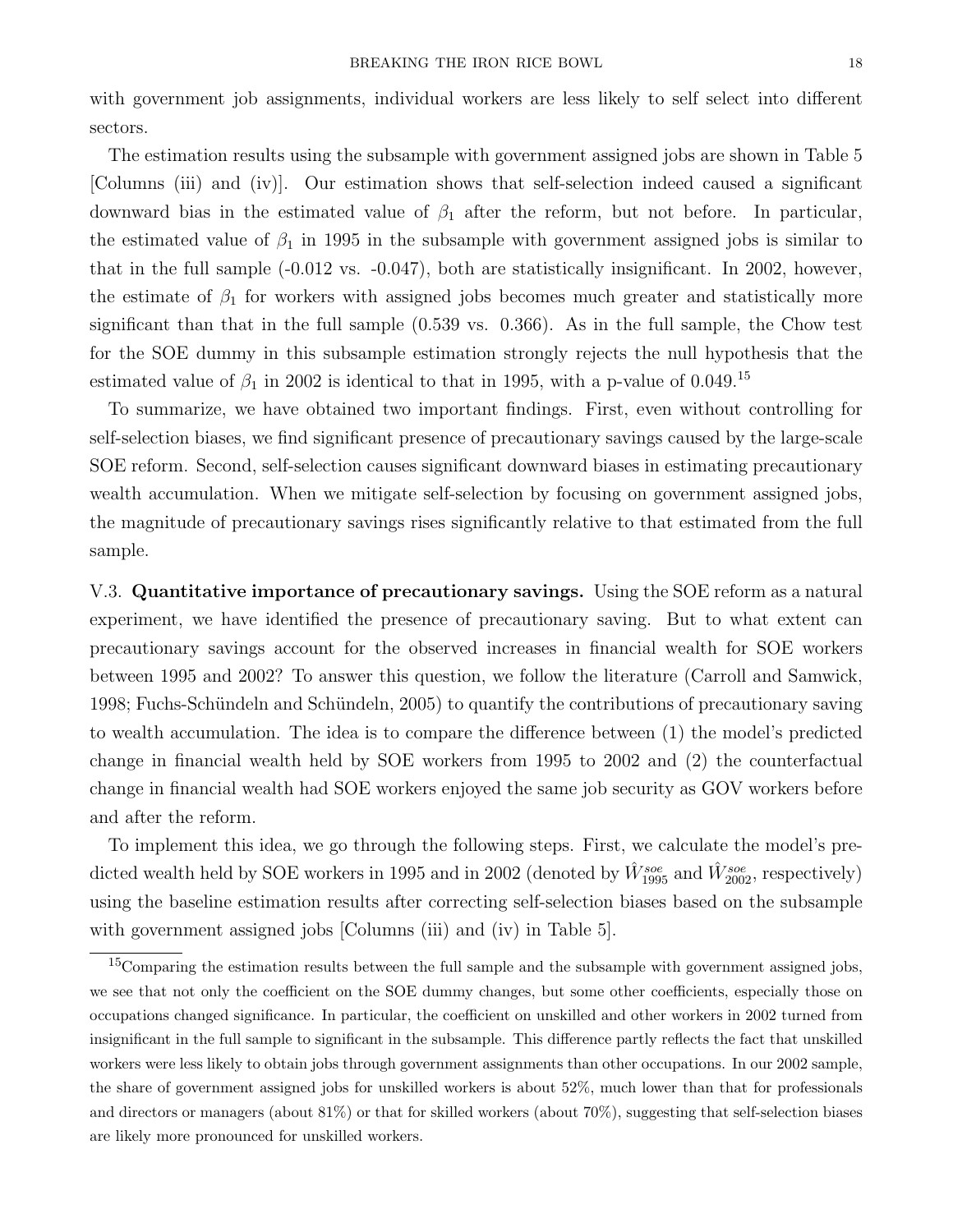Second, we compute the counterfactual wealth holdings by SOE workers in each year of the surveys by assuming that those workers had the same job security as GOV employees, while keeping all the other characteristics unchanged. In particular, we use the same estimated coefficients as in the first step, except that we set the SOE dummy to zero. Denote by  $\tilde{W}^{soc}_{t}$  the counterfactual wealth holdings of SOE workers in year  $t \in \{1995, 2002\}.$ 

In the third (and final) step, we compute the magnitude of precautionary wealth accumulation (denoted by  $W^{ps}$ ) stemming from the large-scale SOE reforms according to the relation

$$
W^{ps} = (\hat{W}^{soe}_{2002} - \hat{W}^{soe}_{1995}) - (\tilde{W}^{soe}_{2002} - \tilde{W}^{soe}_{1995}).
$$
\n(13)

The ratio  $\frac{W^{ps}}{\hat{W}^{soc}_{2002}-\hat{W}^{soc}_{1995}}$  then measures the fraction of the changes in financial wealth held by the SOE workers that can be accounted for by precautionary savings.

Our calculation suggests that, with self-selection biases corrected, precautionary savings account for 44.2% of financial wealth accumulation for SOE households between 1995 and 2002, and this magnitude is statistically significant at the  $5\%$  level, with a standard error of  $0.209$ .<sup>16</sup> Thus, the SOE reforms in the late 1990s led to quantitatively important precautionary savings by SOE households.

In comparison, without correcting self-selection biases, the contribution of precautionary savings to SOE household wealth accumulation would have been lower at 31% [calculated based on Columns (i) and (ii) in Table 5], which is also significant with a standard error of 0.152. Therefore, self-selection leads to a downward bias of the estimated precautionary savings of about 30%  $((0.442 - 0.31)/0.442 \approx 0.30).$ 

Our findings on the quantitative importance of both precautionary savings and self-selection biases are consistent with those obtained by Fuchs-Schündeln and Schündeln (2005) using German data.<sup>17</sup>

V.4. The PIH effects. The large-scale SOE reform not only led to significant changes in the relative job security between SOE and GOV employees, it also produced potentially large differences in future income expectations between the two groups. As we illustrate in the simple theoretical model in Section III, a worker who expects declines in future income would like to increase saving, but such an increase in saving reflects a desire for intertemporal consumption smoothing (i.e., a

<sup>16</sup>We calculate the standard error of the contribution of precautionary savings to financial wealth accumulation by using the STATA command "nlcom," which computes standard errors for nonlinear combinations of parameter estimates based on the delta method.

 $17$ Fuchs-Schündeln and Schündeln (2005) find that precautionary wealth estimated from a sample with former GDR households who chose their jobs before the German reunification amounts to 22% of total wealth, while that in the West German sample amounts to 13% of total wealth. They argue that, since the former GDR sample is not subject to self-selection biases while the West German sample is, self-selection causes a downward bias in the estimation of precautionary savings of about 41%, which is slightly larger than our estimate of 30% using Chinese data.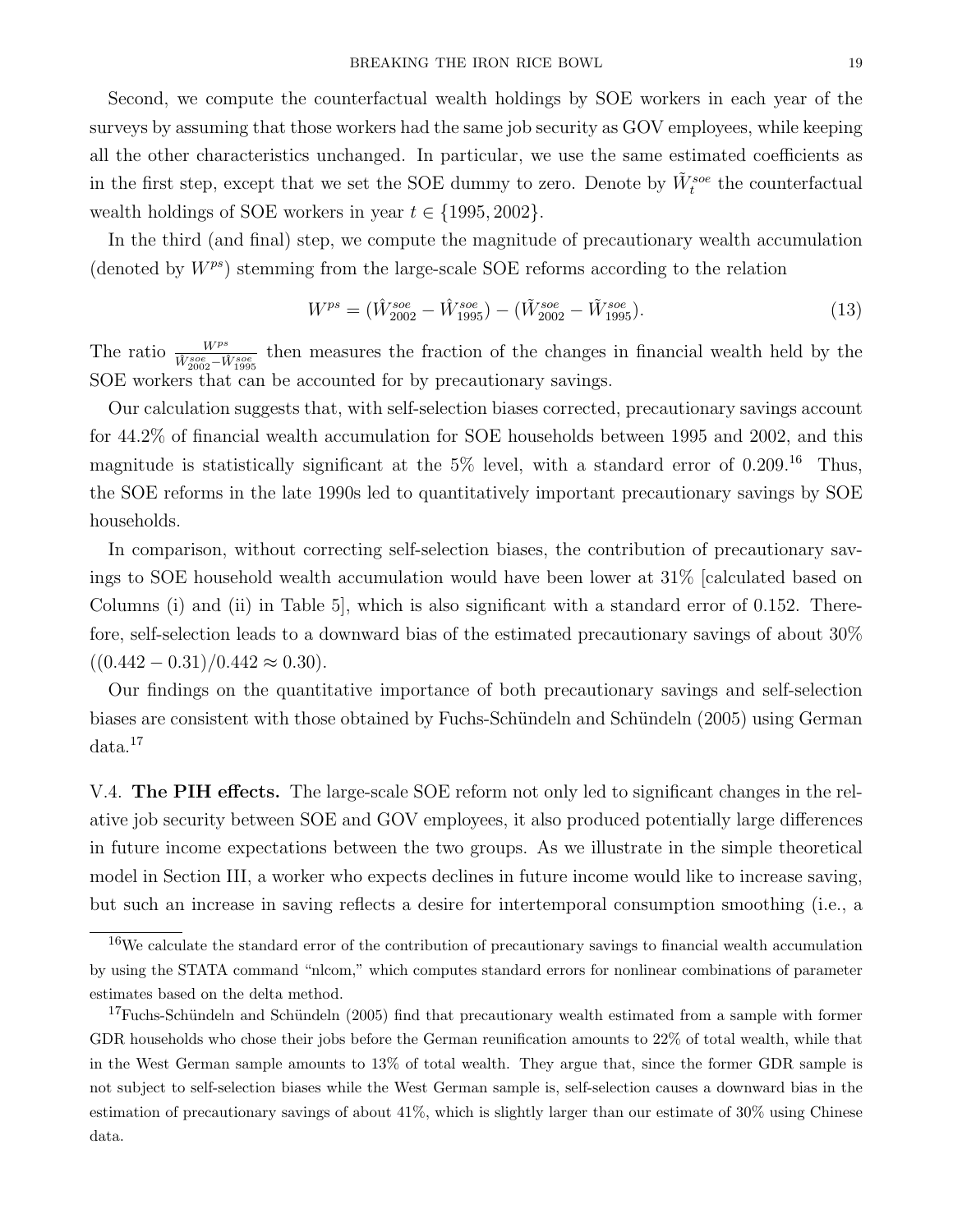PIH effect) rather than a motive of precautionary saving. Similarly, pension participation can also affect individuals' saving decisions through the PIH effect. As we described in Section IV.3, the new pension system was implemented gradually over time and not all individuals in a given year in our sample had contributed to pension funds.

We now discuss our approach to control for PIH effects in estimating precautionary savings. We consider the effects of both short-term income expectations and pension participation.

V.4.1. Short-term income expectations. We measure short-term income expectations by using a unique question in the 2002 CHIP survey that asks households about their expectations of income changes over the next five years (increase, decrease, or no change). As Table 3 shows, a significant fraction of SOE workers (23.8%) surveyed in 2002 expected future income to decline, and a much smaller fraction of GOV workers (11.4%) expected income to decline. Thus, the reform has caused different income expectations in addition to different unemployment risks across the two groups of workers.<sup>18</sup>

To control for the effects from income expectations, we construct a dummy variable "income decline" that equals one if the household head expected income to decline in the next 5 years and zero otherwise. We add the "income decline" dummy to the baseline model, and estimate the model using the subsample with government assigned jobs. The estimation results are reported in Table 6 [Columns (i) and (ii)]. Since the 1995 survey does not contain information about income expectations, we are able to include the income decline dummy as a control only for the 2002 regression. The estimated coefficient on the dummy variable "income decline" is small and insignificant (0.002).

The coefficient on the SOE dummy  $(\beta_1)$  under this model specification captures the extra savings by an SOE household relative to a comparable GOV household in the group that did not expect income to decline (i.e., with the "income decline" dummy set to zero). The estimated  $\beta_1$  is similar to that from the baseline model (0.559 vs. 0.539), and it remains significant at the 5% level. This finding suggests that controlling for changes in short-term income expectations does not have a large impact on our baseline estimation of precautionary savings by SOE households following the reform.

V.4.2. Pension participation. We now control for the effects of pension participation on our estimation of precautionary savings. We construct a dummy variable "no-pension" that takes a value

<sup>&</sup>lt;sup>18</sup>The question on income expectations is not available in the 1995 CHIP survey. In the 2002 sample, the fact that SOE workers are more likely to expect an income decline than GOV workers could be driven by increased unemployment risks. In that sample, the correlation between the SOE dummy variable and the expected income decline dummy is small but positive (at 0.158 and significant at the 1% level). Since the survey does not provide information on the size of the expected income declines, it is hard to completely disentangle precautionary savings from income expectations conditional on staying employed. Still, the qualitative information about expected income changes provided in the CHIP survey helps to control for the PIH effects on household saving.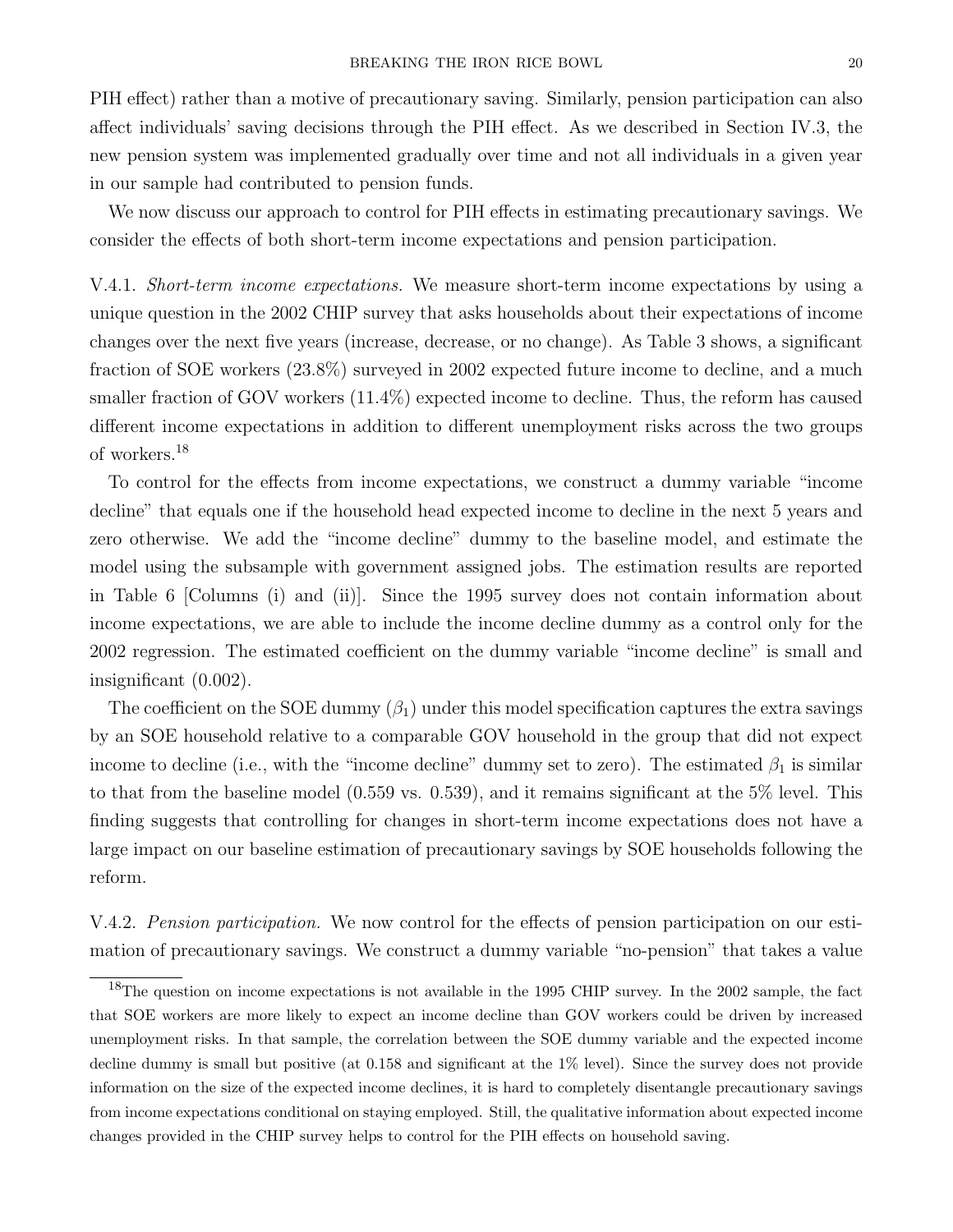of one if a household head did not make contributions to pension funds and zero otherwise. We add the no-pension dummy in the baseline empirical model and report the estimation results in Columns (iii) and (iv) of Table 6.

The estimated coefficient on the no-pension dummy is small and insignificant in the 1995 sample, but turns positive and significant at the 5% level (0.350) in the 2002 sample. This positive coefficient implies that, all else equal, workers who did not participate in the pension system saved significantly more than those who did.

When we control for pension participation, the coefficient on the SOE dummy  $(\beta_1)$  measures the extra savings by an SOE household relative to a comparable GOV household, conditional on that they both participated in the new pension system. In the 1995 regression, the estimated  $\beta_1$  is small and insignificant, similar to that obtained in the baseline regression (-0.016 vs. 0.012). However, the 2002 estimation of  $\beta_1$  becomes large and significant at the 5% level, and its magnitude is modestly greater than that obtained from the baseline regression (0.621 vs. 0.539). These findings suggest that, controlling for the PIH effects from pension participation, the estimated precautionary savings are quantitatively more important than in the benchmark case without such controls.

Our findings here suggest that, although changes in short-term income expectations did not have significant impact on savings, pension participation was relatively more important.

V.5. **SOE firm sizes.** There is evidence that the impact of the large-scale SOE reform on SOE workers in large firms was very different from that on workers in small- or medium-sized firms. The spirit of the reform was to "Grasp the Large and Let Go of the Small." Accordingly, large and profitable SOEs in strategically important sectors (such as energy, telecommunications, and heavy manufacturing) were corporatized or consolidated into large state-owned conglomerates, while smaller and loss-making SOE firms were shut down or privatized (Hsieh and Song, 2015). Evidence suggests that those large SOEs that survived the reorganization gained even more government protections for their monopoly power, leading to higher profits than before the reform (Li et al., 2015).

Since the government policy explicitly favored large SOEs, workers in large SOEs faced smaller increases in unemployment risks than those in small SOEs (Appleton et al., 2002). Therefore, we should expect to see stronger precautionary saving motives for workers in smaller (and riskier) SOEs.

To examine this issue, we divide the SOE firms into two groups: central or provincial SOEs (CSOE) vs. local SOEs (LSOE).<sup>19</sup> Consistent with the evidence provided by Appleton et al. (2002), LSOE workers in the 2002 CHIP sample reported much more layoff experience than CSOE workers. We modify the benchmark model in Equation (12) by replacing the SOE dummy variable with the two dummy variables, indicating whether the household head works in a CSOE or an LSOE.

 $19$ LSOE also includes urban collective enterprises.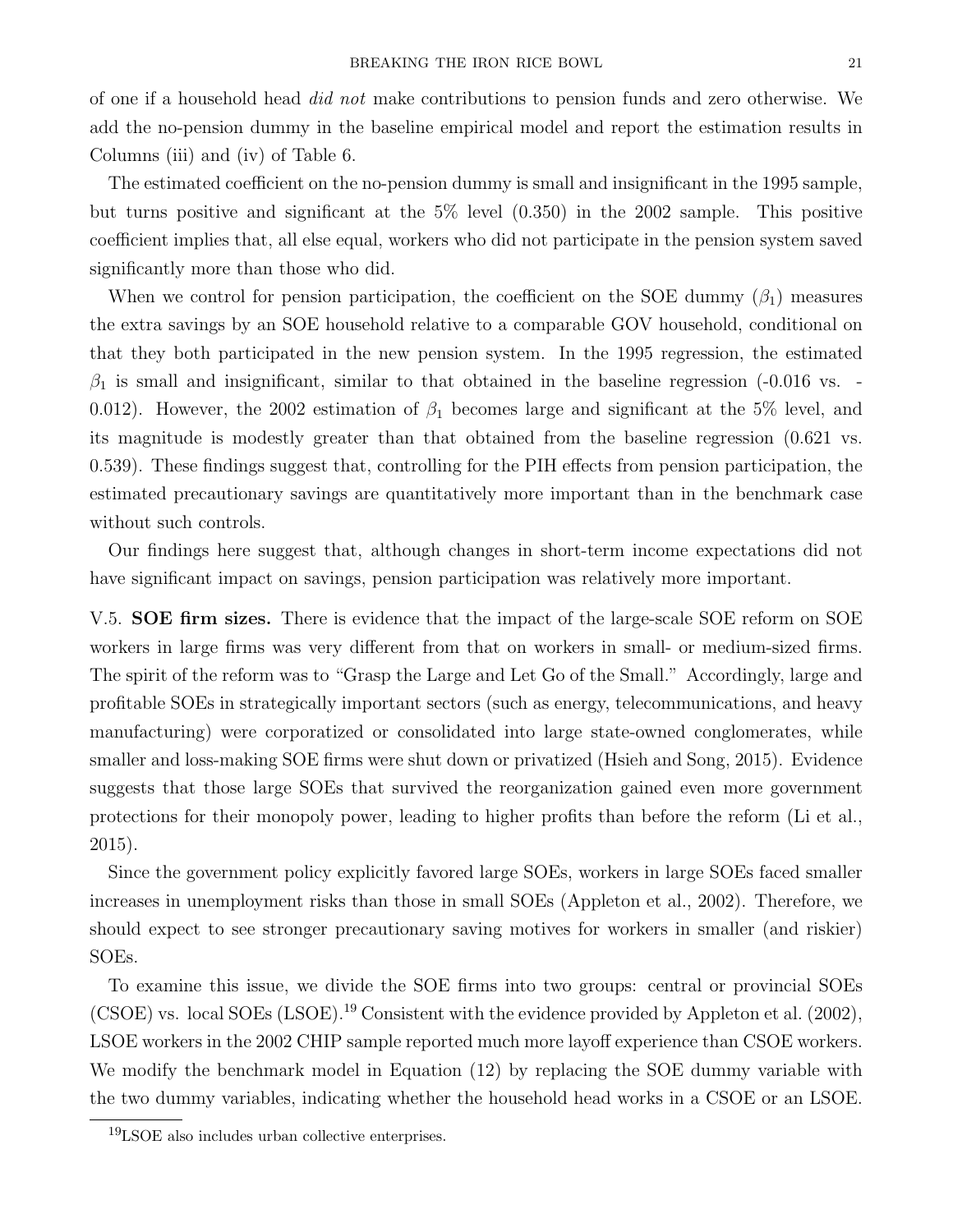The regression model is now

$$
W_i/P_i = \beta_0 + \beta_1^{CSOE} CSOE_i + \beta_1^{LSOE} LSOE_i + \beta_2 RISK_i + \beta_3 \log(P_i) + \beta_4' Z_i + v_i \tag{14}
$$

where  $CSOE_i$  and  $LSOE_i$  are the two dummy variables indicating the type of the SOE firm in which the household head i works.

Table 7 (Panel A) reports the regression results from the sample with government assigned jobs. From 1995 to 2002,  $\beta_1^{CSOE}$  increased from -0.157 to 0.343, although it is not significant in both years. In contrast,  $\beta_1^{LSOE}$  was estimated to be 0.075 and insignificant in 1995, but it rose sharply to 0.769 in 2002 and became significant at the 5% level. The Chow test rejects the null hypothesis that  $\beta_1^{LSOE}$  has not changed between 1995 and 2002, with a p-value of 0.08. This finding is consistent with the view that workers in LSOEs had stronger precautionary saving motives than those in CSOEs because they faced significantly higher unemployment risks.

V.6. Lifecycle effects. Households' consumption and saving behaviors vary significantly over the lifecycle. In an important contribution, Gourinchas and Parker (2002) estimate a structural lifecycle model using U.S. data and provide evidence that young households save for precautionary reasons whereas old households save mainly for retirement. To examine the lifecycle patterns of precautionary saving for Chinese households, we split our sample into two cohorts: a young cohort (aged 25-44) and an old cohort (aged 45-55). We estimate the benchmark model in Equation (12) for each age cohort using the sample with government assigned jobs.

In 1995, the estimated coefficient  $\beta_1$  for the SOE dummy variable is small and statistically insignificant for both age groups, as in the baseline sample. In contrast, in 2002, the estimated value of  $\beta_1$  is very different for the two age cohorts. Table 7 (Panel B) shows that, in 2002, the estimated value of  $\beta_1$  for the young cohort is much greater than that for the baseline sample (0.942) vs. 0.539), and both are significant at the 5% level. The estimated value of  $\beta_1$  for the old cohort is much smaller (0.292) and statistically insignificant. This evidence is consistent with the finding obtained by Gourinchas and Parker (2002) that young households behave as buffer-stock agents and old households behave more like certainty equivalent consumers.

V.7. Other demographic factors. During the periods of the SOE reform, there is evidence that specific demographic groups including female, less skilled, and less educated workers are more likely to be laid off (Appleton et al., 2002). We now examine the precautionary saving behaviors of these specific demographic groups.

Table 7 (Panel C) shows the estimation results using a few different subsamples of the data (again, focusing on government assigned jobs in both years). Evidently, if a household head is female, then the household has a stronger precautionary saving motive. The value of  $\beta_1$  for this group in 1995 is insignificant, but becomes significant in 2002 and is indeed larger than that in the baseline sample (0.931 vs. 0.539). We obtain qualitatively similar results when we consider the samples with female or less skilled; female or less educated; or female, less skilled, or less educated.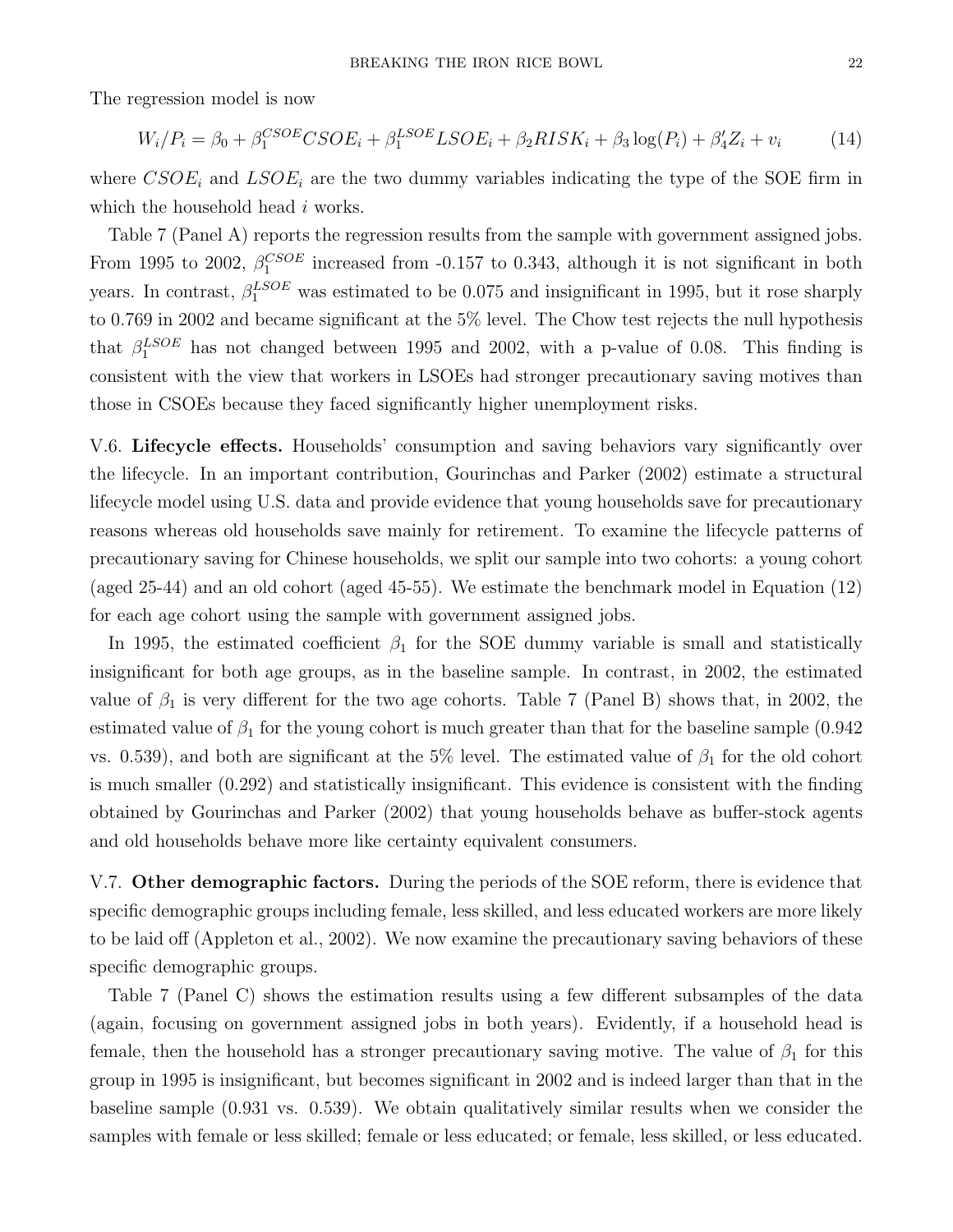These results, putting together, suggest that SOE workers who faced higher unemployment risks accumulated more precautionary wealth in response to the reform.

#### VI. Robustness

In this section, we examine the sensitivity of our estimation of precautionary saving. In particular, we consider the implications of sample selections, spouse occupations, and some alternative sampling and measurement methods. Although these factors change the particular estimates of the contributions of precautionary savings to SOE household wealth accumulation, we show that the quantitative importance of precautionary saving that we have obtained in the benchmark model that controls for self-selection biases remains robust.

Table 8 shows the estimated values of  $\beta_1$  for 1995 and 2002 under these alternative specifications, as well as the implied contributions of precautionary savings to overall wealth accumulations for SOE households (the last column). For comparison, we also display the baseline estimation (Panel A).<sup>20</sup>

VI.1. Sample selection biases. Since the CHIP surveys do not keep track of individual households over time, the post-treatment group observed in 2002 includes only those workers who survived the SOE reform and who chose not to quit from their SOE jobs. There is evidence that workers with lower educational attainment or lower skills were more likely to be laid off (Appleton et al., 2002). In addition, during the period from 1995 and 2002, some workers who were not laid off chose to quit from SOE firms for private-sector jobs. The difference of worker characteristics before and after the reform can potentially cause biases in the estimation of precautionary saving.

To balance the 1995 and 2002 samples, we use the standard propensity score weighting approach in the spirit of Rosenbaum and Rubin (1983). We first estimate the propensity score for each individual in the pooled 1995 and 2002 samples, using a Logit model. The Logit model specifies the probability  $\hat{p}$  that an individual belongs to the 2002 (post-treatment) sample as a function of a number of individual characteristics, including age, gender, education, occupation, industry, and geographic location. If an individual is observed in the 2002 sample, then that would indicate that she was still working in either SOE or GOV, and had not been laid off or quit. The estimated probability  $\hat{p}$  is the propensity score. Following the approach in Hirano and Imbens (2001) and Hirano et al. (2003), we weigh each observation in the actual samples in 1995 and 2002 by the inverse propensity scores. In particular, we assign a weight of  $\frac{1}{p}$  to the 2002 sample and a weight of  $\frac{1}{1-\hat{p}}$  to the 1995 sample. Finally, we estimate the baseline regression model in Equation (12) for each year (1995 and 2002) using the weighted sample.

 $^{20}$ To conserve space, we report the detailed estimation results in the alternative models and with alternative measurements in a Supplemental Appendix available online at http://www.frbsf.org/economic-research/ files/wp2014-04\_appendix.pdf.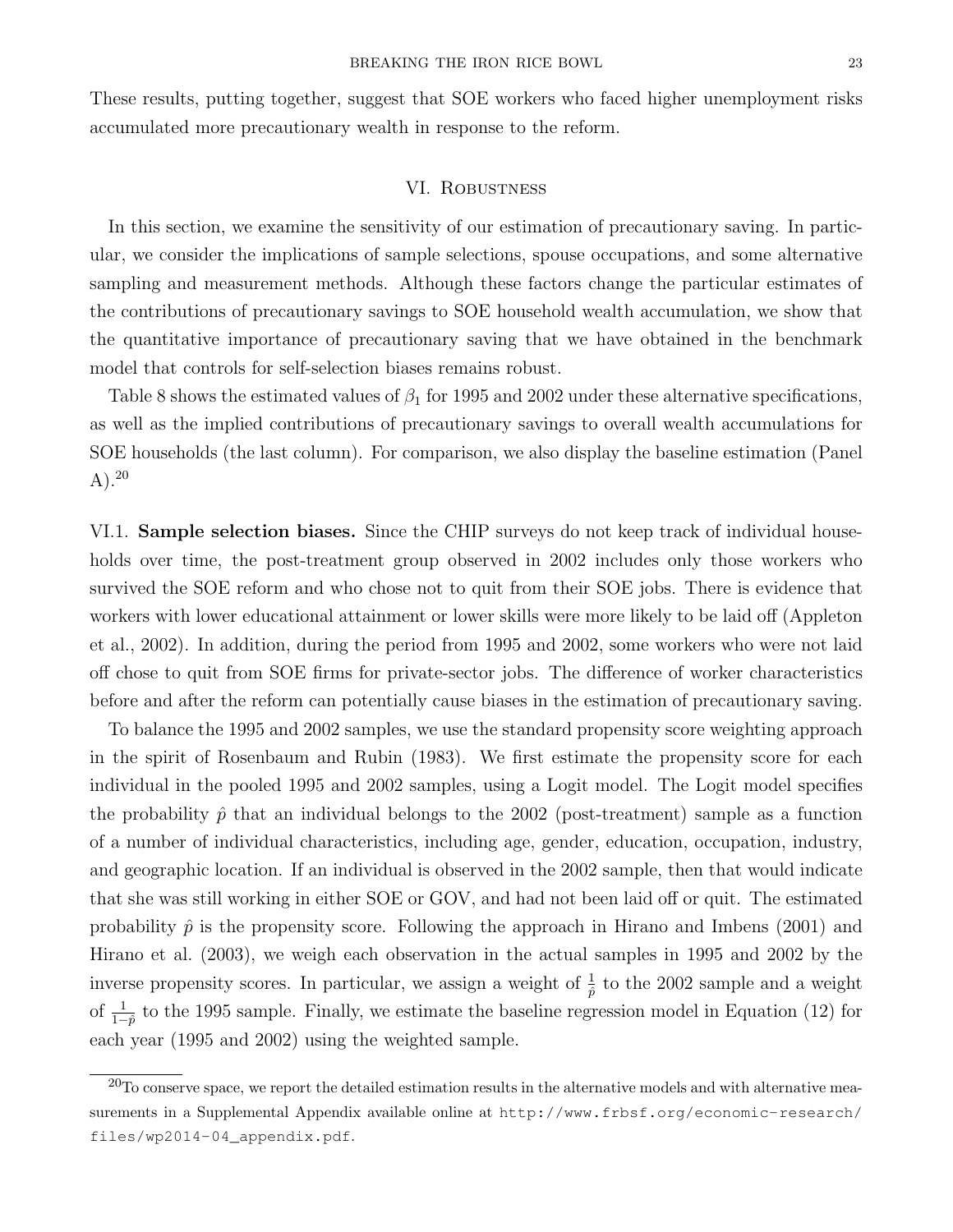As shown in Panel B of Table 8, the estimation results using the samples weighted by the propensity scores are similar to our benchmark estimation. In particular, the point estimate for  $\beta_1$ remains insignificant and very close to zero in 1995 (0.0003), and the 2002 estimate of  $\beta_1$  becomes significant, with a magnitude similar to that in the benchmark case (0.571 vs. 0.539). With the sample selection biases mitigated, precautionary savings account for about 44.5% of total SOE household wealth accumulation, which is close to that obtained in the benchmark  $(44.2\%)$ .

VI.2. Spouse effects. The precautionary savings that we have estimated are based on the regression model in equation (12), through a dummy variable indicating whether the head of the household works in an SOE. However, a large fraction of households in our sample are dual-income families. In particular, about 70% of SOE households and 76% of GOV households have dual income earners. The spouse working status affects the overall income uncertainty for a family in the post-reform period. For example, it is plausible that a household whose head works at the SOE sector but whose spouse works at the government sector is not as exposed to the reform as a household in which both the head and the spouse work for an SOE.

To control for the effects of the working status of the spouse, we add a dummy variable  $SOE^{sp}$ that indicates whether or not the spouse works for an SOE in our regressions. All else equal, we should expect a family with the spouse working for an SOE to have more precautionary savings than an average household after the SOE reform. Thus, the coefficient for  $SOE^{sp}$  in the 2002 sample should be positive. This turns out to be true. In particular, for the 2002 sample, the estimated coefficient for  $SOE^{sp}$  is significantly positive at 0.237 (with a p-value less than 10%, not shown in the table).

With the spouse effects controlled, the coefficient  $\beta_1$  for the SOE dummy captures the marginal impact for the household head to work in an SOE when the unemployment risks rose relative to GOV workers. The point estimate for  $\beta_1$  is 0.464, which is smaller than the benchmark value of 0.539, but it remains statistically significant at the 10% level. As shown in Panel C of Table 8, the implied contribution of precautionary savings to the observed increase in total savings is about 41.7% for SOE households.

VI.3. Excluding zero wealth observations. The empirical results that we have summarized above are obtained based on the sample that includes zero-wealth observations. To examine whether these results are driven by zero-wealth observations, we exclude those observations from the sample and re-estimate the benchmark model in Equation (12) using the standard IV (2SLS) approach (instead of the IV-Tobit approach used for estimating the benchmark model). With the zero-wealth observations excluded, the sample size reduces to 3190 and 1977 observations for 1995 and 2002, respectively. Table 8 summarizes the estimation results (in Panel D).

The estimated value of  $\beta_1$  is 0.034 (insignificant) in 1995 and 0.372 (significant at the 10% level) in 2002. Thus, excluding zero-wealth observations from the sample modestly reduces the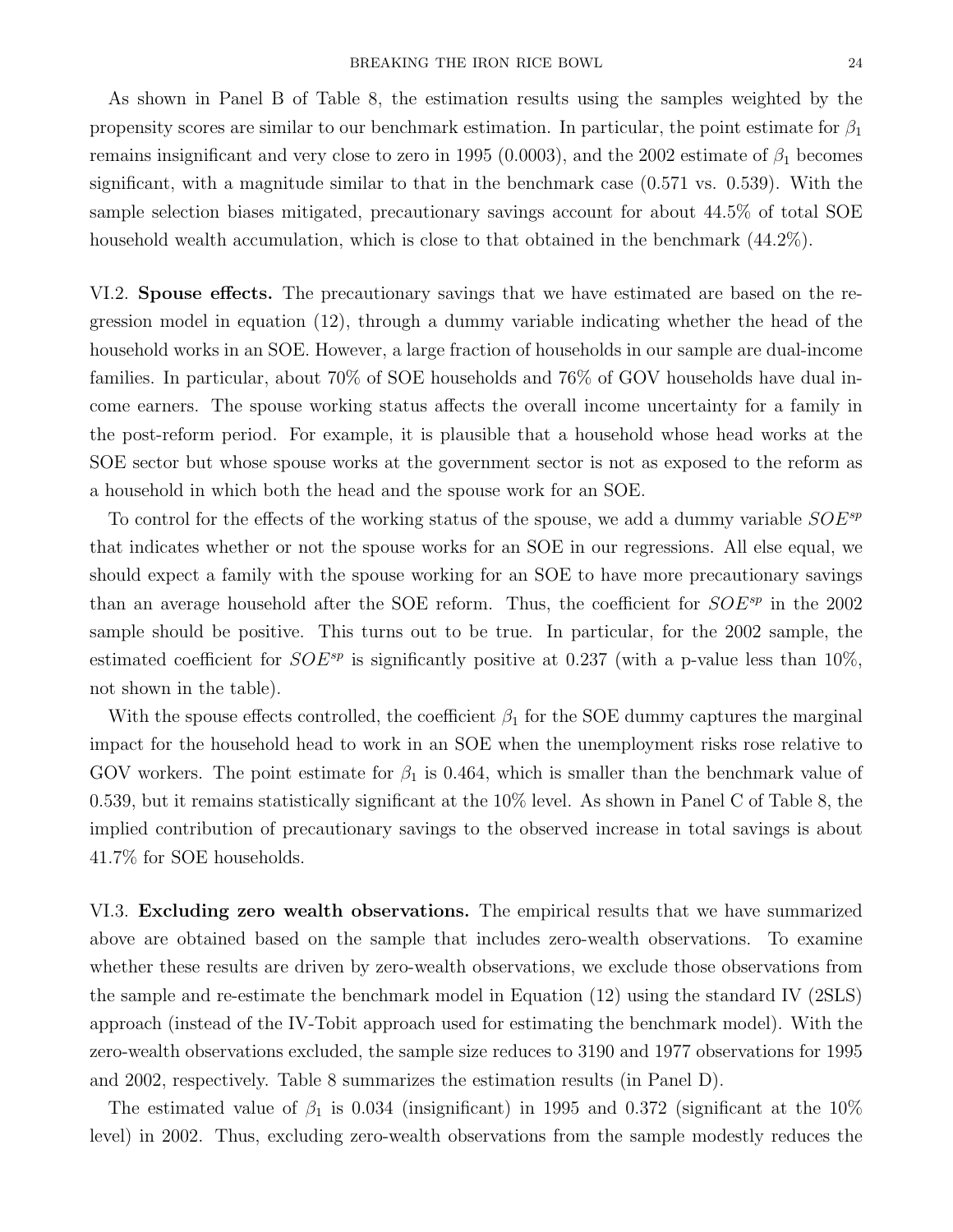estimated magnitude of precautionary saving. Nonetheless, precautionary savings still account for about 24.3% (s.e.  $= 0.144$ ) of total wealth accumulations for SOE workers.

VI.4. Alternative risk measure. In our benchmark model, we measure household idiosyncratic risks (RISK) by the log variance of log income over the current and recent past years. To examine the sensitivity of our results, we consider the risk measure used by Carroll and Samwick (1998), which is the logarithm of the variance of log income for 16 different educational and occupational groups.<sup>21</sup> Unlike our measure  $RISK$ , which reflects a household's income variations across time, this alternative risk measure is computed based on cross-sectional variations of income in the current year. The estimation results are shown in Panel E of Table 8.

Our main results are not sensitive to using the alternative risk measure. The estimated values of  $\beta_1$  are similar to those obtained from the baseline model. In particular,  $\beta_1$  increases from -0.022 (insignificant) in 1995 to 0.522 (significant at the  $5\%$  level) in 2002. These estimates imply that precautionary savings account for about  $42.5\%$  (s.e.  $= 0.204$ ) of the increases in financial wealth for SOE workers from 1995 to 2002.

VI.5. Alternative wealth measures. Some alternative measures of wealth such as very liquid assets (VLA) and non-housing non-business wealth (NHNBW) are also commonly used in the literature (Carroll and Samwick, 1998). We now examine the sensitivity of our empirical results to these alternative measures of wealth (see Table 1 for the definition of these variables).

Panel F of Table 8 presents the results using very liquid assets as wealth measure to construct the dependent variable in equation (12). The estimated value of  $\beta_1$  increases from 0.003 (insignificant) in 1995 to 0.475 (significant at the 10% level) in 2002. These estimates imply that precautionary savings contribute about  $40.2\%$  (s.e.  $= 0.213$ ) to the observed increases in wealth accumulation of SOE households following the reform.

Panel G of Table 8 shows that, when we use the non-housing non-business wealth to replace financial wealth, the estimated value of  $\beta_1$  is 0.111 and insignificant in 1995 and it increases substantially to 0.851 (significant at the 5% level) in 2002. In this case, precautionary savings account for about 47.8% (s.e.  $= 0.201$ ) of the increases in wealth accumulation for SOE workers from 1995 to 2002.

#### VII. CONCLUSION

Using China's large-scale reform of the state-owned enterprises (SOEs) in the late 1990s as a natural experiment, we identify and quantify the importance of precautionary savings in a rapidly growing transition economy. With self-selection biases corrected, we obtain significant evidence of precautionary saving stemming from sudden increases in unemployment risk for SOE workers relative to that for government employees. Our estimation suggests that precautionary savings

 $21$ The 16 groups correspond to the cross products of the 4 occupation categories and 4 education categories described in Section IV.3 and Table 2.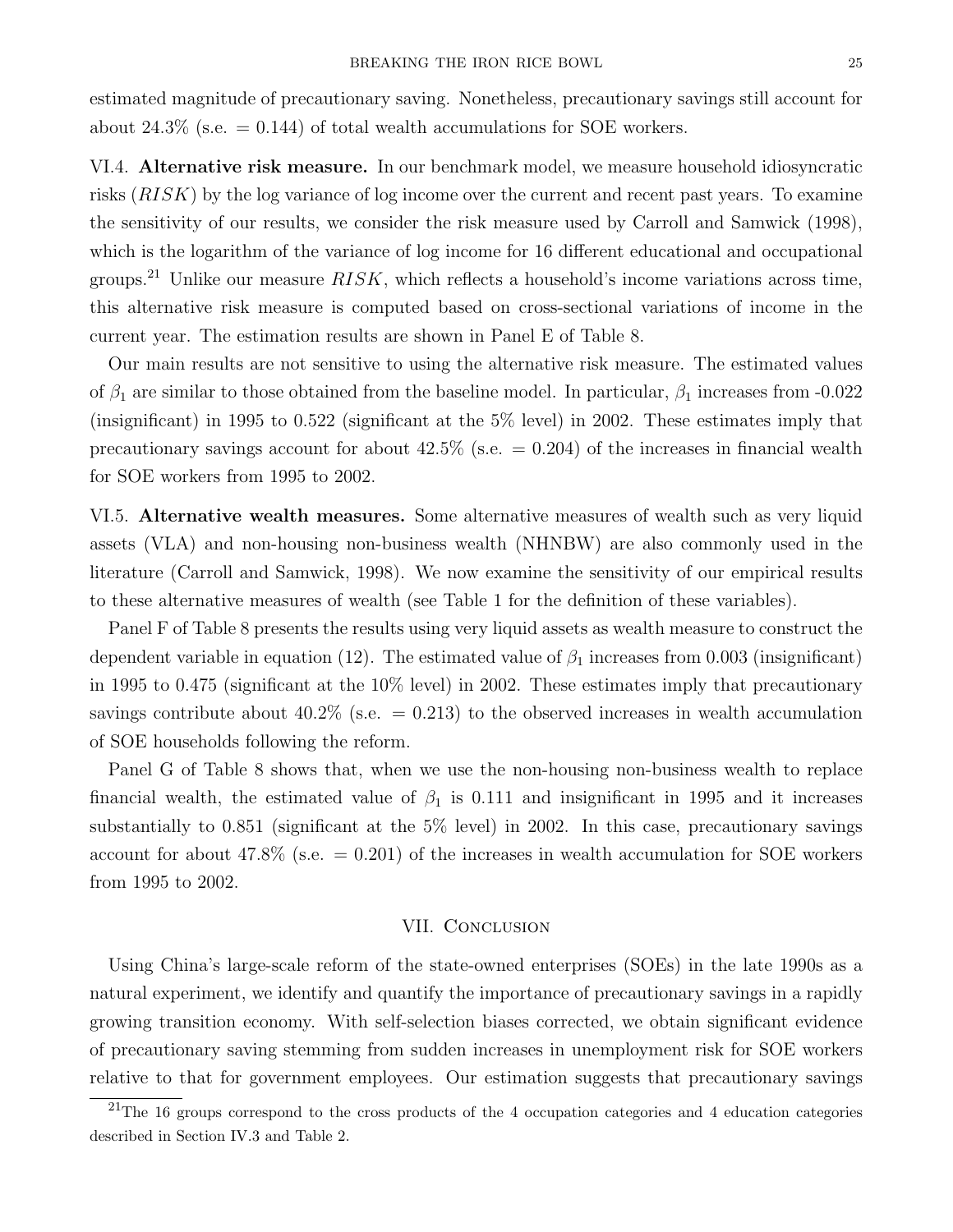can account for about 40 percent of the actual increase in wealth accumulation by urban SOE households in China for the period from 1995 to 2002. We also find evidence that demographic groups more vulnerable to unemployment risks following the reform accumulated more precautionary wealth. These findings suggest that precautionary saving associated with large structural changes in the Chinese economy is quantitatively important.

#### Appendix A. A Case Study: Massive Lay-off in Fushun, Liaoning

Smyth et al. (2001) present a case study of massive lay-off happened in Fushun, Liaoning. Fushun is a medium sized city located 45 kilometers northeast of Shenyang, the capital city of Liaoning. It was well known as a state-owned heavy industrial base in the "rust belt" of China. In 2000, nearly 91% of workers in Fushun were employed by SOEs. And SOEs produced 88.5% of gross industrial output.

The wave of layoffs (xia gang) hit Fushun very severely. In 2000, laid-off workers from SOEs accounted for about 42% of total workers in SOEs in Fushun, which was the highest in Liaoning. The industries that had the largest number of layoffs were coal, textiles, light industry, electronics, machinery, and chemicals. For example, of the 71,000 workers in SOEs in the coal sector in Fushun,  $35,000$  or  $49.7\%$  of workers were classified as xia gang.

What differentiates xia gang from official unemployment (known as "registered unemployment") is that xia gang workers still retain ties with their former SOEs employers. In practice, there are four different types of layoffs from an SOE firm: 1) fang jia: a worker is put on a temporary leave; 2) xia gang: a worker is put on a long-term leave; 3) tui yang: a worker takes voluntary early retirement. 4) mai duan: a firm pays a lump-sum amount (usually not exceeding three years of salary) to buy out or terminate the labor contract with a worker. In our sample, we include all four types of layoffs.

Allowances were paid to laid-off workers by their former employer, the local government, and the central government, each was supposed to contribute one-third. However, many SOE firms had financial difficulties in making the payments to the laid-off workers. For example, of the 35,000 laid-off workers from state-owned coal mines in Fushun, 33,000 did not receive basic living allowances from their former employers.

In Fushun, the main avenue for laid-off workers to find new jobs was through re-employment centers sponsored by the local government. The re-employment centers offered various training classes. However, there are several problems that hindered the effectiveness of government-sponsored reemployment institutions. A large proportion of laid-off workers were middle-aged, female, less educated, or low skilled. It is very hard for them to find a job given the discrimination against age and gender in Chinese labor market. And they were reluctant to take jobs in non-state-owned sector because they were concerned that seeking employment in non-state sectors would cut their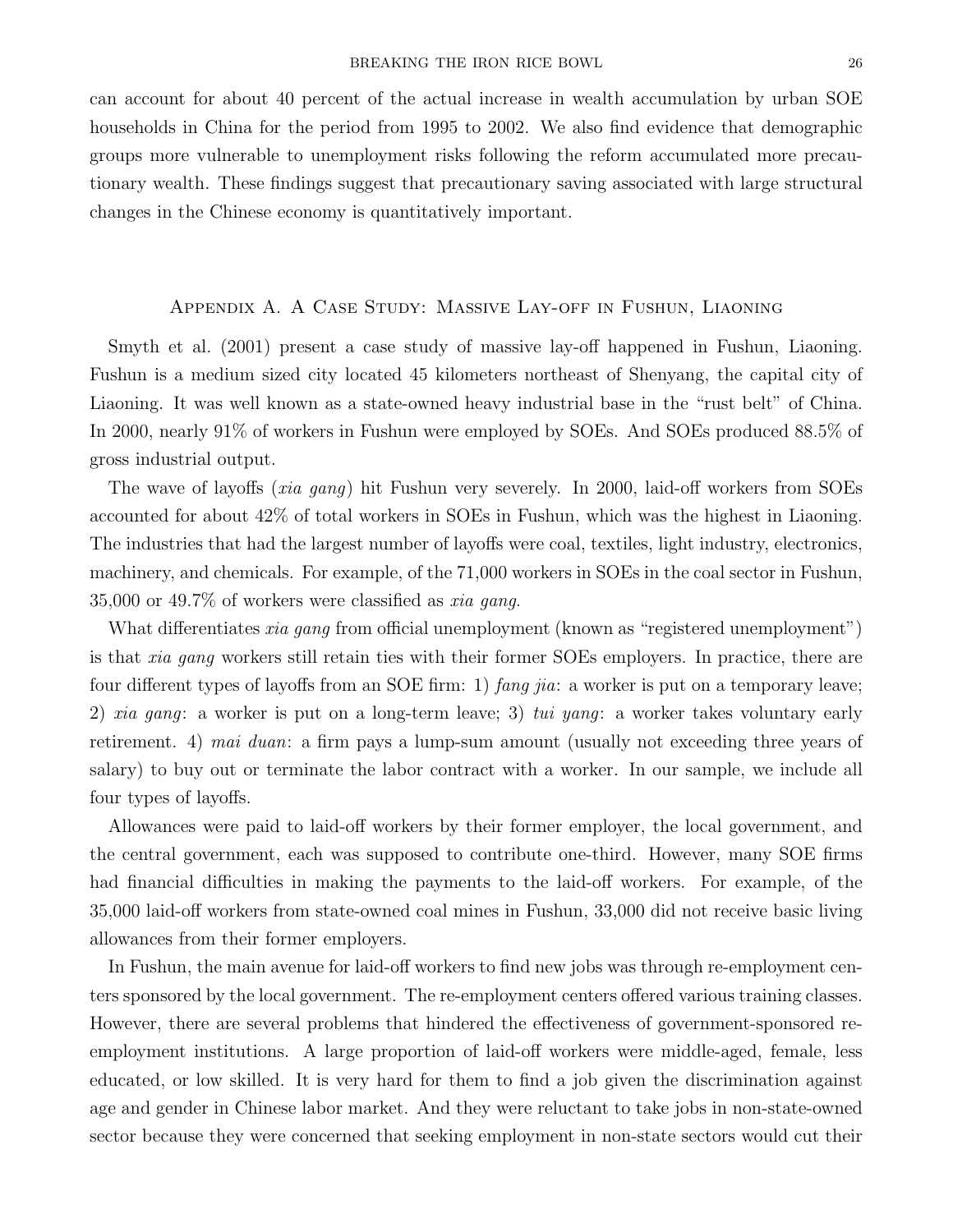ties with their former SOE employers. Among the laid-off workers who have registered at reemployment centers in Fushun, 50% were middle-aged. Among these middle-aged workers, only

## **REFERENCES**

half of them were successfully re-employed.<sup>22</sup>

- AIYAGARI, S. R. (1994): "Uninsured Idiosyncratic Risk and Aggregate Saving," Quarterly Journal of Economics, 109, 659–684.
- Appleton, S., J. Knight, L. Song, and Q. Xia (2002): "Labor Retrenchment in China: Determinants and Consequences," China Economic Review, 13, 252–275.
- Caballero, R. (1990): "Consumption Puzzles and Precautionary Savings," Journal of Monetary Economics, 25, 113–136.
- $-$  (1991): "Earning Uncertainty and Aggregate Wealth Accumulation," American Economic Review, 81, 859–871.
- Cai, F., A. Park, and Y. Zhao (2008): "The Chinese Labor Market in the Reform Era," in China's Great Economic Transformation, ed. by L. Brandt and T. Rawski, Cambridge University Press, chap. 6.
- CARROLL, C., K. E. DYNAN, AND S. D. KRANE (2003): "Unemployment Risk and Precautionary Wealth: Evidence from Households' Balance Sheets," Review of Economics and Statistics, 85, 586–604.
- CARROLL, C. AND M. KIMBALL (2008): "Precautionary Saving and Precautionary Wealth," in The New Palgrave Dictionary of Economics, ed. by S. N. Durlauf and L. E. Blume, London: Palgrave MacMillan, 2nd ed.
- CARROLL, C. AND A. SAMWICK (1998): "How Important is Precautionary Saving?" Review of Economics and Statistics, 80, 410–419.
- CHAMON, M., K. LIU, AND E. PRASAD (2013): "Income Uncertainty and Household Savings in China," Journal of Development Economics, 105(C), 164–177.
- CHAMON, M. AND E. PRASAD (2010): "Why are Saving Rates of Urban Households in China Rising?" American Economic Journal: Macroeconomics, 2, 93–130.
- CURTIS, C. C., S. LUGAUER, AND N. C. MARK (2015): "Demographic Patterns and Household Saving in China," American Economic Journal: Macroeconomics, 7(2), 58–94.
- DYNAN, K. E. (1993): "How Prudent Are Consumers?" *Journal of Political Economy*, 101, 1104–1113.
- FUCHS-SCHÜNDELN, N. AND M. SCHÜNDELN (2005): "Precautionary Savings and Self-Selection - Evidence from the German Reunification 'Experiment'," Quarterly Journal of Economics, 120, 1085–1120.

 $^{22}$ This is consistent with the official number of national reemployment rate, see Lee (2000). However, a survey of 54,000 workers carried out by the Chinese Federation of Labor Unions in 1997 reports that only about 18% of the laid-off workers found new employment. See Lee (2000) for details.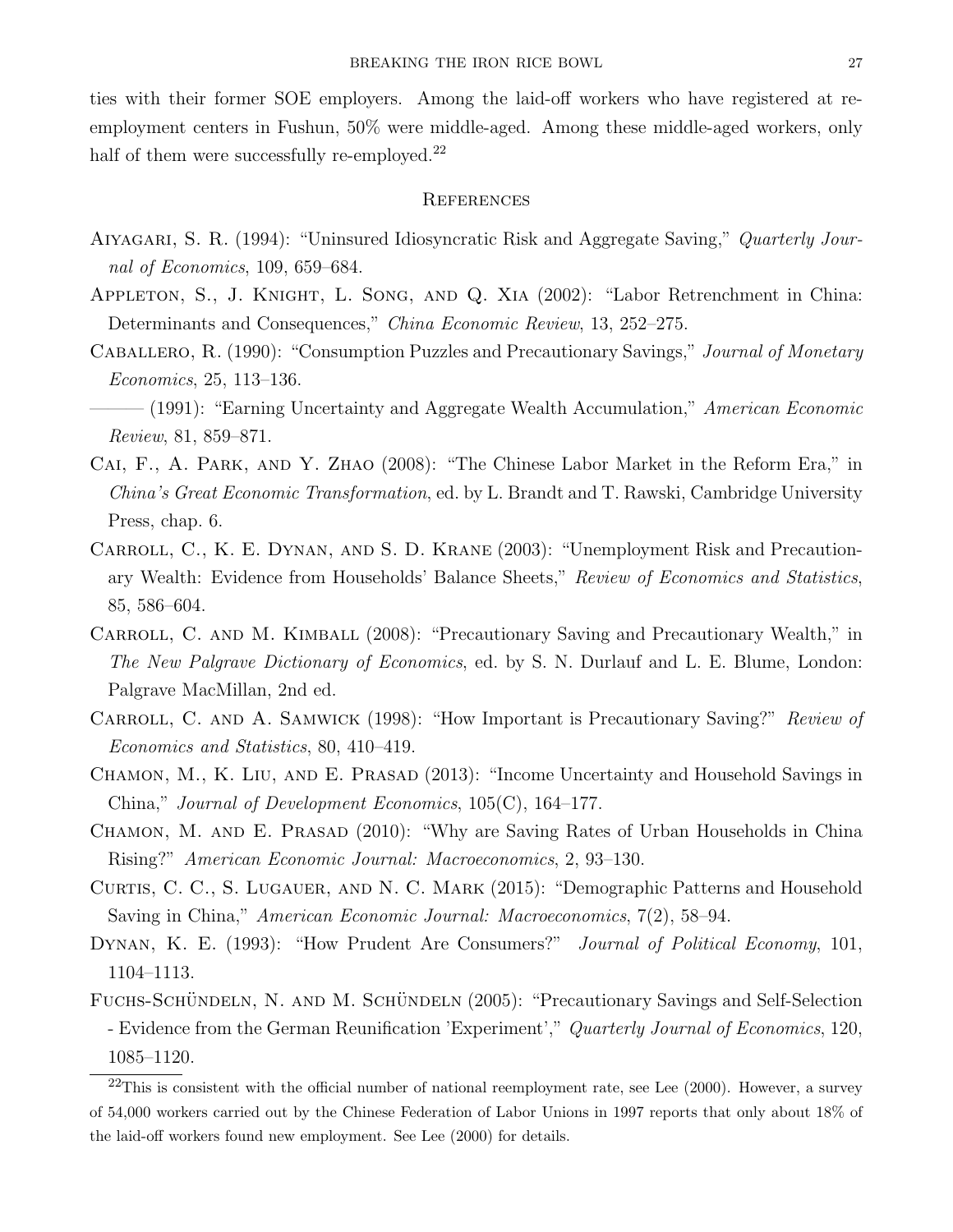- GOURINCHAS, P.-O. AND J. PARKER (2002): "Consumption Over the Life Cycle," *Econometrica*, 70, 47–89.
- GUISO, L., T. JAPPELLI, AND D. TERLIZZESE (1992): "Earning Uncertainty and Precautionary Saving," Journal of Monetary Economics, 30, 307–338.
- He, H., L. Ning, and D. Zhu (2017): "The Impact of Rapid Aging and Pension Reform on Savings and the Labor Supply: The Case of China," Unpublished manuscript, IMF and Shanghai University of Finance and Economics.
- Hirano, K. and G. W. Imbens (2001): "Estimation of Causal Effects using Propensity Score Weighting: An Application to Data on Right Heart Catheterization," Health Services and Outcomes Research Methodology, 2, 259—278.
- HIRANO, K., G. W. IMBENS, AND G. RIDDER (2003): "Efficient Estimation of Average Treatment Effects Using the Estimated Propensity Score," Econometrica, 71, 1161–1189.
- Horioka, C. Y. and J. Wan (2007): "The Determinants of Household Saving in China: A Dynamic Panel Analysis of Provincial Data," Journal of Money, Credit, and Banking, 39(8), 2077–2096.
- Hsieh, C.-T. and Z. Song (2015): "Grasp the Large, Let Go of the Small: The Transformation of the State Sector in China," Brookings Papers on Economic Activity, 295–346.
- Huang, F. and L. Gan (2017): "The Impacts of China's Urban Employee Basic Medical Insurance on Health Care Expenditures and Health Outcomes," Health Economics, 26, 149—163.
- IMROHOROGLU, A. AND K. ZHAO (2017): "The Chinese Saving Rate: Long-Term Care Risks, Family Insurance, and Demographics," University of Connecticut Working Paper 2017-17.
- KENNICKELL, A. AND A. LUSARDI (2005): "Disentangling the Importance of the Precautionary Saving Motive," Working paper.
- KIMBALL, M. S. (1990): "Precautionary Saving in the Small and in the Large," *Econometrica*, 58, 53–73.
- Kraay, A. (2000): "Household Saving in China," World Bank Economic Review, 14(3), 545–570.
- LEE, H. Y. (2000): "Xiagang, the Chinese Style of Laying Off Workers," Asian Survey, 40, 914–937.
- Li, X., X. Liu, and Y. Wang (2015): "A Model of China's State Capitalism," Hong Kong University of Science and Technology working paper.
- Lusardi, A. (1998): "On the Importance of the Precautionary Saving Motive," American Economic Review Papers and Proceedings, 88, 449–453.
- Meng, X. (2000): Labour Market Reform in China, Cambridge: Cambridge University Press.
- ——— (2003): "Unemployment, Consumption Smoothing, and Precautionary Saving in Urban China," Journal of Comparative Economics, 31(3), 465–485.
- Modigliani, F. and S. L. Cao (2004): "The Chinese Saving Puzzle and the Life-Cycle Hypothesis," Journal of Economic Literature, 42(1), 145–170.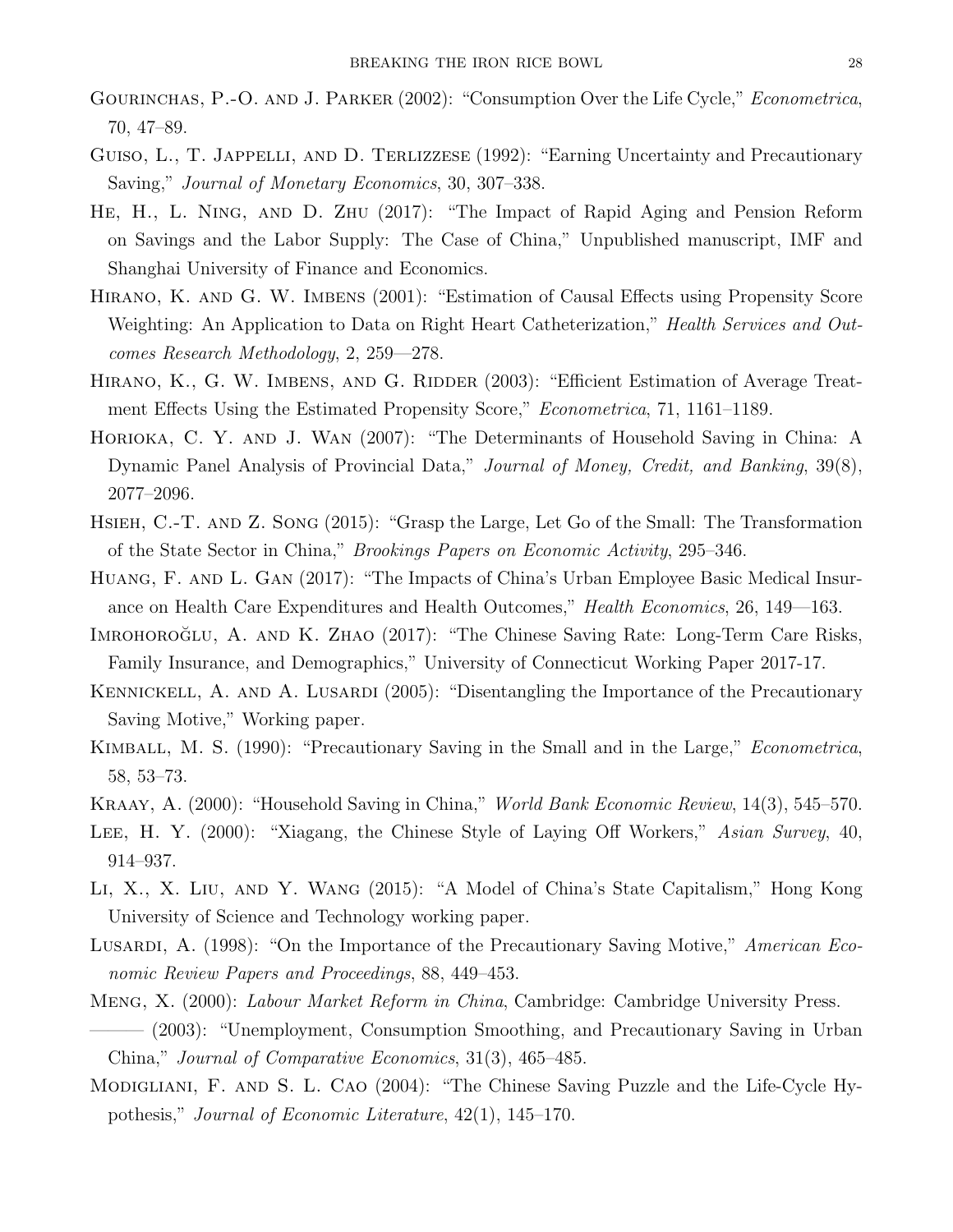- ROSENBAUM, P. R. AND D. B. RUBIN (1983): "The Central Role of the Propensity Score in Observational Studies for Causal Effects," Biometrika, 70, 41–55.
- Smyth, R., Q. Zhai, and J. Wang (2001): "Labor Market Reform in China's State-Owned Enterprises: A Case Study of Post-Deng Fushun in Liaoning Province," New Zealand Journal of Asian Studies, 3, 42–72.
- WEI, S.-J. AND X. ZHANG (2011): "The Competitive Saving Motive: Evidence from Rising Sex Ratios and Savings Rates in China," Journal of Political Economy, 119, 511–564.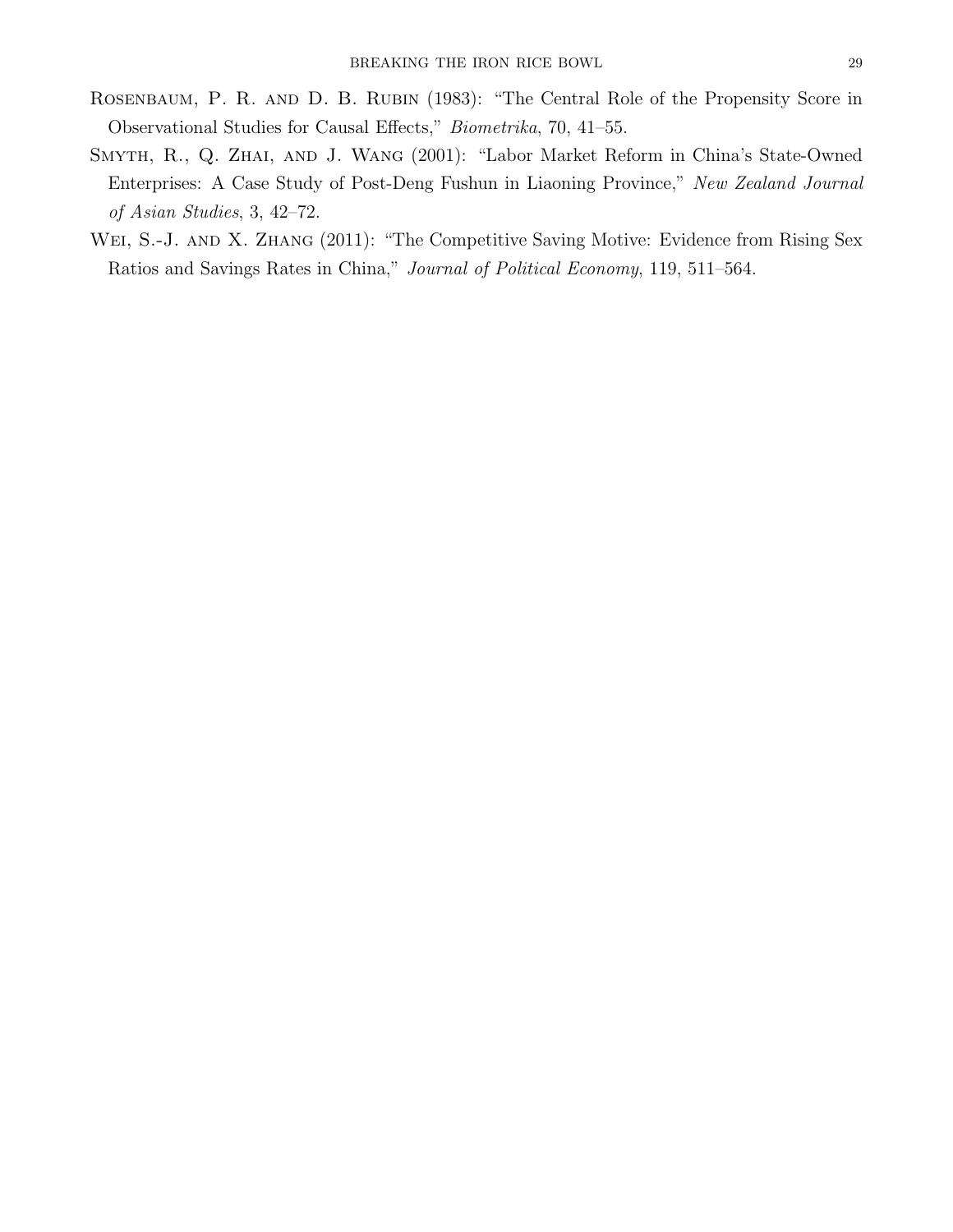

Figure 1. Precautionary savings illustrated: Effects of an increase in income variance (upper panel) and an increase in the probability of unemployment (lower panel).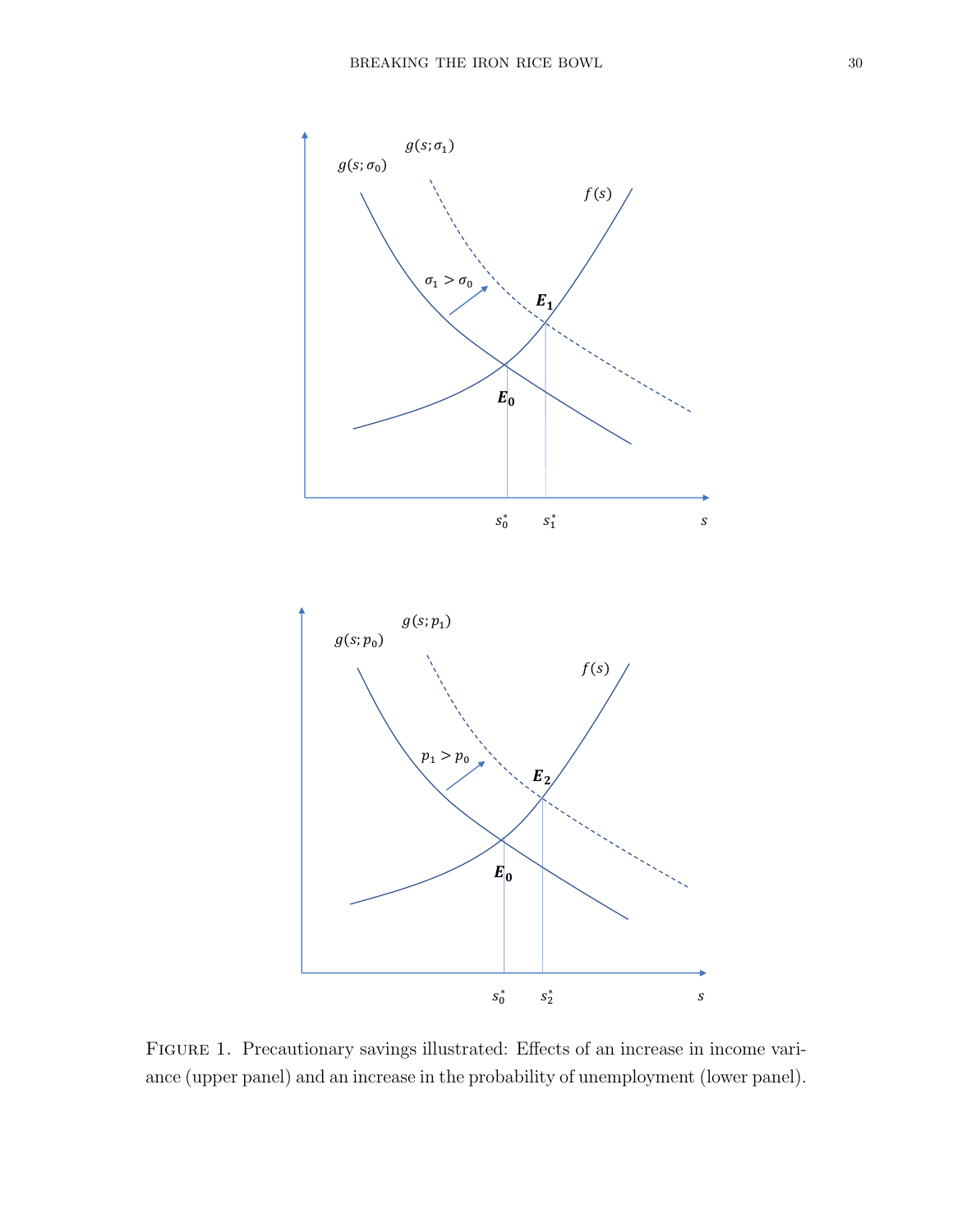|  | TABLE 1. Definition of variables |  |
|--|----------------------------------|--|

| Variable                 | Description                                                                           |
|--------------------------|---------------------------------------------------------------------------------------|
| Financial wealth $(W)$   | Balances in checking accounts, saving accounts, stocks, bonds,                        |
|                          | contributions to employer funds, and loans to others                                  |
| Very liquid assets (VLA) | Financial wealth minus contributions to employer funds and loans to others            |
| Non-housing non-business | Financial wealth plus estimated market value of durables and other assets,            |
| wealth (NHNBW)           | minus total debt                                                                      |
| Income                   | Total annual income of the household head, including salaries and bonuses,            |
|                          | subsidies, other labor income, property income, and transfer income                   |
| Income risk $(RISK)$     | The log of the variance of log annual income over the past few years (see text)       |
| <b>SOE</b>               | Dummy variable that equals one if household head works for SOE and                    |
|                          | zero for Government                                                                   |
| Permanent income $(P)$   | Constructed based on earnings by household heads in the current year and              |
|                          | the recent past (See text)                                                            |
| W/P                      | Ratio of wealth to permanent income                                                   |
| Age                      | Age of household head                                                                 |
| Male                     | Dummy variable that equals one if household head is male and zero otherwise           |
| Married                  | Dummy variable, equals one if household head is married and zero otherwise            |
| Education                | Dummy variable for household head's level of education: elementary school or below,   |
|                          | junior middle school, senior middle school, or some college (or above)                |
| Occupation               | Dummy variable for 4 occupations: $(1)$ professional, $(2)$ director or manager,      |
|                          | (3) skilled or office workers, and (4) unskilled, service workers or other (see text) |
| Health care              | Dummy variable for health care status: public health care, public health insurance,   |
|                          | or self pay (see text)                                                                |
| Non-homeowner            | Dummy variable for housing ownership, equals 1 if not a house owner and               |
|                          | 0 otherwise                                                                           |
| Child age                | Mean age of children in household                                                     |
| Num. of boys             | Number of boys in household                                                           |
| Children at school       | Number of children at school                                                          |
| Household size           | Number of residents in a household                                                    |
| Job assigned by Gov.     | Dummy variable that equals one if the household head obtained current job             |
|                          | through government assignments and zero otherwise                                     |
| Income decline           | Dummy variable that equals one if the household head expects income                   |
|                          | to decline in the next 5 years and zero otherwise                                     |
| No-pension               | Dummy variable that equals one if the household head did not contribute               |
|                          | to pension funds and zero otherwise                                                   |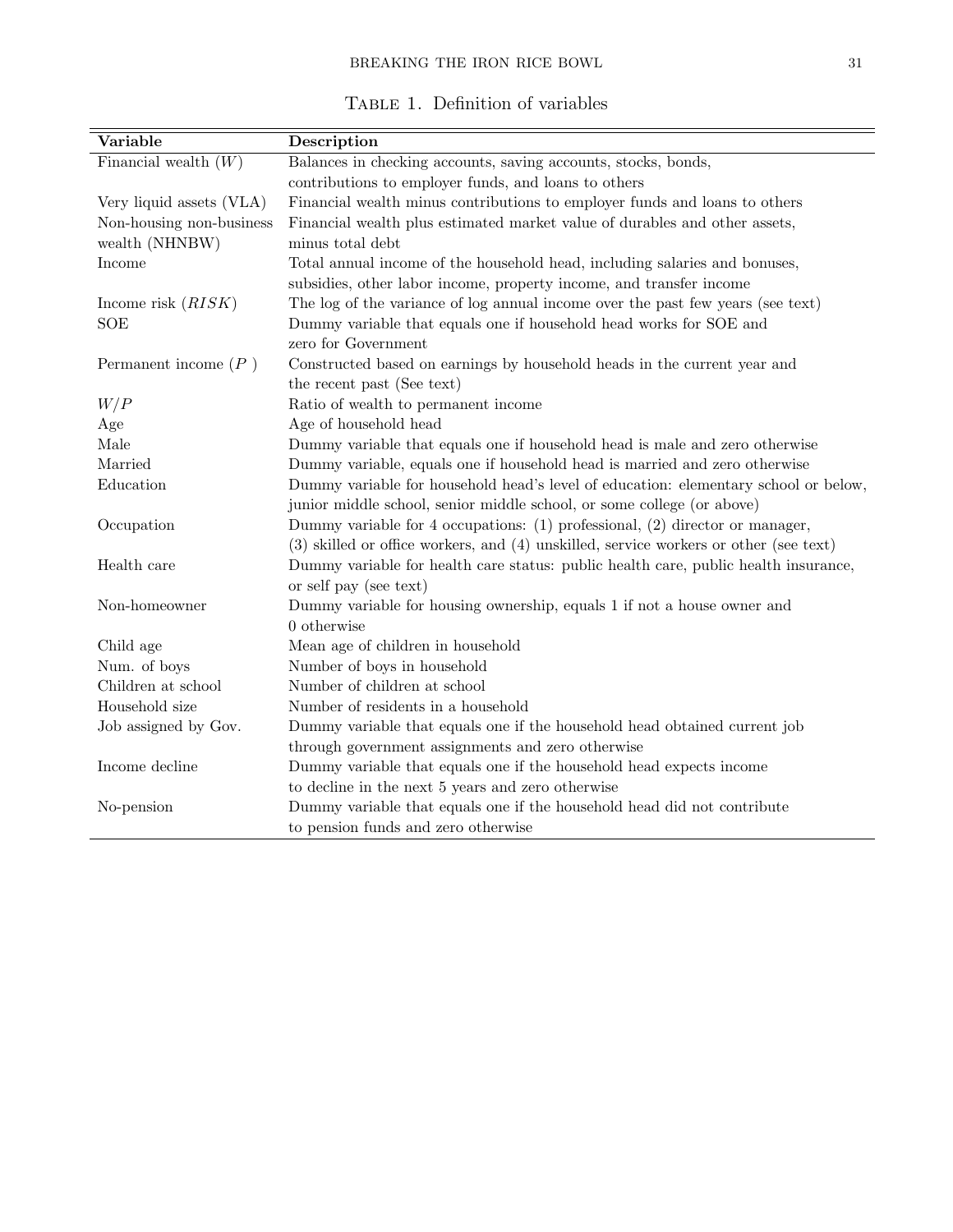| Variable                | 1995 |           |      | 2002 |          |       |
|-------------------------|------|-----------|------|------|----------|-------|
|                         | Obs. | $Mean/\%$ | SD   | Obs. | $Mean\%$ | SD    |
| Financial wealth $(W)$  | 4390 | 9556      | 9892 | 3027 | 25669    | 27443 |
| Permanent income $(P)$  | 4390 | 7520      | 3131 | 3027 | 12843    | 6018  |
| Income risk $(RISK)$    | 4390 | $-3.41$   | 1.28 | 3027 | $-3.76$  | 1.92  |
| Age                     | 4390 | 40.91     | 7.37 | 3027 | 42.61    | 6.88  |
| Child age               | 4390 | 11.65     | 6.94 | 3027 | 12.5     | 7.58  |
| Num. of boys            | 4390 | 0.57      | 0.58 | 3027 | 0.47     | 0.53  |
| Children at school      | 4390 | 0.65      | 0.48 | 3027 | 0.69     | 0.54  |
| Household size          | 4390 | 3.18      | 0.68 | 3027 | 3.03     | 0.61  |
| Male                    | 4390 | 63.4\%    |      | 3027 | 68.8%    |       |
| Married                 | 4390 | 97.6%     |      | 3027 | 96.7%    |       |
| Education               |      |           |      |      |          |       |
| College                 | 4390 | 24.6%     |      | 3027 | 37.2%    |       |
| Senior middle school    | 4390 | $39.5\%$  |      | 3027 | 38.8%    |       |
| Junior middle school    | 4390 | $30.8\%$  |      | 3027 | 21.5%    |       |
| $\leq$ Elemen. School   | 4390 | $5.1\%$   |      | 3027 | $2.4\%$  |       |
| Occupation              |      |           |      |      |          |       |
| Professional            | 4390 | 24.3%     |      | 3027 | 24.7%    |       |
| Director or manager     | 4390 | 14.3%     |      | 3027 | 15.3%    |       |
| Skilled worker          | 4390 | 44.7%     |      | 3027 | 44.0%    |       |
| Unskilled/other worker  | 4390 | 16.7%     |      | 3027 | 15.9%    |       |
| Health Care             |      |           |      |      |          |       |
| Own payment             | 4390 | 19.9%     |      | 3027 | 23.1%    |       |
| Public health care      | 4390 | 71.3%     |      | 3027 | 35.0%    |       |
| Public health insurance | 4390 | 8.8%      |      | 3027 | 41.9%    |       |
| Non-homeowner           | 4390 | 58.0%     |      | 3027 | 19.6%    |       |
| SOE                     | 4390 | 67.8%     |      | 3027 | 56.2%    |       |
| Job assigned by Gov.    | 4375 | 82.9%     |      | 3018 | 71.9%    |       |
| Income decline          | N.A  | N.A       |      | 3020 | 18.4%    |       |
| No-pension              | 4390 | 63.0%     |      | 3027 | 32.2\%   |       |

Table 2. Summary statistics of the full sample

Notes: Data are taken from CHIP surveys. Monetary values are in constant Chinese Yuan units, with 2002 as the base year.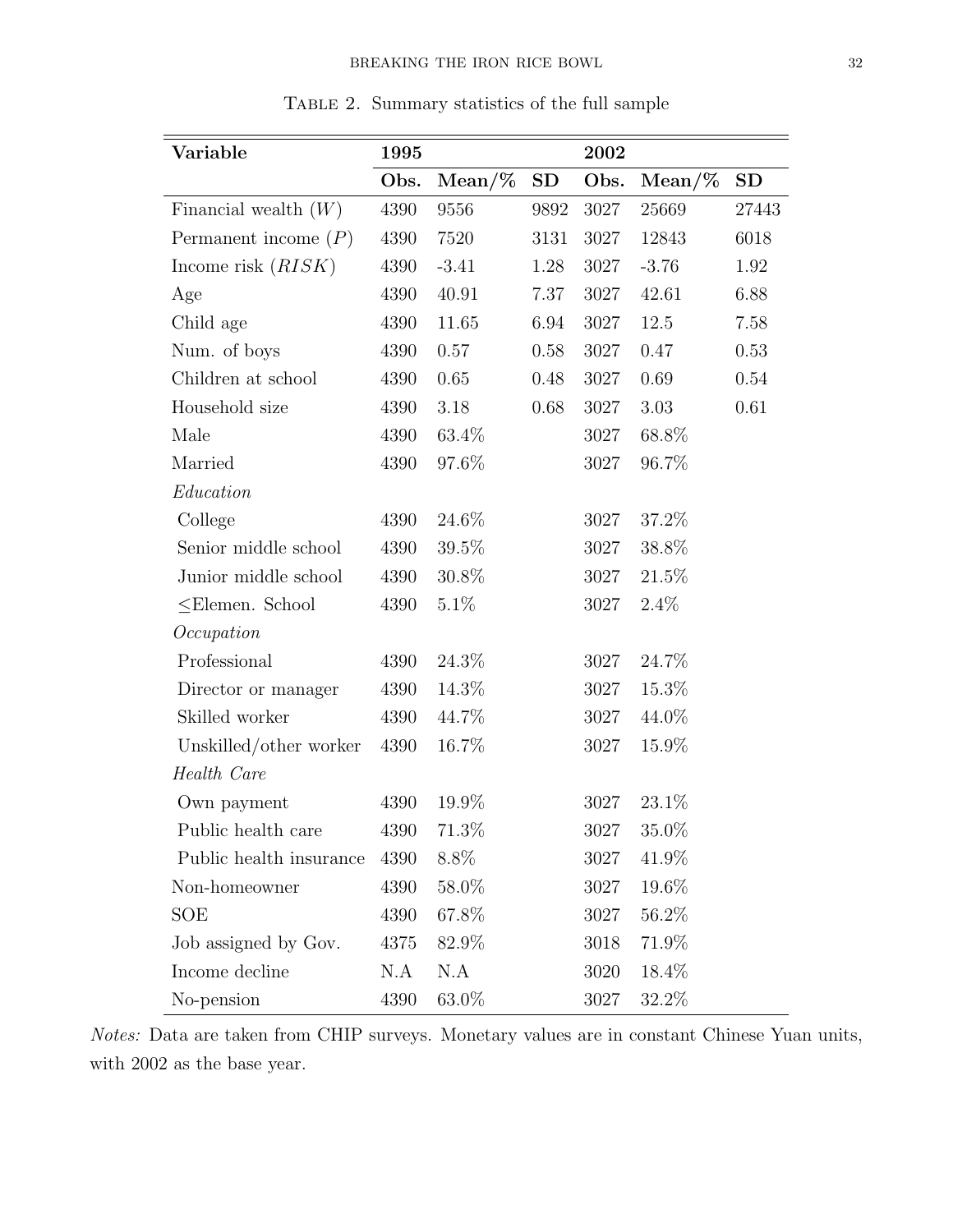| Variable               | Gov  |          |       | <b>SOE</b> |          |       |
|------------------------|------|----------|-------|------------|----------|-------|
|                        | Obs. | $Mean\%$ | SD    | Obs.       | $Mean\%$ | SD    |
| 1995                   |      |          |       |            |          |       |
| Financial wealth $(W)$ | 1413 | 10004    | 9940  | 2977       | 9343     | 9864  |
| Permanent income $(P)$ | 1413 | 7905     | 3063  | 2977       | 7337     | 3146  |
| W/P                    | 1413 | 1.306    | 1.296 | 2977       | 1.305    | 1.383 |
| Non-homeowner          | 1413 | 54.6%    |       | 2977       | 59.7%    |       |
| Job assigned by Gov.   | 1408 | 89.3%    |       | 2967       | 79.8%    |       |
| Income decline         | N.A  | N.A      |       | N.A        | N.A      |       |
| No-pension             | 1413 | 82.9%    |       | 2977       | 53.5%    |       |
|                        |      |          |       |            |          |       |
| 2002                   |      |          |       |            |          |       |
| Financial wealth $(W)$ | 1325 | 27041    | 27924 | 1702       | 24600    | 27023 |
| Permanent income $(P)$ | 1325 | 13979    | 5853  | 1702       | 11958    | 5998  |
| W/P                    | 1325 | 1.981    | 2.117 | 1702       | 2.136    | 2.481 |
| Non-homeowner          | 1325 | $16.5\%$ |       | 1702       | 22.0\%   |       |
| Job assigned by Gov.   | 1319 | 75.7%    |       | 1699       | 68.9%    |       |
| Income decline         | 1321 | 11.4%    |       | 1699       | 23.8%    |       |
| No-pension             | 1325 | 51.0%    |       | 1702       | 17.6%    |       |

Table 3. Comparison of selected worker characteristics: GOV vs. SOE

Notes: Data are taken from CHIP surveys. Monetary values are in constant Chinese Yuan units, with 2002 as the base year.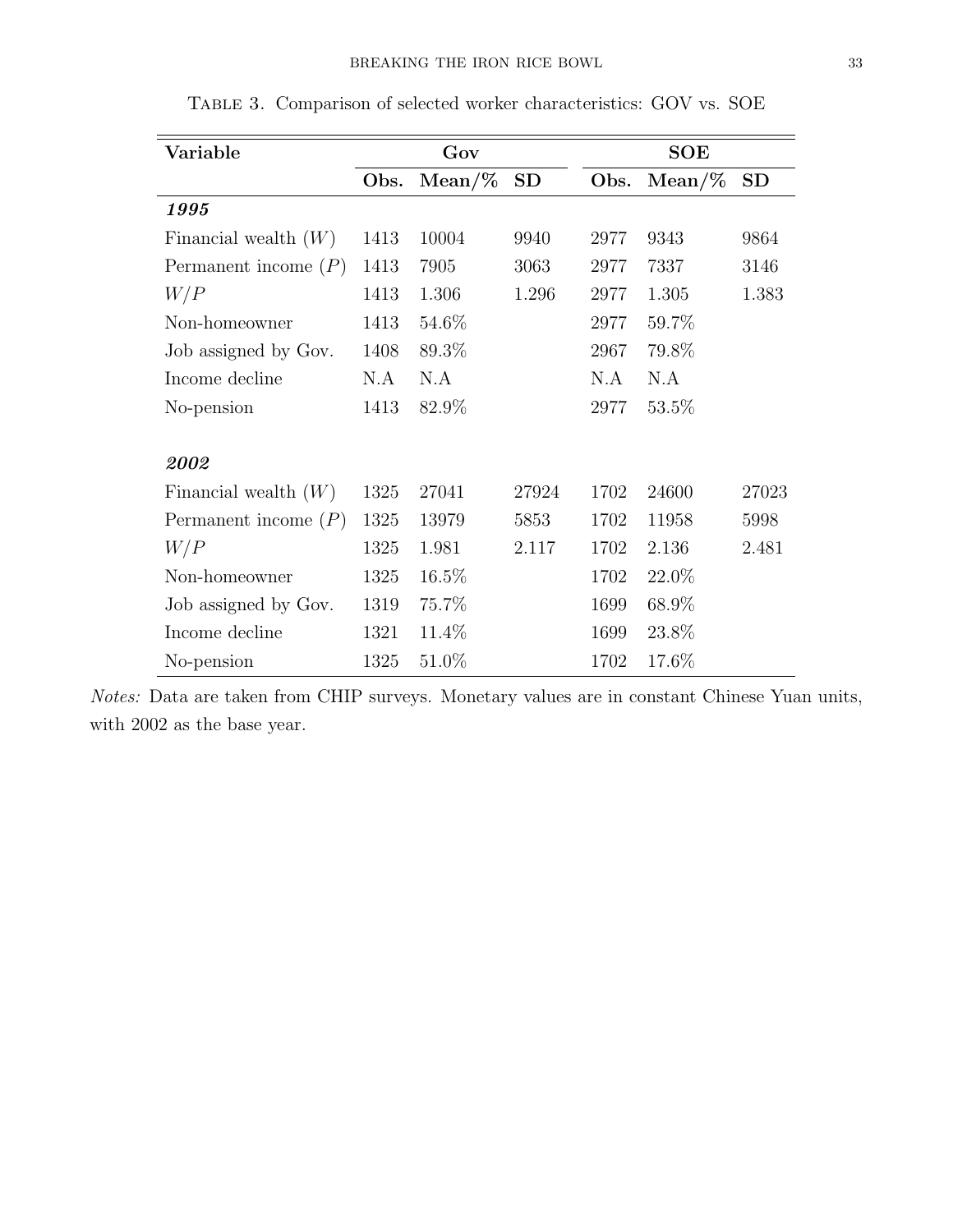| <b>Items</b>                                   | 1995  |           |           | 2002  |           |             |
|------------------------------------------------|-------|-----------|-----------|-------|-----------|-------------|
|                                                | Mean  | <b>SD</b> | $\%$ of W | Mean  | <b>SD</b> | $\%$ of $W$ |
| $(1)$ balances in checking accounts            | 6400  | 7844      | 67%       | 15406 | 20372     | 60\%        |
| $(2)$ balances in saving accounts              | 1244  | 2406      | 13\%      | 4666  | 7674      | 18%         |
| $(3)$ stocks                                   | 343   | 1705      | $4\%$     | 3277  | 10668     | 13\%        |
| $(4)$ bonds                                    | 858   | 2484      | $9\%$     | 712   | 4427      | $3\%$       |
| (5) contributions to employer funds            | 396   | 1904      | $4\%$     | 397   | 3097      | $2\%$       |
| $(6)$ loans to others                          | 315   | 1456      | $3\%$     | 1211  | 5126      | $5\%$       |
| Very liquid assets [VLA, items $(1)-(4)$ ]     | 8845  | 9459      |           | 24061 | 26264     |             |
| Financial wealth $[W, \text{ items } (1)-(6)]$ | 9556  | 9892      |           | 25669 | 27443     |             |
| Non-housing, nonbusiness net worth             | 19429 | 15876     |           | 39111 | 40337     |             |
| (NHNBW)                                        |       |           |           |       |           |             |
| Sample size                                    | 4390  |           |           | 3027  |           |             |

TABLE 4. Wealth Compositions

Notes: Data are taken from CHIP surveys. Monetary values are in constant Chinese Yuan units, with 2002 as the base year. Non-housing nonbusiness net worth (NHNBW) equals financial wealth plus estimated market value of durable goods and other assets, minus total debt.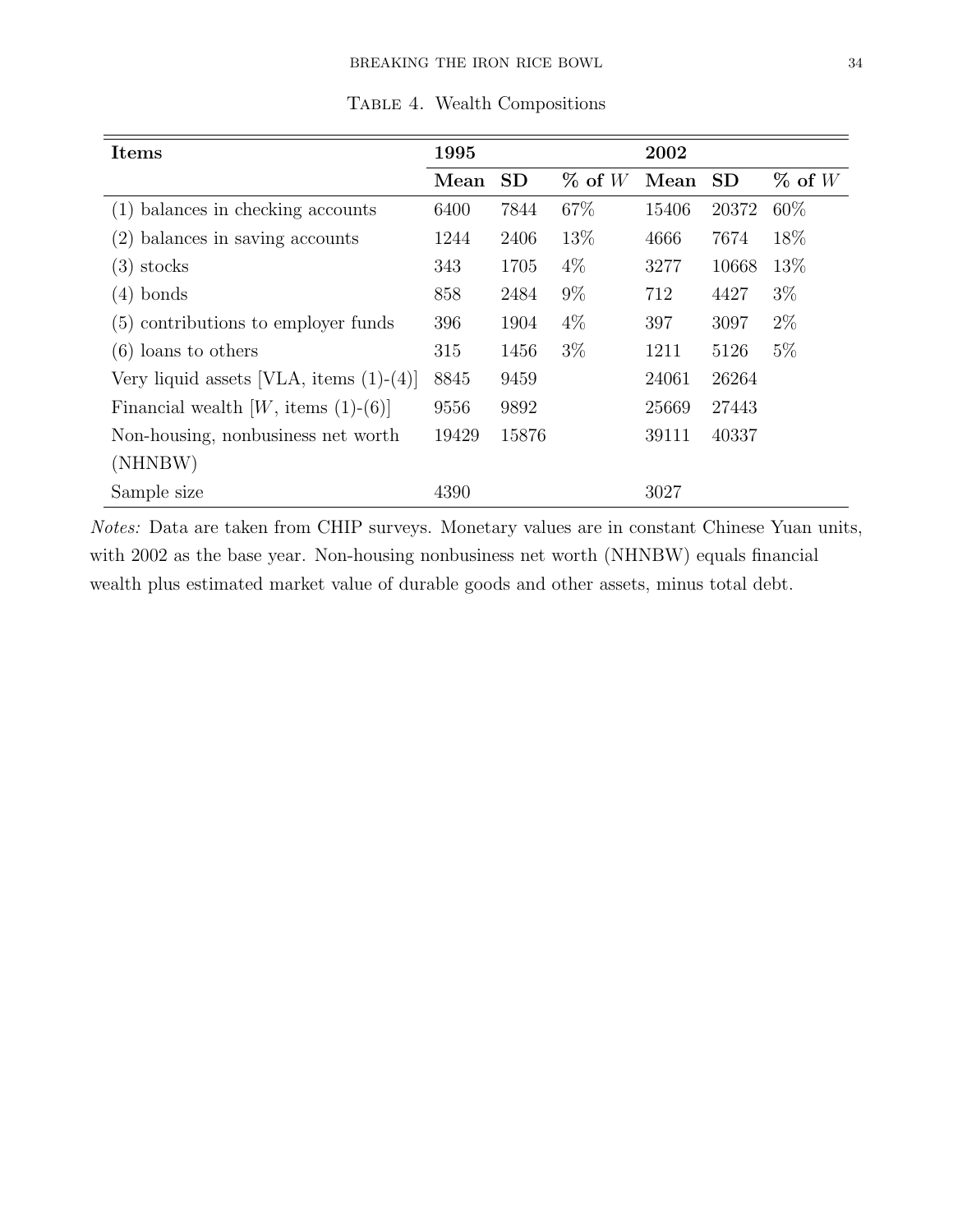| Dep. variable:       | Full sample |             | Job assigned |             |  |
|----------------------|-------------|-------------|--------------|-------------|--|
| W/P                  | (i)         | (ii)        | (iii)        | (iv)        |  |
|                      | 1995        | 2002        | 1995         | 2002        |  |
| SOE                  | $-0.047$    | $0.366*$    | $-0.012$     | $0.539**$   |  |
|                      | (0.093)     | (0.194)     | (0.094)      | (0.264)     |  |
| <b>RISK</b>          | $0.197***$  | $0.180***$  | $0.170***$   | $0.145***$  |  |
|                      | (0.048)     | (0.043)     | (0.052)      | (0.049)     |  |
| log(P)               | 1.253       | $2.473***$  | 0.846        | $2.840**$   |  |
|                      | (0.905)     | (0.854)     | (1.010)      | (1.261)     |  |
| Director/manager     | $0.164**$   | $-0.039$    | $0.190**$    | 0.122       |  |
|                      | (0.078)     | (0.157)     | (0.080)      | (0.177)     |  |
| Skilled worker       | $-0.027$    | $-0.009$    | $-0.07$      | 0.148       |  |
|                      | (0.095)     | (0.158)     | (0.104)      | (0.188)     |  |
| Unskilled/others     | $-0.003$    | 0.362       | $-0.127$     | $0.798*$    |  |
|                      | (0.164)     | (0.319)     | (0.180)      | (0.485)     |  |
| Public health care   | 0.042       | $-0.831**$  | 0.024        | $-0.976**$  |  |
|                      | (0.168)     | (0.340)     | (0.189)      | (0.454)     |  |
| Public med insurance | 0.090       | $-0.594**$  | $-0.009$     | $-0.654*$   |  |
|                      | (0.145)     | (0.299)     | (0.165)      | (0.396)     |  |
| Child age            | 0.005       | $-0.002$    | 0.006        | 0.000       |  |
|                      | (0.005)     | (0.009)     | (0.006)      | (0.011)     |  |
| Num. of boys         | 0.022       | $-0.283***$ | 0.045        | $-0.281**$  |  |
|                      | (0.044)     | (0.102)     | (0.047)      | (0.120)     |  |
| Children at school   | $-0.050$    | $-0.274**$  | $-0.097$     | $-0.221$    |  |
|                      | (0.061)     | (0.120)     | (0.064)      | (0.143)     |  |
| Non-homeowner        | 0.083       | $-0.055$    | 0.018        | $-0.095$    |  |
|                      | (0.065)     | (0.148)     | (0.068)      | (0.179)     |  |
| Age                  | $-0.000$    | 0.156       | 0.033        | 0.038       |  |
|                      | (0.048)     | (0.106)     | (0.050)      | (0.125)     |  |
| $Age^2 * 100$        | $-0.007$    | $-0.166$    | $-0.046$     | $-0.033$    |  |
|                      | (0.056)     | (0.125)     | (0.057)      | (0.145)     |  |
| Male                 | $-0.452***$ | $-0.862***$ | $-0.364***$  | $-0.807***$ |  |
|                      | (0.091)     | (0.131)     | (0.098)      | (0.169)     |  |
| Married              | $0.461***$  | 0.228       | $0.503***$   | 0.385       |  |
|                      | (0.158)     | (0.324)     | (0.191)      | (0.357)     |  |
| Household size       | $-0.012$    | $0.389***$  | $-0.039$     | $0.270*$    |  |
|                      | (0.047)     | (0.125)     | (0.050)      | (0.152)     |  |
| Log-Likelihood       | $-8711.71$  | $-7855.88$  | $-7045.37$   | $-5519.87$  |  |
| p-value              |             |             |              |             |  |
| (Chow test for SOE)  |             | 0.055       |              | 0.049       |  |
| Sample size          | 4390        | $3027\,$    | 3627         | 2170        |  |

Table 5. Baseline IV-Tobit regressions

Notes: Columns (i) and (ii) show the estimation results using the full sample. Columns (iii) and (iv) show those using the subsample with government assigned jobs. All regressions include controls for fixed effects of locations (provinces of current residence) and industries. Robust standard errors are in parentheses. \*\*\*, \*\*, and \* indicate p-values of less than 1%, 5%, and 10%, respectively.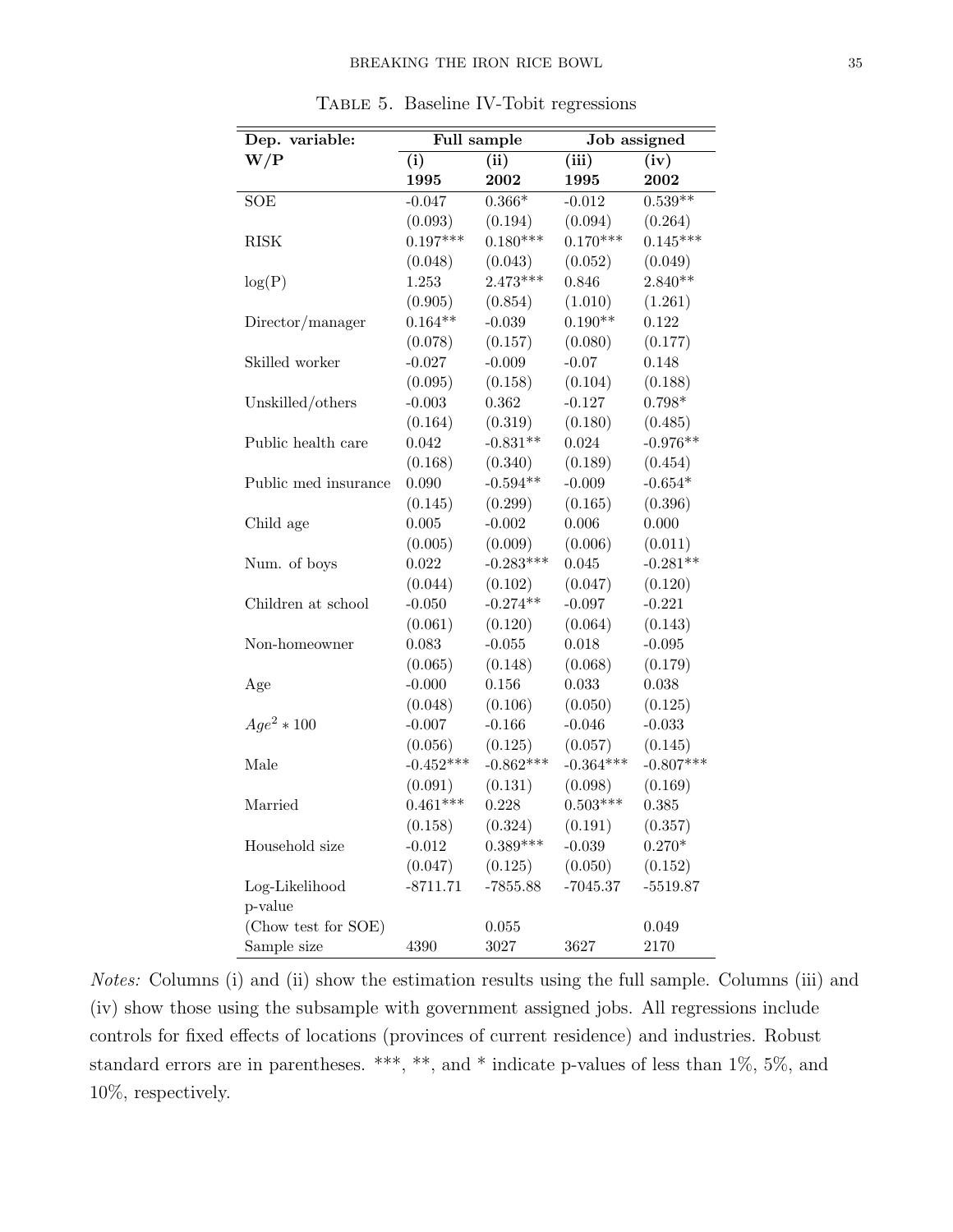| Dep. variable:               | Income expectation Pension participation |            |            |            |  |
|------------------------------|------------------------------------------|------------|------------|------------|--|
| W/P                          | (i)                                      | (ii)       | (iii)      | (iv)       |  |
|                              | 1995                                     | 2002       | 1995       | 2002       |  |
| SOE                          | $-0.012$                                 | $0.559**$  | $-0.016$   | $0.621**$  |  |
|                              | (0.094)                                  | (0.268)    | (0.102)    | (0.277)    |  |
| <b>RISK</b>                  | $0.170***$                               | $0.150***$ | $0.172***$ | $0.145***$ |  |
|                              | (0.052)                                  | (0.049)    | (0.053)    | (0.048)    |  |
| log(P)                       | 0.846                                    | $2.961**$  | 0.896      | $2.816**$  |  |
|                              | (1.010)                                  | (1.279)    | (1.002)    | (1.264)    |  |
| Income decline               |                                          | 0.002      |            |            |  |
|                              |                                          | (0.161)    |            |            |  |
| No-pension                   |                                          |            | $-0.025$   | $0.350**$  |  |
|                              |                                          |            | (0.084)    | (0.154)    |  |
| Log-Likelihood               | $-7045.37$                               | $-5505.65$ | $-7031.84$ | $-5515.49$ |  |
| p-value of Chow test for SOE |                                          | 0.044      |            | 0.031      |  |
| Sample size                  | 3627                                     | 2164       | 3627       | 2170       |  |

Table 6. Regressions controlling for PIH effects

Notes: IV-Tobit regression results using the sample with government assigned jobs. Columns (i) and (ii) show the regression results controlling for income expectations. Since the question on income expectations is not available in the 1995 CHIP survey, we add the "income decline" dummy in the 2002 regression only. Columns (iii) and (iv) show the results controlling for pension participation. All other control variables shown in Table 5 are included. Robust standard errors are in parentheses. \*\*\*, \*\*, and \* indicate p-values of less than 1\%, 5\%, and 10%, respectively.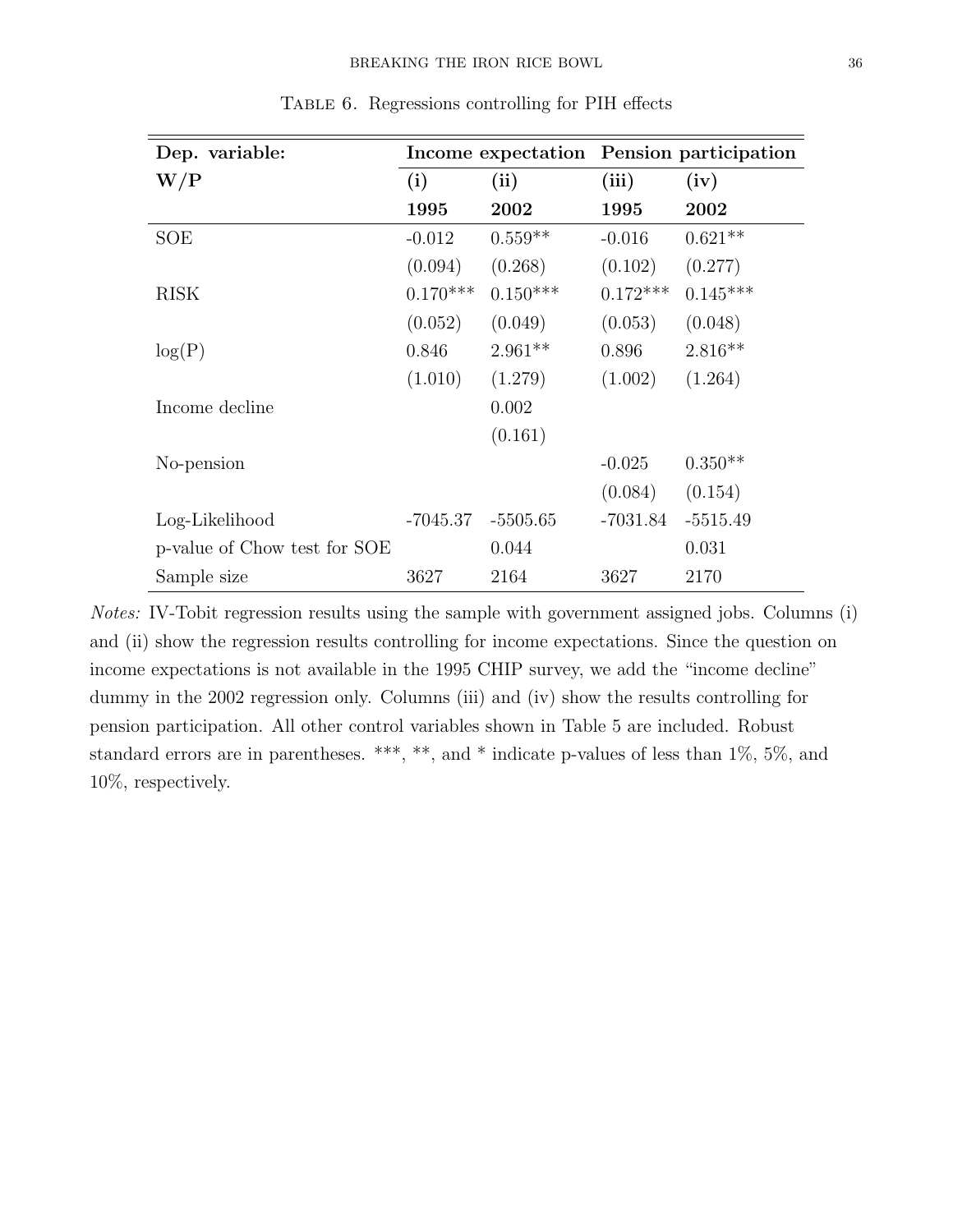| Sample group                              | Variable    |            | Coefficient |
|-------------------------------------------|-------------|------------|-------------|
|                                           |             | 1995       | 2002        |
| <b>Panel A</b> : Firm size effects        |             |            |             |
| Baseline sample                           | CSOE        | $-0.157$   | 0.343       |
|                                           |             | (0.128)    | (0.237)     |
|                                           | <b>LSOE</b> | 0.075      | $0.769**$   |
|                                           |             | (0.150)    | (0.367)     |
|                                           |             | $[n=3627]$ | $[n=2170]$  |
| <b>Panel B</b> : Lifecycle effects        |             |            |             |
| Age 25-44                                 | <b>SOE</b>  | $-0.015$   | $0.942**$   |
|                                           |             | (0.144)    | (0.380)     |
|                                           |             | $[n=2349]$ | $[n=1123]$  |
| Age 45-55                                 | <b>SOE</b>  | 0.042      | 0.292       |
|                                           |             | (0.145)    | (0.594)     |
|                                           |             | $[n=1278]$ | $[n=1047]$  |
| <b>Panel C:</b> Other demographic factors |             |            |             |
| Female                                    | <b>SOE</b>  | $-0.130$   | $0.931*$    |
|                                           |             | (0.193)    | (0.526)     |
|                                           |             | $[n=1305]$ | $[n=585]$   |
| Female or Less skilled                    | <b>SOE</b>  | $-0.126$   | $1.365*$    |
|                                           |             | (0.160)    | (0.777)     |
|                                           |             | $[n=1572]$ | $[n=756]$   |
| Female or Less educated                   | <b>SOE</b>  | $-0.043$   | $0.871*$    |
|                                           |             | (0.125)    | (0.459)     |
|                                           |             | $[n=2063]$ | $[n=984]$   |
| Female, or Less educated, or Less skilled | <b>SOE</b>  | $-0.063$   | $1.227*$    |
|                                           |             | (0.126)    | (0.697)     |
|                                           |             | $[n=2157]$ | $[n=1060]$  |

TABLE 7. Precautionary saving and demographic factors

Notes: Results are from the IV-Tobit regressions. All household heads in the samples had government assigned jobs. Each regression includes the same set of control variables shown in Table 5. Robust standard errors are in parentheses. Sample sizes are in squared brackets. \*\*\*, \*\*, and \* indicate p-values of less than 1%, 5%, and 10%, respectively.